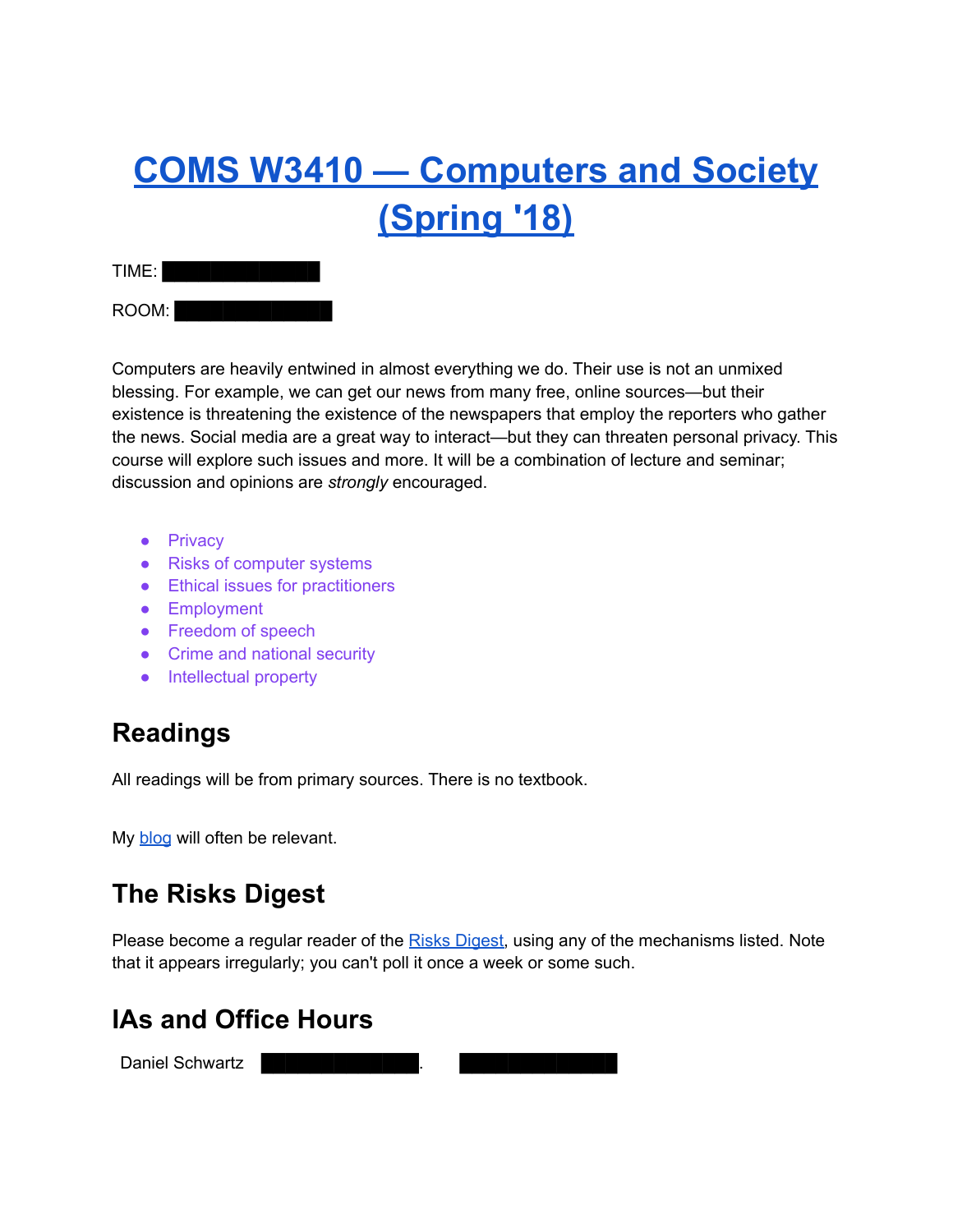

All office hours are in the TA room: Mudd 122A

# **Prerequisites**

No computer science background is required, other than the usual familiarity with the Internet. An open mind and a willing to discuss things are strongly preferred.

# **Homework Policy**

There will be one paper for each major unit. The lowest grade will be dropped.

Late assignments are subject to increasing penalties. There are no grace days or "free lates". See the slides from the first class for details.

# **Grading**

There are no exams. Final grades are curved.

# **Courseworks**

Unless there is significant sentiment to the contrary, I will not use Courseworks except for the gradebook and the discussion list. All lectures and homework assignments will be posted on this web site.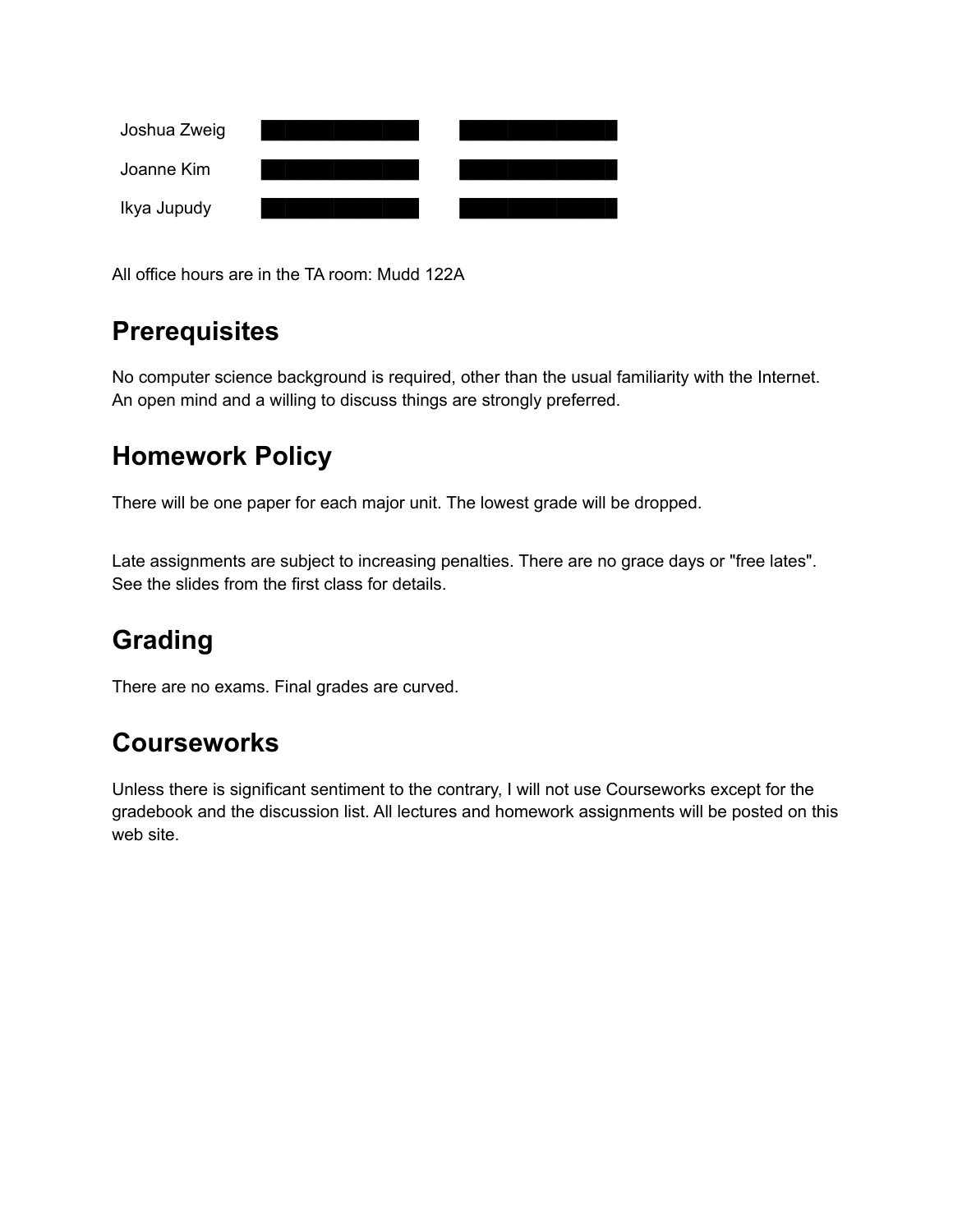# **COMS W3410 — [Lectures](https://www.cs.columbia.edu/~smb/classes/s18/lectures.html) (Spring '18)**

The lectures and readings listed here are subject to change, including in response to current events (i.e., major new security holes).

The readings, if you go out more than a lecture or two, are almost certainly wrong.

# **Ethics**

**Wednesday, January 17: Introduction; [Administrative](https://www.cs.columbia.edu/~smb/classes/s18/l_intro.pdf) Issues**

Readings:

- Peter G. Neumann. Inside Risks 128: What to know about risks. *Communications of the ACM*, 44(2), February 2001. [[http](http://www.csl.sri.com/users/neumann/insiderisks.html#128) ]
- Peter G. Neumann and David L. Parnas. Inside Risks 129: Computers: Boon or bane? *Communications of the ACM*, 44(3), March 2001. [ [http](http://www.csl.sri.com/users/neumann/insiderisks.html#129) ]

# **Monday, January 22: [Ethics](https://www.cs.columbia.edu/~smb/classes/s18/l_ethics1.pdf) I**

Readings:

- Paul Berg, David Baltimore, Sydney Brenner, Richard O. Roblin, and Maxine F. Singer. Summary statement of the Asilomar Conference on Recombinant DNA Molecules. 72(6):1981–1984, June 1975. [ [.pdf](https://authors.library.caltech.edu/11971/1/BERpnas75.pdf) ]
- Philip M. Boffey. Software seen as obstacle in developing `Star Wars'. *New York Times*, September 16, 1986. [ [.html](https://www.nytimes.com/1986/09/16/science/software-seen-as-obstacle-in-developing-star-wars.html) ]
- Alex Wellerstein. A "purely military" target? Truman's changing language about Hiroshima. *Restricted Data*, January 19th, 2018. [ [http](http://blog.nuclearsecrecy.com/2018/01/19/purely-military-target/) ]
- U.S. Public Health Service Syphilis Study at [Tuskegee"](https://www.cdc.gov/tuskegee/timeline.htm), Center for Disease Control.
- **•** Institutional Review Board Guidebook, [Introduction,](http://wayback.archive-it.org/org-745/20150930181805/http://www.hhs.gov/ohrp/archive/irb/irb_guidebook.htm) Office of Human Subjects Research, Department of Health and Human Services.
- Patent [GB630726](https://worldwide.espacenet.com/publicationDetails/biblio?CC=GB&NR=630726&KC=&FT=E&locale=en_EP), "Improvements in or relating to the transmutation of chemical elements", March 30, 1936 (optional—this is the patent on the atom bomb)

# **Wednesday, January 24: [Ethics](https://www.cs.columbia.edu/~smb/classes/s18/l_ethics2.pdf) 2**

- David L. Parnas. Software aspects of strategic defense systems. *Communications of the ACM*, 28(12), December 1985. [ [http](https://dl.acm.org/citation.cfm?id=214961) ]
- Stanley Fish. Why we built the ivory tower. *New York Times*, May 21, 2004. [ [http](http://www.nytimes.com/2004/05/21/opinion/why-we-built-the-ivory-tower.html?_r=0) ]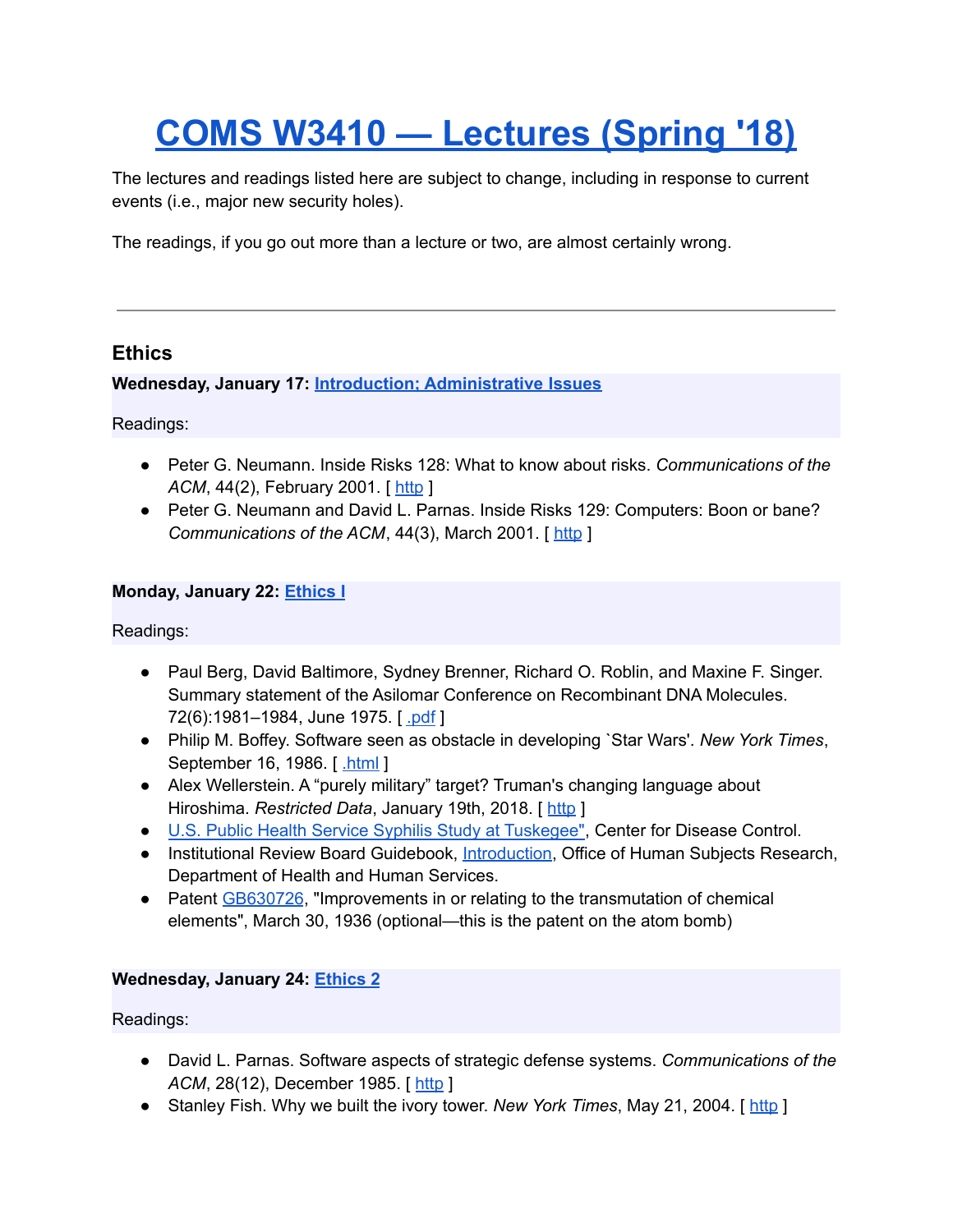- Debbie Elliot. Challenger: What went wrong? *NPR*, January 28, 2006. [ [http](https://www.npr.org/templates/story/story.php?storyId=5176563) ]
- Kim Zetter. A unprecedented look at Stuxnet, the world's first digital weapon. *Wired*, November 3, 2014. [ [http](http://www.wired.com/2014/11/countdown-to-zero-day-stuxnet/) ]
- Phillip Rogaway. The moral character of cryptographic work, 2015. [ [.pdf](http://web.cs.ucdavis.edu/~rogaway/papers/moral-fn.pdf) ]
- David Kravets. Ethics charges filed against DOJ lawyer who exposed Bush-era surveillance. *Ars Technica*, January 26, 2016. [ [http](http://arstechnica.com/tech-policy/2016/01/ethics-charges-filed-against-doj-lawyer-who-exposed-bush-era-surveillance/) ]
- Howard Berkes. 30 years after disaster, challenger engineer still blames himself. *NPR*, January 28, 2016. [[http](http://www.npr.org/sections/thetwo-way/2016/01/28/464744781/30-years-after-disaster-challenger-engineer-still-blames-himself) ]
- John Markoff. Apple's engineers, if defiant, would be in sync with ethics code. *New York Times*, March 18, 2016. [ [.html](http://www.nytimes.com/2016/03/19/technology/apples-engineers-if-defiant-would-be-in-sync-with-ethics-code.html) ]
- Howard Berkes. Challenger engineer who warned of shuttle disaster dies. *NPR*, March 21, 2016. [ [http](http://www.npr.org/sections/thetwo-way/2016/03/21/470870426/challenger-engineer-who-warned-of-shuttle-disaster-dies) ]
- Nicole Perlroth and Mike Isaac. Inside Uber's \$100,000 payment to a hacker, and the fallout. *New York Times*, January 12, 2018. [ [.html](https://www.nytimes.com/2018/01/12/technology/uber-hacker-payment-100000.html) ]
- ACM Code of [Ethics](http://www.acm.org/about/code-of-ethics)
- 2018 ACM Code of Ethics and [Professional](https://ethics.acm.org/2018-code-draft-3/) Conduct: Draft 3
- ACM Software [Engineering](https://ethics.acm.org/code-of-ethics/software-engineering-code/) Code of Ethics
- IEEE Code of [Ethics](http://www.ieee.org/about/corporate/governance/p7-8.html)
- [SAGE/LOPSA/Usenix](https://www.usenix.org/lisa/system-administrators-code-ethics) System Administrators' Code of Ethics

#### **Monday, January 29: [Corporations](https://www.cs.columbia.edu/~smb/classes/s18/l_corp.pdf) and Ethics**

- Chloe Albanesius. HP responds to claim of `racist' webcams. *PC Magazine*, December 22, 2009. [ [http](http://www.pcmag.com/article2/0,2817,2357429,00.asp) ]
- Latanya Sweeney. Discrimination in online ad delivery. *Queue*, 11(3):10:10–10:29, March 2013. [ [DOI](http://dx.doi.org/10.1145/2460276.2460278) | [http](http://doi.acm.org/10.1145/2460276.2460278) ]
- Michael Schrage. Big data's dangerous new era of discrimination. *Harvard Business Review, January 29, 2014.* [ [http](https://hbr.org/2014/01/big-datas-dangerous-new-era-of-discrimination/) ]
- Florian Tramèr, Vaggelis Atlidakis, Roxana Geambasu, Daniel Hsu, Jean-Pierre Hubaux, Mathias Humbert, Ari Juels, and Huang Lin. Discovering unwarranted associations in data-driven applications with the FairTest testing toolkit, 2015. [[http](http://arxiv.org/abs/1510.02377)]
- Jacob Brogan. Google scrambles after software ids photo of two black people as `gorillas'. *Slate (Future Tense blog)*, June 30, 2015. [ [.html](http://www.slate.com/blogs/future_tense/2015/06/30/google_s_image_recognition_software_returns_some_surprisingly_racist_results.html) ]
- Amit Datta, Michael Carl Tschantz, and Anupam Datta. Automated experiments on ad privacy settings: A tale of opacity, choice, and discrimination. In *Proceedings of Privacy Enhancing Technologies Symposium,*, July 2015. [ [.pdf](https://www.andrew.cmu.edu/user/danupam/dtd-pets15.pdf) ]
- Jonathan M. Gitlin. VW says rulebreaking culture at root of emissions scandal. *Ars Technica*, December 10, 2015. [[http](http://arstechnica.com/cars/2015/12/vw-says-rulebreaking-culture-at-root-of-emissions-scandal/) ]
- Roland L. Trope and Eugene K. Ressler. Mettle fatigue: VW's single-point-of-failure ethics. *IEEE Computer*, 14(1):12–30, Jan–Feb 2016. [ [.pdf](http://www.computer.org/cms/Computer.org/ComputingNow/docs/mettle-fatigue-security-and-privacy-january-february-2016.pdf) ]
- Danielle Ivory and Hiroko Tabuchijan. Takata emails show brash exchanges about data tampering. *New York Times*, January 4, 2016. [ [http](http://www.nytimes.com/2016/01/05/business/takata-emails-show-brash-exchanges-about-data-tampering.html?_r=0) ]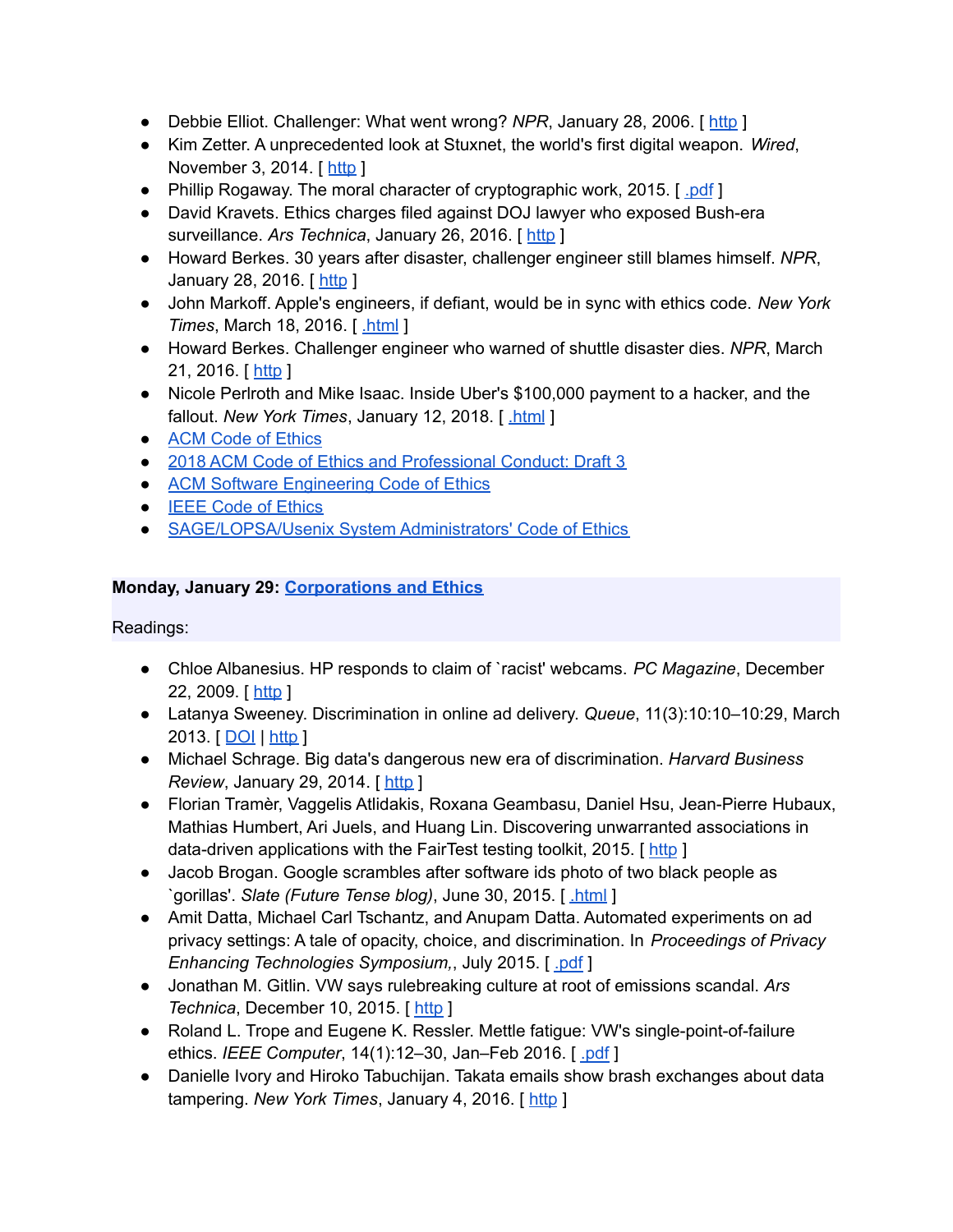- Nicholas Diakopoulos. Accountability in algorithmic decision-making. *ACMqueue*, January 25, 2016. [[http](https://queue.acm.org/detail.cfm?id=2886105) ]
- Megan Geuss. Volkswagen details what top management knew leading up to emissions revelations. *Ars Technica*, March 3, 2016. [ [http](http://arstechnica.com/cars/2016/03/volkswagen-says-ceo-was-in-fact-briefed-about-emissions-issues-in-2014/) ]
- Clare Garvie and Jonathan Frankle. Facial-recognition software might have a racial bias problem. *Atlantic*, April 2016. [ [http](http://www.theatlantic.com/technology/archive/2016/04/the-underlying-bias-of-facial-recognition-systems/476991/) ]
- Executive Office of the President. Big data: A report on algorithmic systems, May 2016. [ [.pdf](https://obamawhitehouse.archives.gov/sites/default/files/microsites/ostp/2016_0504_data_discrimination.pdf) ]
- Roger Parloff. How VW paid \$25 billion for dieselgate and got off easy. *ProPublica*, February 6, 2017. [[http](https://www.propublica.org/article/how-vw-paid-25-billion-for-dieselgate-and-got-off-easy) ]
- Chen Guangcheng. Apple can't resist playing by China's rules. *New York Times*, January 23, 2018. [ [.html](https://www.nytimes.com/2018/01/23/opinion/apple-china-data.html) ]
- Jack Ewing. 10 monkeys and a Beetle: Inside VW's campaign for `clean diesel'. *New York Times*, January 25, 2018. [ [.html](https://www.nytimes.com/2018/01/25/world/europe/volkswagen-diesel-emissions-monkeys.html) ]

# **Risks of Computers**

# **Wednesday, January 31: Risks of [Computers](https://www.cs.columbia.edu/~smb/classes/s18/l_risks1.pdf)**

- Eric C. Rosen. Vulnerabilities of network control protocols: An example. *SIGCOMM Comput. Commun. Rev.*, 11(3):10–16, July 1981. [ [DOI](http://dx.doi.org/10.1145/1015591.1015592) | [http](http://doi.acm.org/10.1145/1015591.1015592) ]
- John R. Garman. The "BUG" heard 'round the world: Discussion of the software problem which delayed the first shuttle orbital flight. *SIGSOFT Softw. Eng. Notes*, 6(5):3–10, October 1981. [ [DOI](http://dx.doi.org/10.1145/1005928.1005929) | [http](http://doi.acm.org/10.1145/1005928.1005929) ]
- J. C. Knight and N. G. Leveson. An experimental evaluation of the assumption of independence in multiversion programming. *IEEE Transactions on Software Engineering*, SE-12(1):96–109, Jan 1986. [ [DOI](http://dx.doi.org/10.1109/TSE.1986.6312924) ]
- S. S. Brilliant, J. C. Knight, and N. G. Leveson. Analysis of faults in an n-version software experiment. *IEEE Transactions on Software Engineering*, 16(2):238–247, Feb 1990. [ [DOI](http://dx.doi.org/10.1109/32.44387) ]
- AT&T. Technical background on AT&T's network slowdown. *Risks Digest*, 9(63), January 29, 1990. [ [http](http://catless.ncl.ac.uk/Risks/9.63.html#subj3) ]
- David Hoffman. `I had a funny feeling in my gut'. *Washington Post Foreign Service*, February 10, 1999. [ [http](https://www.washingtonpost.com/wp-srv/inatl/longterm/coldwar/shatter021099b.htm) ]
- Phil Patton. Going ballistic! Wired, November 1, 1999. [[http](https://www.wired.com/1999/11/cheyenne/) ]
- Simson Garfinkel. History's worst software bugs. Wired, November 8, 2005. [[http](https://www.wired.com/2005/11/historys-worst-software-bugs/?currentPage=all) ]
- John Schwartz. Who needs hackers? *New York Times*, September 12, 2007. [ [.html](http://www.nytimes.com/2007/09/12/technology/techspecial/12threat.html) ]
- Robert Wachter. How medical tech gave a patient a massive overdose. *Medium*, March 30, 2015. [[http](https://medium.com/backchannel/how-technology-led-a-hospital-to-give-a-patient-38-times-his-dosage-ded7b3688558) ]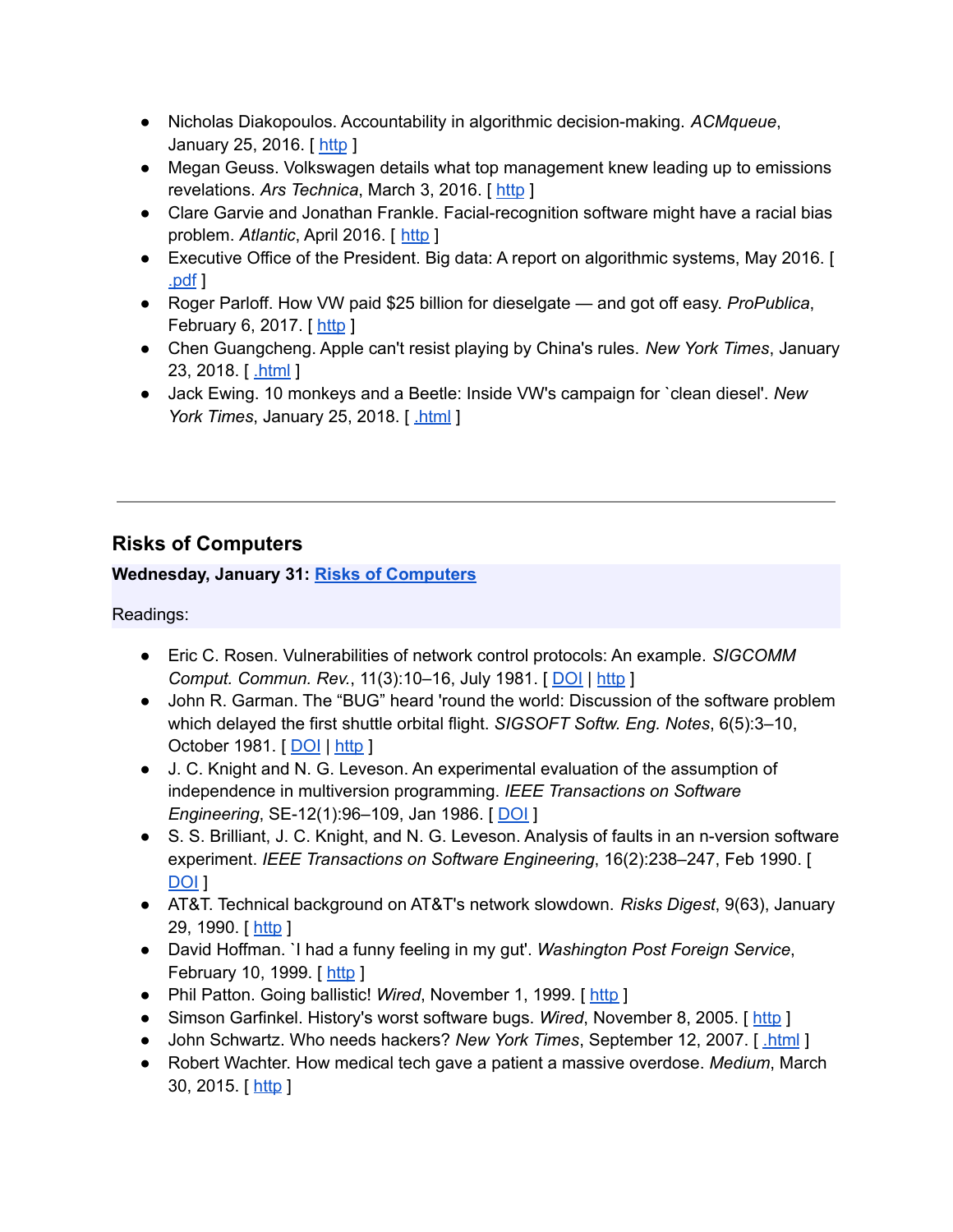- Sean Gallagher. Google let root certificate for Gmail expire, causing e-mail hiccups. *Ars Technica*, April 6, 2015. [ [http](https://arstechnica.com/information-technology/2015/04/google-let-root-certificate-for-gmail-expire-causing-e-mail-hiccups/) ]
- Sebastian Anthony. Qantas 737 "tailstrike" was caused by iPad data entry fail. November 16, 2015. [ [http](https://arstechnica.com/gadgets/2015/11/qantas-737-tailstrike-was-caused-by-ipad-data-entry-fail/) ]
- Jon Fingas. Google self-driving car crashes into a bus. *Engadget*, February 29, 2016. [ [http](http://www.engadget.com/2016/02/29/google-self-driving-car-accident/) ]
- Space Shuttle [Computers](http://klabs.org/DEI/Processor/shuttle/) and Avionics, NASA Office of Logic Design (optional)
- 20 Mishaps That Might Have Started [Accidental](http://www.nuclearfiles.org/menu/key-issues/nuclear-weapons/issues/accidents/20-mishaps-maybe-caused-nuclear-war.htm) Nuclear War, Alan F. Phillips. See #18 and #19.
- An ACM Digital Library error, which I got while working on this [lecture...](https://www.cs.columbia.edu/~smb/classes/s18/Files/acm-err.pdf)

# **Monday, February 05: Risks: [Security](https://www.cs.columbia.edu/~smb/classes/s18/l_security.pdf)**

Readings:

- Shane Harris. Hacking the Hill. *Nextgov*, December 19, 2008. [ [http](http://www.nextgov.com/cio-briefing/2008/12/hacking-the-hill/42717/) ]
- John Markoff and David Barboza. Researchers trace data theft to intruders in China. *New York Times*, April 5, 2010. [ [.html](https://www.nytimes.com/2010/04/06/science/06cyber.html) ]
- Kim Zetter. A unprecedented look at Stuxnet, the world's first digital weapon. *Wired*, November 3, 2014. [[http](http://www.wired.com/2014/11/countdown-to-zero-day-stuxnet/) ]
- Angelique Chrisafis and Samuel Gibbs. French media groups to hold emergency meeting after Isis cyber-attack. *Guardian*, 2015. [ [http](https://www.theguardian.com/world/2015/apr/09/french-tv-network-tv5monde-hijacked-by-pro-isis-hackers) ]
- Thomas Fox-Brewster. Russians hacked White House via State Department, claims report. *Forbes*, April 8, 2015. [ [http](https://www.forbes.com/sites/thomasbrewster/2015/04/08/russians-hacked-white-house-cnn/) ]
- Steve Ragan. Ransomware takes Hollywood hospital offline, \$3.6m demanded by attackers. *CSO Online*, February 14, 2016. [ [.html](http://www.csoonline.com/article/3033160/security/ransomware-takes-hollywood-hospital-offline-36m-demanded-by-attackers.html) ]
- Dan Goodin. Failure to patch two-month-old bug led to massive Equifax breach. *Ars Technica*, September 14, 2017. [ [http](https://arstechnica.com/information-technology/2017/09/massive-equifax-breach-caused-by-failure-to-patch-two-month-old-bug/) ]
- Dan Goodin. A series of delays and major errors led to massive Equifax breach. *Ars Technica*, October 2, 2017. [ [http](https://arstechnica.com/information-technology/2017/10/a-series-of-delays-and-major-errors-led-to-massive-equifax-breach/) ]
- Catalin Cimpanu. Samsam ransomware hits hospitals, city councils, ICS firms. *Bleeping Computer, January 19, 2018.* [[http](https://www.bleepingcomputer.com/news/security/samsam-ransomware-hits-hospitals-city-councils-ics-firms/) ]

# **Wednesday, February 07:**

**Homework due:**

**● Essay 1 (Something to do with computers and ethics)**

# **Artificial [Intelligence](https://www.cs.columbia.edu/~smb/classes/s18/ai.pptx)**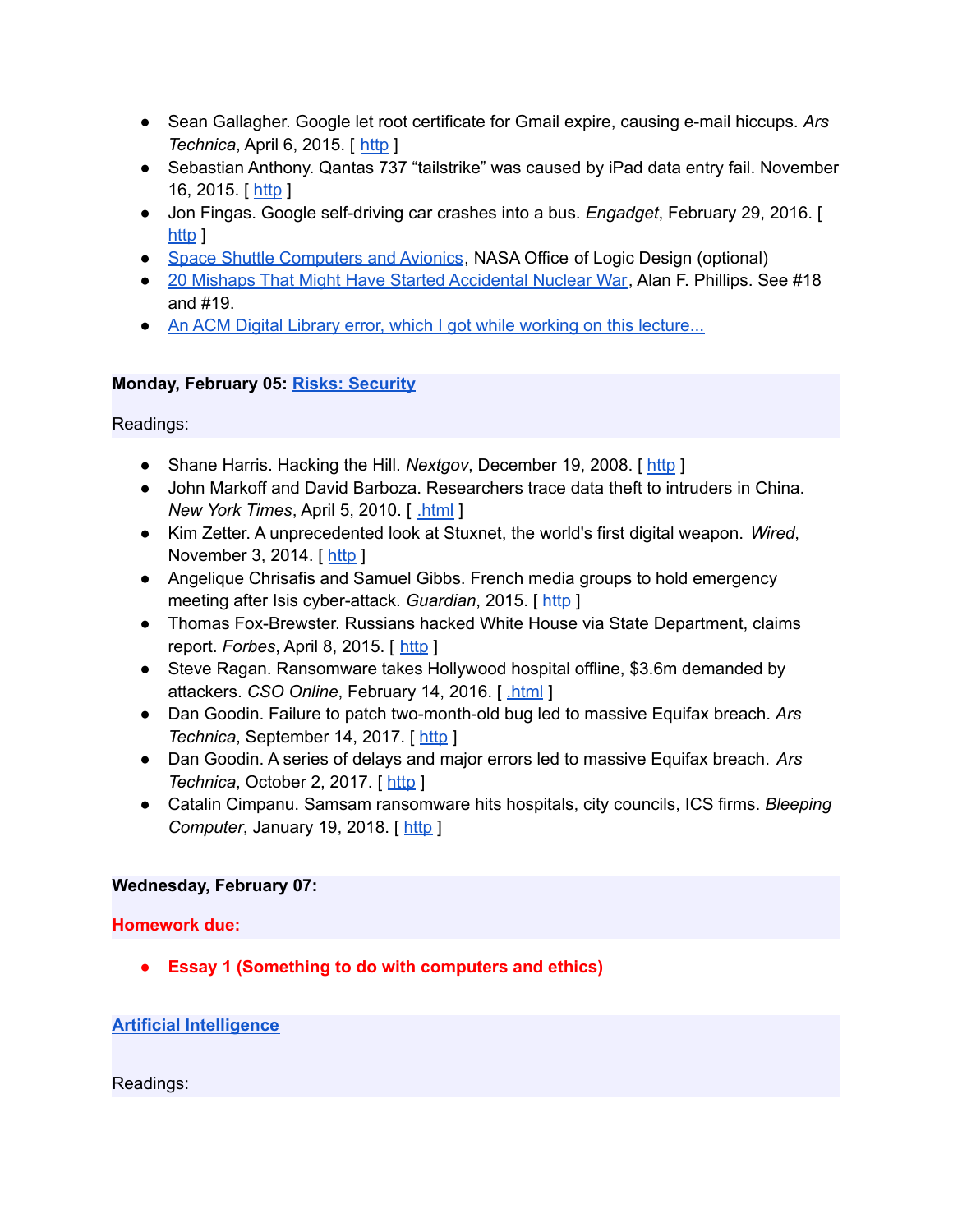- Filip Hrácek. Automatic Donald Trump. [ [http](https://filiph.github.io/markov/) ]
- Charles Duhigg. How companies learn your secrets. *New York Times*, February 16, 2012. [ [.html](http://www.nytimes.com/2012/02/19/magazine/shopping-habits.html) ]
- Peter Bright. Microsoft terminates its Tay AI chatbot after she turns into a Nazi. *Ars Technica*, March 24, 2016. [[http](https://arstechnica.com/information-technology/2016/03/microsoft-terminates-its-tay-ai-chatbot-after-she-turns-into-a-nazi/) ]
- Peter Bright. Tay, the neo-Nazi millennial chatbot, gets autopsied. *Ars Technica*, March 26, 2016. [[http](https://arstechnica.com/information-technology/2016/03/tay-the-neo-nazi-millennial-chatbot-gets-autopsied/) ]
- Julia Angwin, Jeff Larson, Surya Mattu, and Lauren Kirchner. Machine bias. *ProPublica*, May 23, 2016. [[http](https://www.propublica.org/article/machine-bias-risk-assessments-in-criminal-sentencing) ]
- Siddhartha Mukherjee. A.I. versus M.D. *New Yorker*, April 3, 2017. [[http](https://www.newyorker.com/magazine/2017/04/03/ai-versus-md) ]
- Zeynep Tufekci. We're building a dystopia just to make people click on ads. TED Talk, September 2017. [ [http](https://www.ted.com/talks/zeynep_tufekci_we_re_building_a_dystopia_just_to_make_people_click_on_ads) ]
- Abder-Rahman Ali. Deep learning applications in medical imaging. *TechEmergence*, September 14, 2017. [ [http](https://www.techemergence.com/deep-learning-applications-in-medical-imaging/) ]
- Cliff Kuang. Can A.I. be taught to explain itself? *New York Times*, November 21, 2017. [ [.html](https://www.nytimes.com/2017/11/21/magazine/can-ai-be-taught-to-explain-itself.html) ]
- David Jackson and Gary Marx. Data mining program designed to predict child abuse proves unreliable, DCFS says. *Chicago Tribune*, December 6, 2017. [ [.html](http://www.chicagotribune.com/news/watchdog/ct-dcfs-eckerd-met-20171206-story.html) ]
- Lauren Kirchner. New York City moves to create accountability for algorithms. *Ars Technica*, December 19, 2017. [ [http](https://arstechnica.com/tech-policy/2017/12/new-york-city-moves-to-create-accountability-for-algorithms/) ]
- Joshua Mitts. Data science for lawyers, 2018. [[http](http://www.joshmitts.com/data-science-for-lawyers/)]
- Jeanette M. Wing. Data for good: FATES, elaborated. *Data Science Institute Voices Blog*, January 23, 2018. [ [http](http://datascience.columbia.edu/FATES-Elaborated) ]
- Paul Lewis. `Fiction is outperforming reality': how YouTube's algorithm distorts truth. *Guardian*, February 2, 2018. [[http](https://www.theguardian.com/technology/2018/feb/02/how-youtubes-algorithm-distorts-truth) ]
- Steve Lohr. Facial recognition is accurate, if you're a white guy. *New York Times*, February 09, 2018. [[.html](https://www.nytimes.com/2018/02/09/technology/facial-recognition-race-artificial-intelligence.html) ]
- Facebook patent application on how to determine user's [socioeconomic](https://www.cs.columbia.edu/~smb/classes/s18/Files/patent-socioeconomic.pdf) status

# **Monday, February 12: Risks: [Electronic](https://www.cs.columbia.edu/~smb/classes/s18/l_voting.pdf) Voting Machines**

- Tadayoshi Kohno, Adam Stubblefield, Aviel D. Rubin, and Dan S. Wallach. Analysis of an electronic voting system. In *IEEE Symposium on Security and Privacy*, May 2004. [ [.pdf](http://avirubin.com/vote.pdf) ]
- Avi Rubin. My day at the polls. Avi Rubin's Blog, November 4, 2008. [html]
- Matt Blaze. Is the e-voting honeymoon over? *Exhaustive Search*, March 23, 2009. [ [http](http://www.crypto.com/blog/vote_fraud_in_kentucky/) ]
- Richard Carback, David Chaum, Jeremy Clark, John Conway, Aleksander Essex, Paul S. Herrnson, Travis Mayberry, Stefan Popoveniuc, Ronald L. Rivest, Emily Shen, Alan T. Sherman, and Poorvi L. Vora. Scantegrity II municipal election at Takoma Park: The first E2E binding governmental election with ballot privacy. In *Usenix Security*, 2010.
- Mark Lindeman and Philip B Stark. A gentle introduction to risk-limiting audits. *IEEE Security & Privacy*, 10(5):42–49, 2012. [ [http](http://citeseerx.ist.psu.edu/viewdoc/download?doi=10.1.1.229.883&rep=rep1&type=pdf) ]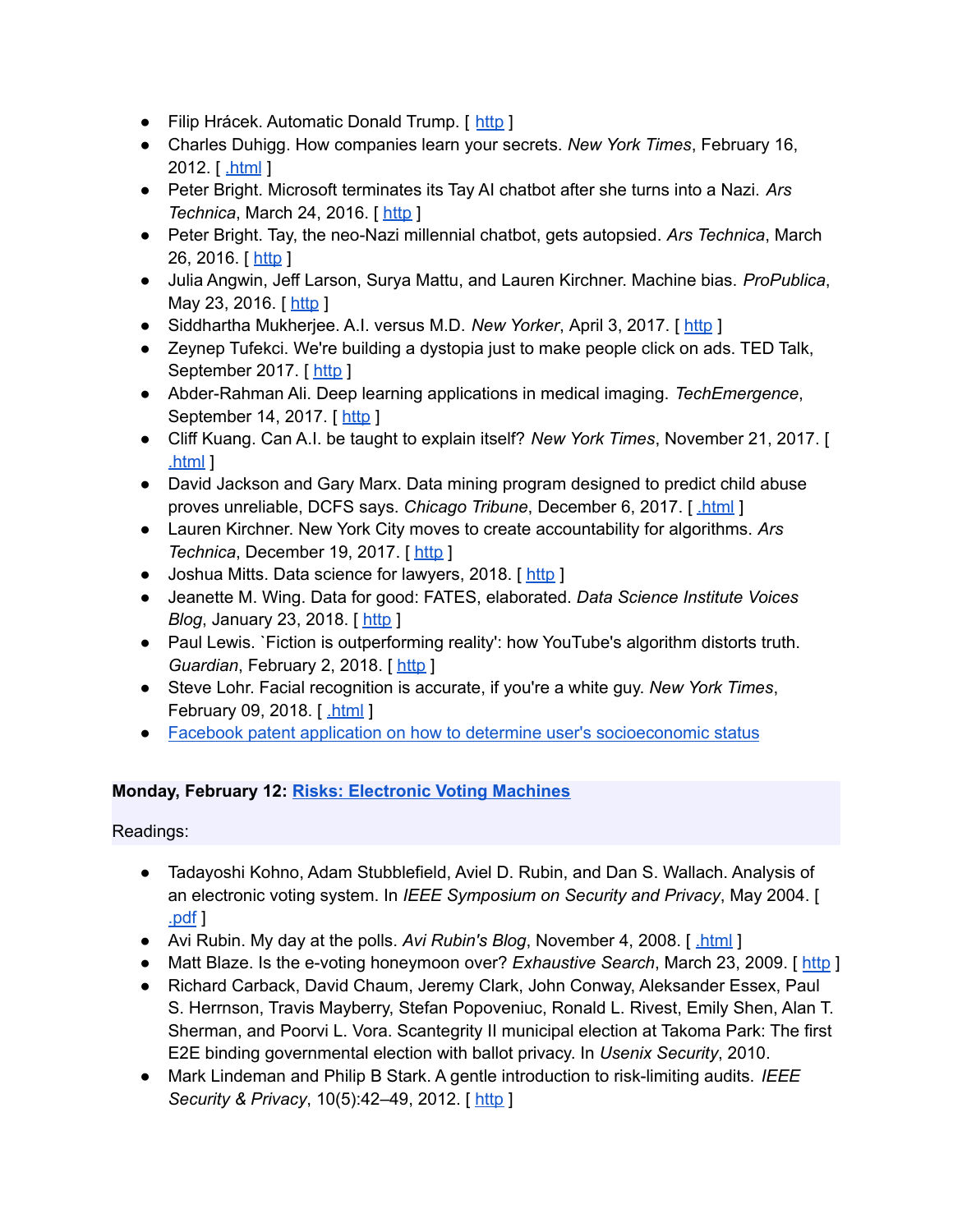- Kim Zetter. Virginia finally drops America's `worst voting machines'. *Wired*, August 17, 2015. [[http](https://www.wired.com/2015/08/virginia-finally-drops-americas-worst-voting-machines/) ]
- Michael Wines Nicole Perlroth and Matthew Rosenberg. Russian election hacking efforts, wider than previously known, draw little scrutiny. *New York Times*, Sept. 1, 2017. [ [.html](https://www.nytimes.com/2017/09/01/us/politics/russia-election-hacking.html) ]
- Nicole Perlroth. In election interference, it's what reporters didn't find that matters. *New York Times*, Sept. 1, 2017. [ [.html](https://www.nytimes.com/2017/09/01/insider/in-election-interference-its-what-reporters-didnt-find-that-matters.html) ]
- Matt Blaze, Jake Braun, Harri Hursti, Joseph Lorenzo Hall, Margaret MacAlpine, and Jeff Moss. Defcon 25 voting machine hacking village, September 2017. Optional. [ [.pdf](https://www.defcon.org/images/defcon-25/DEF%20CON%2025%20voting%20village%20report.pdf) ]
- Celeste Katz. Hack-vulnerable voting machines a `national security threat', experts warn. *Newsweek*, October 10, 2017. [ [http](http://www.newsweek.com/hacking-defcon-voting-machines-technology-software-eac-russia-meddling-681759) ]
- Ann Marie Awad. Colorado launches first in the nation post-election audits. *NPR*, November 22, 2017. [ [http](https://www.npr.org/2017/11/22/566039611/colorado-launches-first-in-the-nation-post-election-audits) ]
- Matt Blaze. Hearing on cybersecurity of voting machines, November 29, 2017. Testimony before the House Committee on Oversight and Government Reform, Subcommittee on Information Technology and Subcommittee on Intergovernmental Affairs. [ [.pdf](http://www.mattblaze.org/papers/blaze-govtreform-20171129.pdf) ]
- Cynthia McFadden, William M. Arkin, and Kevin Monahan. Russians penetrated U.S. voter systems, says top U.S. official. *NBC News*, February 8, 2018. [ [http](https://www.nbcnews.com/politics/elections/russians-penetrated-u-s-voter-systems-says-top-u-s-n845721) ]
- Project EVEREST Evaluation and Validation of Election Related [Equipment,](http://citizentaskforce.org/wp-content/uploads/2014/12/EVERESTReport.pdf) Standards and [Testing](http://citizentaskforce.org/wp-content/uploads/2014/12/EVERESTReport.pdf), December 2007 (optional).
- [Top-to-Bottom](http://www.sos.ca.gov/elections/voting-systems/oversight/top-bottom-review/) Review (optional)
- Hacking [Democracy](http://en.wikipedia.org/wiki/Hacking_Democracy), HBO film (optional)

# **Privacy**

# **Wednesday, February 14: What is [Privacy?](https://www.cs.columbia.edu/~smb/classes/s18/l_privacy.pdf)**

- Samuel Warren and Louis D. Brandeis. The right to privacy. *Harvard Law Review*, 4:193, 1890. [ [.html](http://groups.csail.mit.edu/mac/classes/6.805/articles/privacy/Privacy_brand_warr2.html) ]
- David Brin. The transparent society. *Wired*, December 1, 1996. [[http](http://www.wired.com/1996/12/fftransparent/) ]
- Andrea Peterson. Verizon Wireless to allow customers to actually opt-out of controversial supercookie tracking. *Washington Post*, January 30, 2015. [ [http](https://www.washingtonpost.com/news/the-switch/wp/2015/01/30/verizon-wireless-to-allow-customers-to-actually-opt-out-of-controversial-supercookie-tracking/) ]
- Chris Frey. Revealed: how facial recognition has invaded shops—and your privacy. *Guardian*, March 3, 2016. [[http](http://www.theguardian.com/cities/2016/mar/03/revealed-facial-recognition-software-infiltrating-cities-saks-toronto) ]
- Kashmir Hill and Surya Mattu. The house that spied on me. *Gizmodo*, February 7, 2018. [ [http](https://gizmodo.com/the-house-that-spied-on-me-1822429852) ]
- [Cyberspace](http://heinonline.org/HOL/LandingPage?handle=hein.journals/huri26&div=6&id=&page=) Privacy: A Primer and Proposal, Jerry Kang, *Human Rights Magazine* 26:1, Winter 1999.
- The [Perfect](http://www.id-reader.com/ftp/press/articles/card_scanning_for_casino.pdf) Scan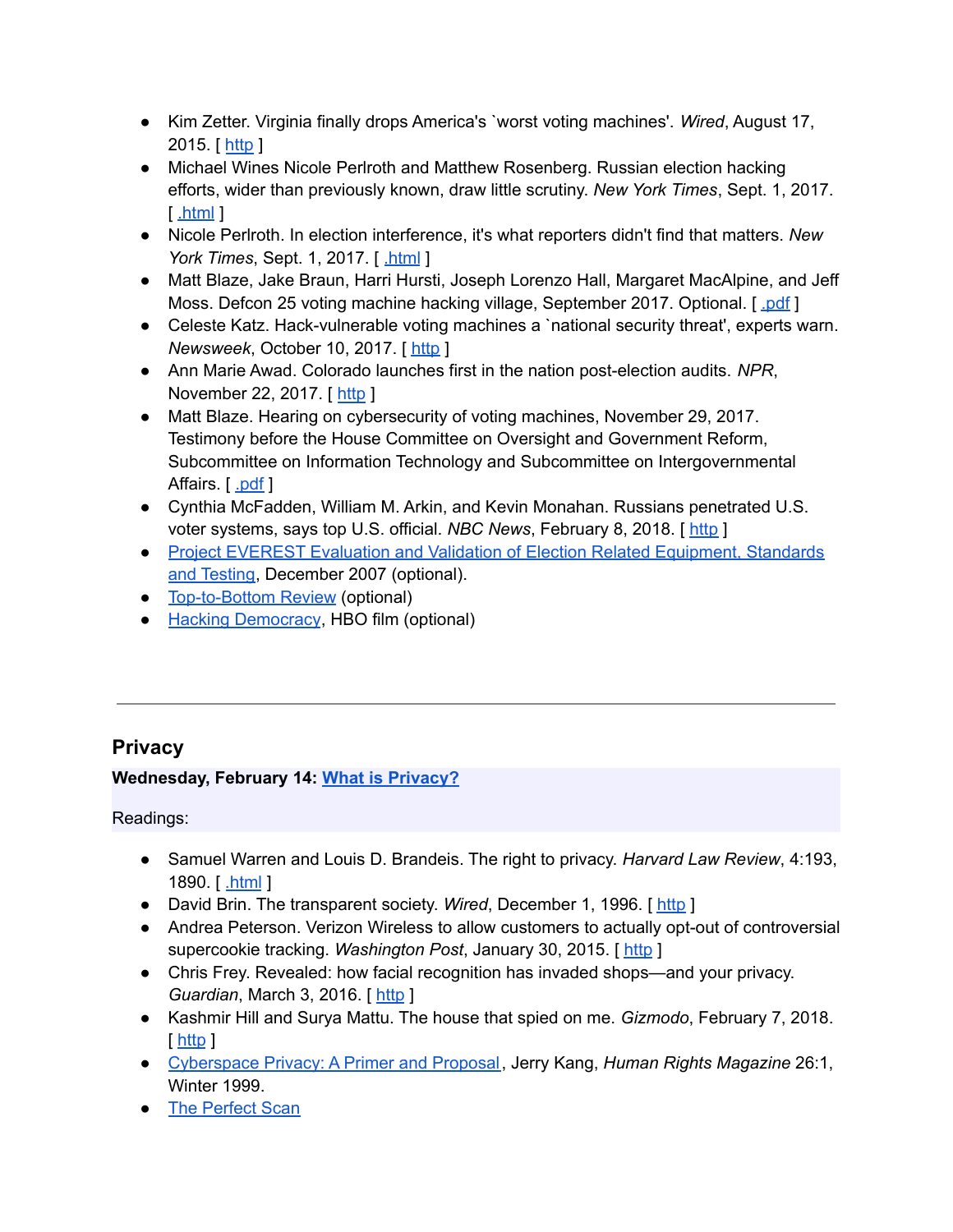- Dr. [Fun](http://www.ibiblio.org/Dave/Dr-Fun/df200601/df20060116.jpg)
- What's in the [driver's](http://web.archive.org/web/20100227093405/http://schram.net/articles/barcode.html) license bar code?
- Safe Harbor [Overview](https://www.privacyshield.gov/Program-Overview)

# **Monday, February 19: [Privacy:](https://www.cs.columbia.edu/~smb/classes/s18/l_privacy-legal.pdf) Legal Issues**

Readings:

- Katz v. United States, 389 U.S. 347 (1967). [[http](https://www.law.cornell.edu/supremecourt/text/389/347) ]
- Smith v. Maryland, 442 U.S. 735 (1979). [[http](https://scholar.google.com/scholar_case?case=3033726127475530815&hl=en&as_sdt=6&as_vis=1&oi=scholarr) ]
- Helene Cooper. Passport files of 3 candidates were pried into. *New York Times*, March 22, 2008. [ [.html](https://www.nytimes.com/2008/03/22/us/politics/22passport.html) ]
- Brian Knowlton. Obama's nominee for T.S.A. withdraws. *New York Times*, January 20, 2010. [ [.html](https://www.nytimes.com/2010/01/21/us/politics/21southers.html) ]
- Declan McCullagh. FBI wants records kept of web sites visited. February 5, 2010. [ [http](https://www.cnet.com/news/fbi-wants-records-kept-of-web-sites-visited/) ]
- David Robinson. Identifying John Doe: It might be easier than you think. *Freedom to Tinker blog*, February 8, 2010. [[http](https://freedom-to-tinker.com/2010/02/08/identifying-john-doe-it-might-be-easier-you-think/) ]
- Harlan Yu. What third parties know about John Doe. *Freedom to Tinker blog*, February 9, 2010. [ [http](https://freedom-to-tinker.com/2010/02/09/what-third-parties-know-about-john-doe/) ]
- Molly Wood. Google Buzz: Privacy nightmare. *CNET*, February 10, 2010. [[http](https://www.cnet.com/news/google-buzz-privacy-nightmare/) ]
- Harlan Yu. The traceability of an anonymous online comment. *Freedom to Tinker blog*, February 10, 2010. [[http](https://freedom-to-tinker.com/2010/02/10/traceability-anonymous-online-comment/) ]
- Steven M. Bellovin, Matt Blaze, Susan Landau, and Stephanie Pell. It's too complicated: How the Internet upends *Katz*, *Smith*, and electronic surveillance law. *Harvard Journal of Law and Technology*, 30(1):1–101, Fall 2016. Exceedingly optional—look at the length...  $\lceil$  [.pdf](http://jolt.law.harvard.edu/assets/articlePDFs/v30/30HarvJLTech1.pdf)  $\rceil$
- Kelly Fiveash. Google right to be forgotten spat returns to Europe's top court. *Ars Technica*, July 20, 2017. [[http](https://arstechnica.com/tech-policy/2017/07/google-right-to-be-forgotten-spat-returns-to-cjeu/) ]
- [Ordering](http://www.aclu.org/pizza/) Pizza, ACLU. (Note: blatant propaganda piece...)

#### **Wednesday, February 21:**

#### **Homework due:**

**● Essay 2 (Risks to society from computers)**

#### **Social Networks**

Guest lecturer: Bala Krishnamurthy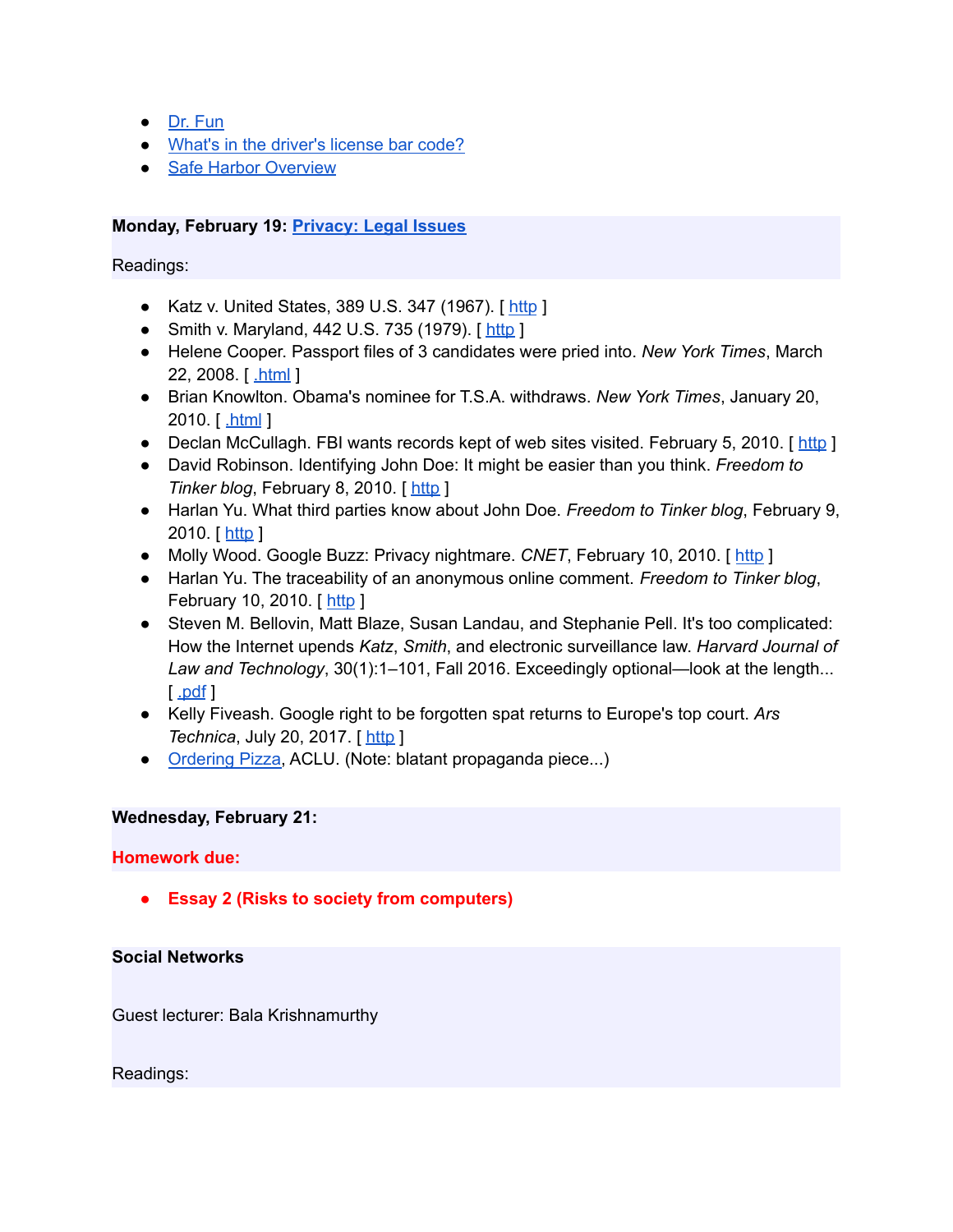- B. Krishnamurthy and C. Wills. On the leakage of personally identifiable information via online social networks. In *Proceedings of ACM SIGCOMM Workshop on Online Social Networks*, August 2009. [ [.pdf](http://web2.research.att.com/export/sites/att_labs/people/Krishnamurthy_Balachander/papers/wosn09.pdf) ]
- Balachander Krishnamurthy. I know what you will do next summer. *ACM SIGCOMM CCR*, 40(5), 2010. [[.pdf](http://web2.research.att.com/export/sites/att_labs/people/Krishnamurthy_Balachander/papers/ccr10-priv.pdf) ]

# **Monday, February 26: Online [Behavior](https://www.cs.columbia.edu/~smb/classes/s18/l_behavior.pdf)**

Readings:

- Sara Kiesler, Jane Siegel, and Timothy W. McGuire. Social psychological aspects of computer-mediated communication. *American Psychologist*, 39(10):1123–1134, October 1984. [ [http](http://dx.doi.org/10.1037/0003-066X.39.10.1123) ]
- January W. Payne. Hey, you're breaking up on me! *Washington Post*, February 13, 2007. [ [.html](http://www.washingtonpost.com/wp-dyn/content/article/2007/02/12/AR2007021201139.html) ]
- Kim Zetter. Judge acquits Lori Drew in cyberbullying case, overrules jury. *Wired*, July 2, 2007. [ [http](http://www.wired.com/2009/07/drew_court/) ]
- Kevin Poulsen. Hackers assault epilepsy patients via computer. *Wired*, March 28, 2008. [ [http](http://archive.wired.com/politics/security/news/2008/03/epilepsy) 1
- Danielle Citron. Law's expressive value in combating cyber gender harassment. *Michigan Law Review*, 108:373–416, 2009. (Optional). [ [http](http://digitalcommons.law.umaryland.edu/cgi/viewcontent.cgi?article=1687&context=fac_pubs) ]
- Charles H. Antin. The boundaries of a breakup. *New York Times*, November 20, 2009. [ [.html](http://www.nytimes.com/2009/11/22/fashion/22love.html) ]
- Bruce Bower. Facebook users keep it real in online profiles. *Science News*, February 26, 2010. [ [http](https://www.sciencenews.org/article/facebook-users-keep-it-real-online-profiles) ]
- Beth Teitell and Callum Borchers. GamerGate anger at women all too real for gamemaker. *Boston Globe*, October 30 2014. [ [.html](https://www.bostonglobe.com/lifestyle/style/2014/10/29/threatening-video-gaming-industry-movement-grows-arlington-game-developer-forced-flee-her-home/BRHwDSGjMsSnHquH9jYQIJ/story.html) ]
- Jonathan Mahler. Who spewed that abuse? Anonymous Yik Yak app isn't telling. *New York Times, March 8, 2015.* [ [http](http://www.nytimes.com/2015/03/09/technology/popular-yik-yak-app-confers-anonymity-and-delivers-abuse.html?_r=0) ]
- Miranda Katz. 2 Long Island teens arrested, 20 suspended over sexting incident. *Gothamist*, November 10, 2015. [ [http](http://gothamist.com/2015/11/10/li_sexting_scandal.php) ]
- Justin Jouvenal. A 12-year-old girl is facing criminal charges for using emoji, and she's not the only one. *Washington Post*, February 27, 2016. [ [http](https://www.washingtonpost.com/news/local/wp/2016/02/27/a-12-year-old-girl-is-facing-criminal-charges-for-using-emoji-shes-not-alone/) ]
- Penelope Green. The Facebook breakup. *New York Times*, March 12, 2016. [*html*]
- Caitlin Dewey. In the battle of Internet mobs vs. the law, the Internet mobs have won. *Washington Post*, February 17, 2017. [ [http](https://www.washingtonpost.com/news/the-intersect/wp/2016/02/17/in-the-battle-of-internet-mobs-vs-the-law-the-internet-mobs-have-won/?hpid=hp_hp-top-table-main_no-name%3Ahomepage%2Fstory) ]

# **Crime/National Security**

**Wednesday, February 28: The [Dark](https://www.cs.columbia.edu/~smb/classes/s18/l_darknet.pdf) Web**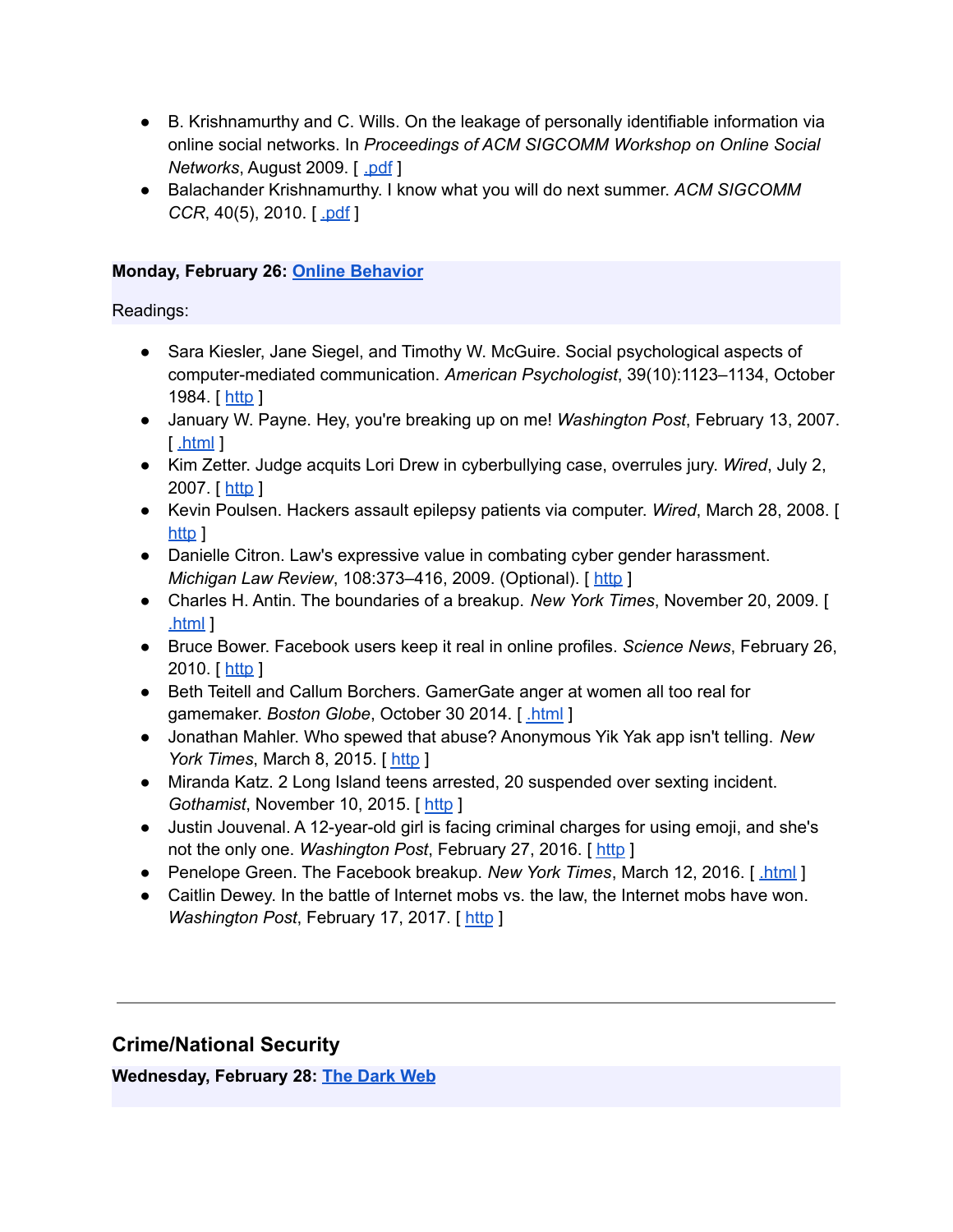- P F Syverson, D M Goldschlag, and M G Reed. Anonymous connections and onion routing. In *IEEE Symposium on Security and Privacy*, pages 44–54, Oakland, California, 4–7 1997. [ [http](http://www.dtic.mil/get-tr-doc/pdf?AD=ADA465126) ]
- Roger Dingledine, Nick Mathewson, and Paul Syverson. Tor: The second-generation onion router. In *Proceedings of the 13th USENIX Security Symposium*, August 2004. [ [http](http://static.usenix.org/legacy/events/sec04/tech/full_papers/dingledine/dingledine_html/) 1
- Satoshi Nakamoto. Bitcoin: A peer-to-peer electronic cash system, 2009. [ [.pdf](https://bitcoin.org/bitcoin.pdf) ]
- Alec D. E. Muffett. Making connections to Facebook more secure. *Facebook*, October 31, 2014. [ [http](https://www.facebook.com/notes/protect-the-graph/making-connections-to-facebook-more-secure/1526085754298237/?_fb_noscript=1) ]
- Carl Franzen. Facebook just created a new Tor link for users who wish to remain anonymous. *The Verge*, October 31, 2014. [ [http](http://www.theverge.com/2014/10/31/7137323/facebook-adds-direct-support-for-tor-anonymous-users) ]
- Andy Greenberg. Why Facebook just launched its own `Dark Web' site. *Wired*, October 31, 2014. [ [http](http://www.wired.com/2014/10/facebook-tor-dark-site/) ]
- Joshuah Bearman and Tomer Hanuka. The rise & fall of Silk Road, Part I. *Wired*, April 2015. [ $http$ ]
- Joshuah Bearman and Tomer Hanuka. The rise & fall of Silk Road, Part II. *Wired*, May 2015. [ [http](http://www.wired.com/2015/05/silk-road-2/) ]
- Cyrus Farivar and Sean Gallagher. Feds bust through huge Tor-hidden child porn site using questionable malware. *Ars Technica*, July 16, 2015. [ [http](http://arstechnica.com/tech-policy/2015/07/feds-bust-through-huge-tor-hidden-child-porn-site-using-questionable-malware/) ]
- Joseph Cox. The FBI's "unprecedented" hacking campaign targeted over a thousand computers. *Vice*, January 5, 2016. [[http](https://motherboard.vice.com/read/the-fbis-unprecedented-hacking-campaign-targeted-over-a-thousand-computers)]
- Nick Hagar, Geordan Tilley, Alex Duner, and Nicolas Rivero. A wave of non-criminal users is joining the dark web and stepping into the middle of a privacy battle. *Caught in the Crossfire*, March 10, 2016. [ [http](http://caught-in-the-crossfire.com/) ]
- Nathaniel Popper. A hacking of more than \$50 million dashes hopes in the world of virtual currency. *New York Times*, June 17, 2016. [ [.html](https://www.nytimes.com/2016/06/18/business/dealbook/hacker-may-have-removed-more-than-50-million-from-experimental-cybercurrency-project.html) ]
- Nathaniel Popper. Easiest path to riches on the web? An initial coin offering. *New York Times*, June 23, 2017. [ [.html](https://www.nytimes.com/2017/06/23/business/dealbook/coin-digital-currency.html) ]
- Timothy B. Lee. Want to really understand how bitcoin works? here's a gentle primer. *Ars Technica*, December 15, 2017. [[http](https://arstechnica.com/tech-policy/2017/12/how-bitcoin-works/) ]
- Nellie Bowles. Cryptokitties, explained ... mostly. *New York Times*, December 28, 2017. [ [.html](https://www.nytimes.com/2017/12/28/style/cryptokitties-want-a-blockchain-snuggle.html) ]
- John Schwartz. Blockchain or blockheads? bitcoin mania mints believers and skeptics. *New York Times*, January 12, 2018. [ [.html](https://www.nytimes.com/2018/01/12/business/blockchain-blockheads-bitcoin-mania.html) ]
- Chico Harlan. `Bitcoin is my potential pension': What's driving people in Kentucky to join the craze. *Washington Post*, February 3, 2018. [ [.html](https://www.washingtonpost.com/business/economy/bitcoin-is-my-potential-pension-what-is-driving-people-in-kentucky-to-join-the-craze/2018/02/03/aaaea3be-05dc-11e8-b48c-b07fea957bd5_story.html) ]
- Ed Felten. Blockchain: What is it good for? *Freedom to Tinker blog*, February 26, 2018. [ [http](https://freedom-to-tinker.com/2018/02/26/blockchain-what-is-it-good-for/) 1
- Kim Nilsson. Kleiman v Craig Wright: The bitcoins that never were. *Wizsec blog*, February 27, 2018. [[http](http://blog.wizsec.jp.convey.pro/l/wEXY6Bm) ]
- Tor: Hidden Service [Protocol](https://www.torproject.org/docs/hidden-services.html.en)
- [Facebook,](https://blog.torproject.org/blog/facebook-hidden-services-and-https-certs) hidden services, and https certs.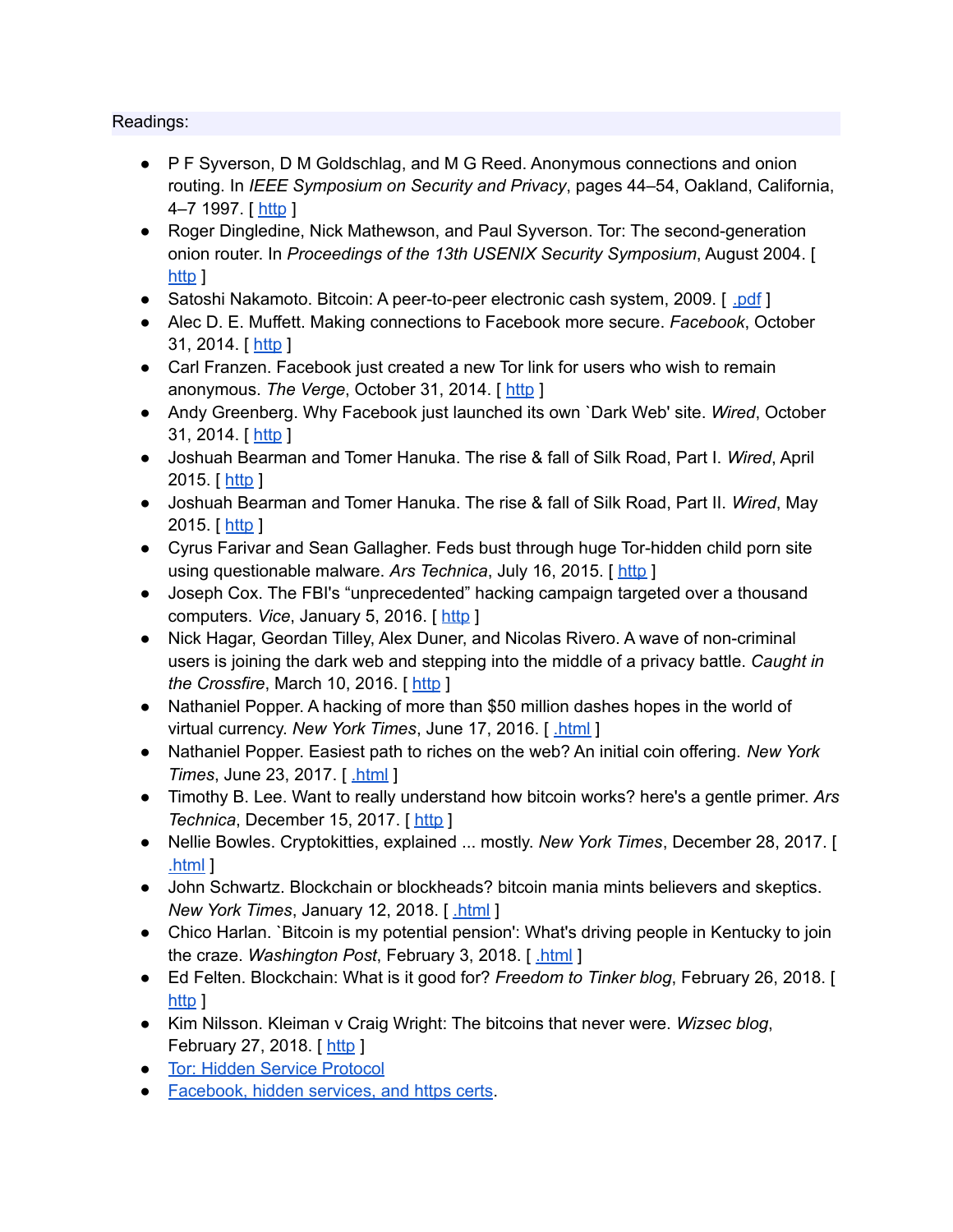● Tor: [Overview](http://www.torproject.org/overview.html)

#### **Monday, March 05: The [Crypto](https://www.cs.columbia.edu/~smb/classes/s18/l_cryptowars.pdf) Wars**

- Kenneth W. Dam and Herbert S. Lin, editors. *Cryptography's Role in Securing the Information Society*. National Academy Press, Washington, D.C., 1996. Executive summary only. [ [http](http://www.nap.edu/catalog/5131/cryptographys-role-in-securing-the-information-society) ]
- Wendy Grossman. *Net.wars*. New York University Press, New York, 1997. Optional. Chapters 4 and 5. [ [.html](https://nyupress.org/netwars/contents/contents.html) ]
- Whitfield Diffie and Susan Landau. *Privacy on the Line*. MIT Press, Cambridge, MA, second edition, 2007. Preface, Introduction, Conclusions. [[http](https://www.dropbox.com/s/rnkqcak89lkuor8/5572.pdf?dl=0)]
- Bruce Schneier. Did NSA put a secret backdoor in new encryption standard? *Wired*, November 15, 2007. [ [http](http://www.wired.com/2007/11/securitymatters-1115/) ]
- Matt Blaze. Key escrow from a safe distance: Looking back at the Clipper Chip. In *Proceedings of ACSAC '11*, 2011. [ [.pdf](https://www.acsac.org/2011/program/keynotes/blaze.pdf) ]
- Matthew Green. Why can't Apple decrypt your iPhone? *A Few Thoughts on Cryptographic Engineering*, October 4, 2014. [ [.html](http://blog.cryptographyengineering.com/2014/10/why-cant-apple-decrypt-your-iphone.html) ]
- Harold Abelson, Ross Anderson, Steven M. Bellovin, Josh Benaloh, Matt Blaze, Whitfield Diffie, John Gilmore, Matthew Green, Susan Landau, Peter G. Neumann, Ronald L. Rivest, Jeffrey I. Schiller, Bruce Schneier, Michael A. Specter, and Daniel J. Weitzner. Keys under doormats: Mandating insecurity by requiring government access to all data and communications. *Journal of Cybersecurity*, 1(1), September 2015. [ [DOI](http://dx.doi.org/10.1093/cybsec/tyv009) | [http](http://cybersecurity.oxfordjournals.org/content/early/2015/11/17/cybsec.tyv009) 1
- Sheri Pym. In the matter of the search of an Apple iPhone seized during the execution of a search warrant on a black Lexus IS300, California license plate 35KGD203. United States District Court, Central District of California, February 16, 2016. No. ED 15-0451M.  $\lceil$  [.pdf](https://assets.documentcloud.org/documents/2714001/SB-Shooter-Order-Compelling-Apple-Asst-iPhone.pdf)  $\rceil$
- Kashmir Hill. Apple's battle with the FBI: All your questions answered. *Fusion*, February 22, 2016. [ [http](https://fusion.net/story/271636/apples-battle-with-the-fbi/) ]
- James Orenstein. In re order requiring Apple, Inc. to assist in the execution of a search warrant issued by this court. United States District Court, Eastern District of New York, February 29, 2016. Case 1:15-mc-01902-JO, Document 29. [[.pdf](https://epic.org/amicus/crypto/apple/Orenstein-Order-Apple-iPhone-02292016.pdf)]
- Susan Landau. Testimony for House Judiciary Committee hearing on "The Encryption Tightrope: Balancing Americans' security and privacy", March 2016. [ [.pdf](https://judiciary.house.gov/wp-content/uploads/2016/02/Landau-Written-Testimony.pdf) ]
- Rod J. Rosenstein. Deputy Attorney General Rod J. Rosenstein delivers remarks on encryption at the United States Naval Academy, October 10, 2017. [ [http](https://www.justice.gov/opa/speech/deputy-attorney-general-rod-j-rosenstein-delivers-remarks-encryption-united-states-naval) ]
- Daniel Richman. Getting encryption onto the front burner. *Lawfare*, October 26, 2017. [ [http](https://www.lawfareblog.com/getting-encryption-front-burner) 1
- Third report of the Manhattan District Attorney's Office on smartphone encryption and public safety, November 2017. [ [.pdf](https://www.manhattanda.org/wp-content/themes/dany/files/2017%20Report%20of%20the%20Manhattan%20District%20Attorney%27s%20Office%20on%20Smartphone%20Encryption.pdf) ]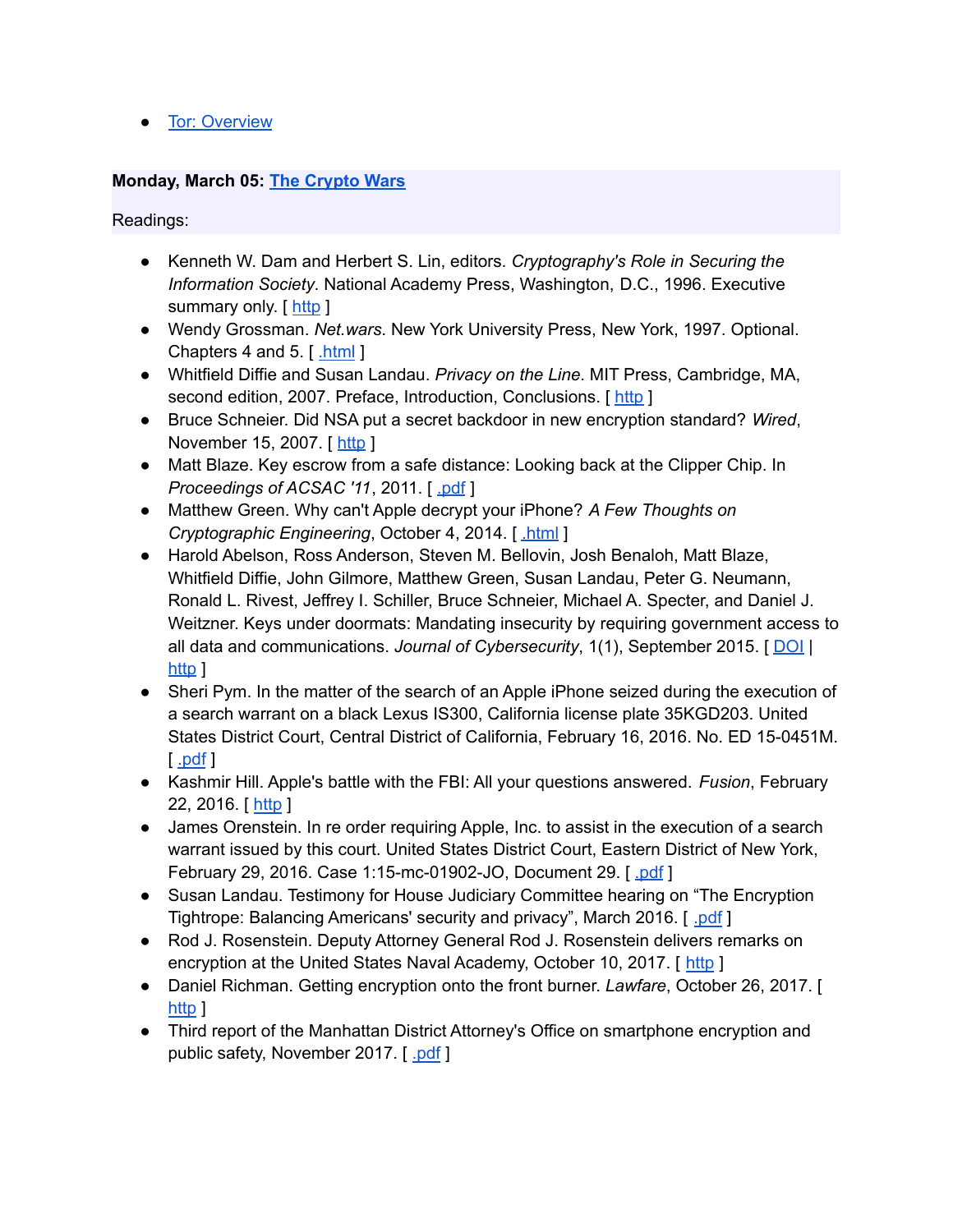- Computer Science and Telecommunications Board. *Decrypting the Encryption Debate: A Framework for Decision Makers*. National Academies Press, 2018. Summary and Chapter 7 only.  $\lceil \frac{\text{http}}{\text{http}} \rceil$  $\lceil \frac{\text{http}}{\text{http}} \rceil$  $\lceil \frac{\text{http}}{\text{http}} \rceil$
- Sean Gallagher. Cellebrite can unlock any iPhone (for some values of "any"). *Ars Technica*, March 01, 2018. [[http](https://arstechnica.com/information-technology/2018/02/cellebrite-can-unlock-any-iphone-for-some-values-of-any/) ]
- Amie Stepanovich and Michael Karanicolas. If you criminalize security, only criminals will be secure. March 2, 2018. [ $http$ ]
- "My life as an [international](http://www.crypto.com/papers/export.txt) arms courier", Matt Blaze, January, 1995.
- "Notes on key escrow [meeting](https://w2.eff.org/Privacy/Key_escrow/Clipper/nsa_escrow_plans.article) with NSA", Matt Blaze, February 2, 1994

#### **Wednesday, March 07:**

#### **Homework due:**

**● Essay 3 (Privacy)**

# **[Information](https://www.cs.columbia.edu/~smb/classes/s18/info-ops.pdf) Operations and the 2016 Election**

- Gregory Krieg and Tal Kopan. Is this the email that hacked John Podesta's account? *CNN*, October 30, 2016. [[http](http://www.cnn.com/2016/10/28/politics/phishing-email-hack-john-podesta-hillary-clinton-wikileaks/) ]
- Eric Lipton, David E. Sanger, and Scott Shane. The perfect weapon: How Russian cyberpower invaded the U.S. *New York Times*, December 13, 2016. [ [.html](https://www.nytimes.com/2016/12/13/us/politics/russia-hack-election-dnc.html) ]
- Matt Jones. The spy who pwned me. *Limn*, February 2017. [[http](http://limn.it/the-spy-who-pwned-me/) ]
- Eugene Kiely. Timeline of Russia investigation. *FactChek.org*, September 14, 2017. [ [http](http://www.factcheck.org/2017/06/timeline-russia-investigation/) 1
- Susan Landau. Russia's hybrid warriors got the White House. now they're coming for America's town halls. *Lawfare*, September 26, 2017. [[http](http://foreignpolicy.com/2017/09/26/russias-hybrid-warriors-are-coming-for-american-civil-society-hacking-trump-clinton/) ]
- Josh Dawsey. Russian-funded facebook ads backed Stein, Sanders and Trump. *Politico*, September 26, 2017. [ [http](http://www.politico.com/story/2017/09/26/facebook-russia-trump-sanders-stein-243172) ]
- Michael McFaul. Enough is enough: How to stop Russia's cyber-interference. *Washington Post, September 28, 2017.* [[http](https://www.washingtonpost.com/news/global-opinions/wp/2017/09/28/enough-is-enough-how-to-stop-russias-cyber-interference/?tid=ss_tw&utm_term=.ef93058ad27a) ]
- Jeff Stein. Russians still have an open path to U.S. election subversion. *Newsweek*, October 7, 2017. [[http](http://www.newsweek.com/spy-talk-jeff-stein-donald-trump-russia-homeland-security-election-russia-680179) ]
- Matea Gold and Elizabeth Dwoskin. Trump campaign's embrace of Facebook shows company's growing reach in elections. *Washington Post*, October 8, 2017. [ [.html](https://www.washingtonpost.com/politics/trump-campaigns-embrace-of-facebook-shows-companys-growing-reach-in-elections/2017/10/08/e5e5f156-a93b-11e7-b3aa-c0e2e1d41e38_story.html) ]
- Matea Gold and Elizabeth Dwoskin. Trump campaign's embrace of Facebook shows company's growing reach in elections. *Washington Post*, October 8, 2017. [ [http](https://www.washingtonpost.com/politics/trump-campaigns-embrace-of-facebook-shows-companys-growing-reach-in-elections/2017/10/08/e5e5f156-a93b-11e7-b3aa-c0e2e1d41e38_story.html?utm_term=.5ae0d383475e) ]
- Nicholas Confessore and Daisuke Wakabayashi. How Russia harvested American rage to reshape U.S. politics. *New York Times*, October 9, 2017. [ [.html](https://www.nytimes.com/2017/10/09/technology/russia-election-facebook-ads-rage.html) ]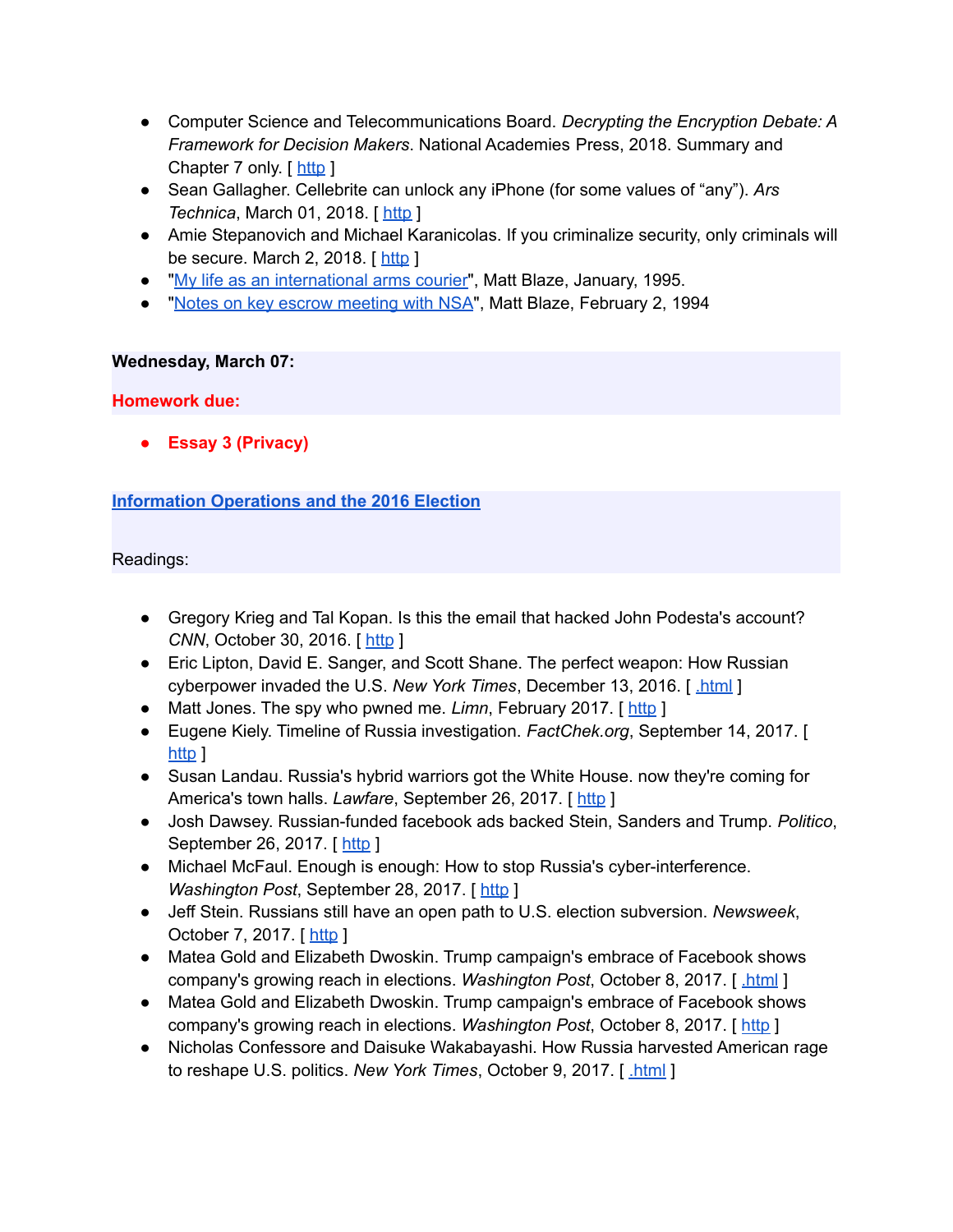- Michael Morell and Mike Rogers. Russia never stopped its cyberattacks on the United States. *Washington Post*, December 25, 2017. [ [.html](https://www.washingtonpost.com/opinions/russia-never-stopped-its-cyberattacks-on-the-united-states/2017/12/25/83076f2e-e676-11e7-a65d-1ac0fd7f097e_story.html) ]
- Sarah Grant, Quinta Jurecic, Matthew Kahn, Matt Tait, and Benjamin Wittes. Russian influence campaign: What's in the latest Mueller indictment. *Lawfare*, February 16, 2018. [ [http](https://lawfareblog.com/russian-influence-campaign-whats-latest-mueller-indictment) ]
- Cynthia McFadden, William M. Arkin, Kevin Monahan, and Ken Dilanian. U.S. intel: Russia compromised seven states prior to 2016 election. *NBC News*, February 27, 2018. [ [http](https://www.nbcnews.com/politics/elections/u-s-intel-russia-compromised-seven-states-prior-2016-election-n850296) ]
- Matthew Rosenberg, Nicholas Confessore, and Carole Cadwalladr. How Trump consultants exploited the Facebook data of millions. *New York Times*, March 17, 2018. [ [.html](https://www.nytimes.com/2018/03/17/us/politics/cambridge-analytica-trump-campaign.html) ]
- Amy X. Zhang, Scott Appling, Nick B. Adams, Martin Robbins, Aditya Ranganathan, Connie Moon Sehat, Emmanuel Vincent, Ed Bice, Sarah Emlen Metz, Norman Gilmore, Jennifer 8. Lee, Sandro Hawke, David Karger, and An Xiao Mina. A structured response to misinformation: Defining and annotating credibility indicators in news articles. In *The Web Conference*, Lyon, April 2018. To appear. [ .*pdf* ]
- [Guccifer](https://motherboard.vice.com/en_us/topic/guccifer-20) 2.0, *Vice Motherboard*, collected stories. Optional.

# **Monday, March 19: Cyber War**

Guest lecturer: Jason Healey, SIPA

- Kim Zetter. Everything we know about Ukraine's power plant hack. *Wired*, January 20, 2016. [ [http](http://www.wired.com/2016/01/everything-we-know-about-ukraines-power-plant-hack/) ]
- David E. Sanger. Utilities cautioned about potential for a cyberattack after Ukraine's. *New York Times*, March 1, 2016. [ [.html](http://www.nytimes.com/2016/03/01/us/politics/utilities-cautioned-about-potential-for-a-cyberattack-after-ukraines.html) ]
- Sean Gallagher. US military launches cyber attacks on ISIS in Mosul, and announces it. *Ars Technica*, March 1, 2016. [ [http](http://arstechnica.com/information-technology/2016/03/us-military-launches-cyber-attacks-on-isis-in-mosul-and-announces-it/) ]
- Kim Zetter. Inside the cunning, unprecedented hack of Ukraine's power grid. *Wired*, March 3, 2016. [[http](http://www.wired.com/2016/03/inside-cunning-unprecedented-hack-ukraines-power-grid/) ]
- US Cyber Command. Achieve and maintain cyberspace superiority, 2018. [ [.pdf](https://www.thecipherbrief.com/wp-content/uploads/2018/02/Cyber-Command-Achieve-and-Maintain-Cyber-Superiority-1.pdf) ]
- Ellen Nakashima. Russian military was behind `NotPetya' cyberattack in Ukraine, CIA concludes. *Washington Post*, January 12, 2018. [ [.html](https://www.washingtonpost.com/world/national-security/russian-military-was-behind-notpetya-cyberattack-in-ukraine-cia-concludes/2018/01/12/048d8506-f7ca-11e7-b34a-b85626af34ef_story.html) ]
- Liz Sly. U.S. soldiers are revealing sensitive and dangerous information by jogging. *Washington Post*, January 28, 2018. [ [.html](https://www.washingtonpost.com/world/a-map-showing-the-users-of-fitness-devices-lets-the-world-see-where-us-soldiers-are-and-what-they-are-doing/2018/01/28/86915662-0441-11e8-aa61-f3391373867e_story.html) ]
- Alex Hern. Fitness tracking app gives away location of secret US army bases. *Guardian*, January 28, 2018. [ [http](https://www.theguardian.com/world/2018/jan/28/fitness-tracking-app-gives-away-location-of-secret-us-army-bases) ]
- Nicole Perlroth and David E. Sanger. Cyberattacks put Russian fingers on the switch at power plants, U.S. says. *New York Times*, March 15, 2018. [ [.html](https://www.nytimes.com/2018/03/15/us/politics/russia-cyberattacks.html) ]
- Nicole Perlroth and Clifford Krauss. A cyberattack in Saudi Arabia had a deadly goal. Experts fear another try. *New York Times*, March 15, 2018. [ [.html](https://www.nytimes.com/2018/03/15/technology/saudi-arabia-hacks-cyberattacks.html) ]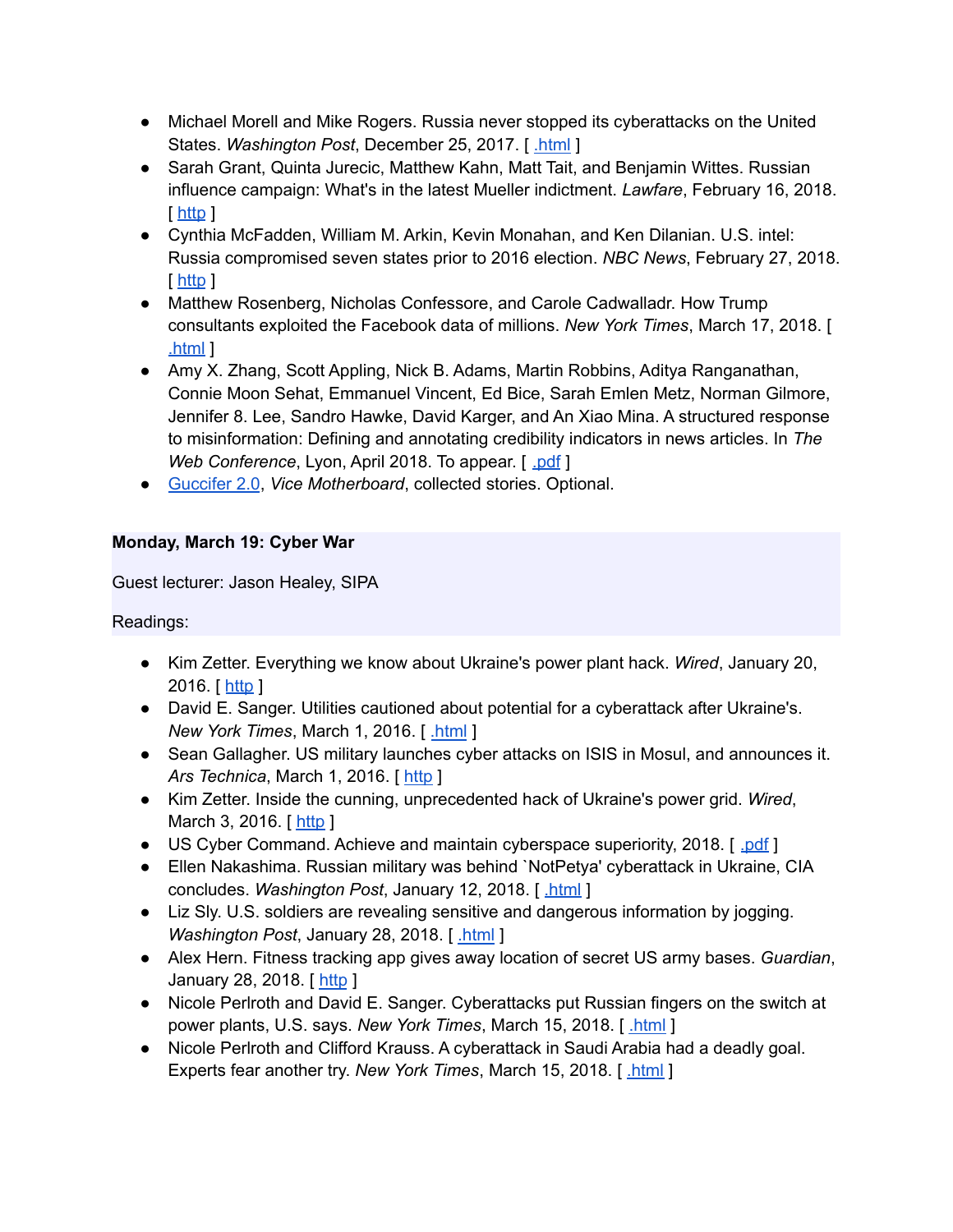# **Free Speech**

# **Wednesday, March 21: Snow Day!**

# **Monday, March 26: [Freedom](https://www.cs.columbia.edu/~smb/classes/s18/l_speech.pdf) of Speech**

Readings:

- Talley v. California,  $362$  U.S.  $60$  (1960). [[http](http://caselaw.lp.findlaw.com/scripts/getcase.pl?court=US&vol=362&invol=60) ]
- McIntyre v. Ohio Election Commission, 514 U.S. 334 (1995). [[.html](http://www.law.cornell.edu/supct/html/93-986.ZO.html) ]
- ACLU v. Reno, 929 F. Supp. 824 (1996). [ [.html](http://www.mit.edu/activities/safe/legal/cda-decision.html) ]
- Carter Jernigan and Behram F.T. Mistree. Gaydar: Facebook friendships expose sexual orientation. *First Monday*, October 5, 2009. [ [http](http://firstmonday.org/article/view/2611/2302) ]
- David Kravets. Rulings leave online student speech rights unresolved. *Wired Threat Level blog*, February 4, 2010. [[http](https://www.wired.com/2010/02/rulings-leave-us-student-speech-rights-unresolved/) ]
- Karen Turner. Mass surveillance silences minority opinions, according to study. *Washington Post*, March 28, 2016. [ [http](https://www.washingtonpost.com/news/the-switch/wp/2016/03/28/mass-surveillance-silences-minority-opinions-according-to-study/) ]
- Catherine Buni and Soraya Chemaly. The secret rules of the Internet. *Verge*, April 13, 2016. [ [http](http://www.theverge.com/2016/4/13/11387934/internet-moderator-history-youtube-facebook-reddit-censorship-free-speech) ]
- Michael Nunez. Former facebook workers: We routinely suppressed conservative news. *Gizmodo*, May 9, 2016. [[http](http://gizmodo.com/former-facebook-workers-we-routinely-suppressed-conser-1775461006?rev=1462799465508) ]
- Farhad Manjoo. Facebook's bias is built-in, and bears watching. *New York Times*, May 11, 2016. [ [.html](http://www.nytimes.com/2016/05/12/technology/facebooks-bias-is-built-in-and-bears-watching.html) ]
- Kashmir Hill. Maybe the real Facebook suppression is of shoddy news, not conservative news. *Fusion*, May 11, 2016. [ [http](http://fusion.net/story/301156/facebook-suppression-conservative-news-shoddy-news/) ]
- Mike Isaac. Facebook, facing bias claims, shows how editors and algorithms guide news. *New York Times*, May 13, 2016. [ [.html](http://www.nytimes.com/2016/05/13/technology/facebook-guidelines-trending-topics.html) ]
- Zeynep Tufekci. It's the (democracy-poisoning) golden age of free speech. *Wired*, January 16, 2018. [ [http](https://www.wired.com/story/free-speech-issue-tech-turmoil-new-censorship/) ]
- Timothy B. Lee. House passes sex trafficking bill that could limit free speech online. *Ars Technica*, February 28, 2018. [ [http](https://arstechnica.com/tech-policy/2018/02/why-a-house-passed-online-sex-trafficking-bill-could-hurt-victims/) ]
- Matt Burgess and Liat Clark. The UK wants to block online porn. Here's what we know. *Wired UK*, March 12, 2018. [[http](http://www.wired.co.uk/article/porn-block-ban-in-the-uk-age-verifcation-law) ]
- Alina Selyukh. Section 230: A key legal shield for Facebook, Google is about to change. *WBUR*, March 21, 2018. [[http](http://www.wbur.org/npr/591622450/section-230-a-key-legal-shield-for-facebook-google-is-about-to-change) ]
- Cyrus Farivar. Craigslist personals, some subreddits disappear after FOSTA passage. *Ars Technica*, March 23, 2018. [ [http](https://arstechnica.com/tech-policy/2018/03/craigslist-personals-some-subreddits-disappear-with-fosta-passage/) ]
- EFF article on [Sapient](http://www.eff.org/cases/sapient-v-geller) v. Geller
- EFF article on Online Policy Group v. [Diebold](http://www.eff.org/cases/online-policy-group-v-diebold/)

#### **Wednesday, March 28:**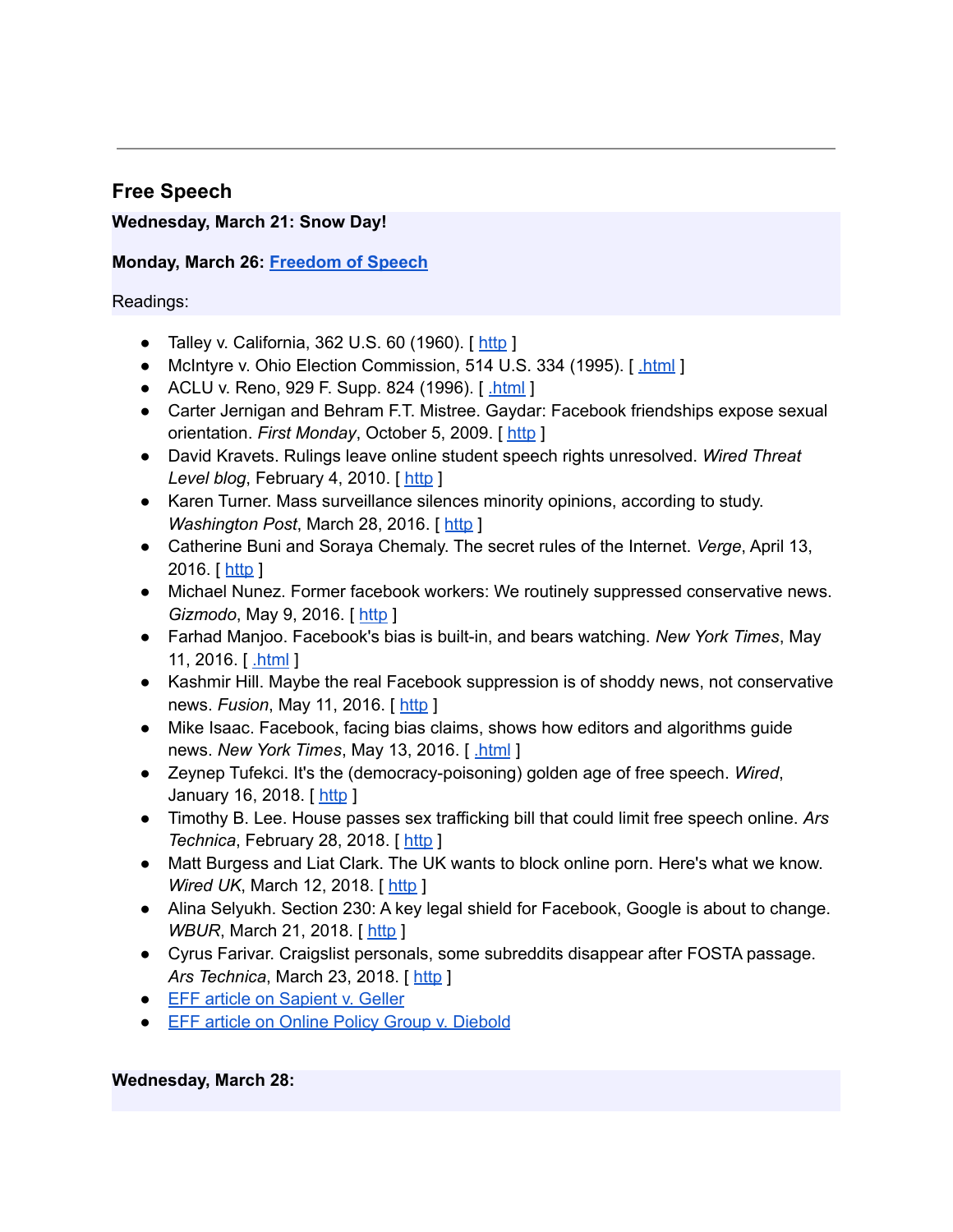**Homework due:**

**● Essay 4 (Computers and crime and/or national security)**

# **Freedom of Speech: [Accountability](https://www.cs.columbia.edu/~smb/classes/s18/l_accountability.pdf)**

Readings:

- Richard Clayton. *Anonymity and Traceability in Cyberspace*. PhD thesis, University of Cambridge, Darwin College, 2005. Read Chapter 3. [ [.html](http://www.cl.cam.ac.uk/techreports/UCAM-CL-TR-653.html) ]
- Steven M. Bellovin. Exploiting linkages for good. *SMBlog (blog)*, December 31, 2007. [ [.html](https://www.cs.columbia.edu/~smb/blog/2007-12/2007-12-31a.html) ]
- Danielle Citron. Cyber civil rights. *Boston University Law Review*, 89:61–125, 2009. [ [http](http://digitalcommons.law.umaryland.edu/cgi/viewcontent.cgi?article=1611&context=fac_pubs) ]
- Nicole Perlroth. Fake twitter followers become multimillion-dollar business. *New York Times*, April 5, 2013. [ [http](https://bits.blogs.nytimes.com/2013/04/05/fake-twitter-followers-becomes-multimillion-dollar-business/) ]
- Nitasha Tiku and Casey Newton. Twitter CEO: `We suck at dealing with abuse'. *The Verge*, February 4, 2015. [ [http](http://www.theverge.com/2015/2/4/7982099/twitter-ceo-sent-memo-taking-personal-responsibility-for-the) ]
- Travis M. Andrews. `a great purge?': Twitter suspends Richard Spencer, other prominent alt-right accounts. *Washington Post*, 2016. [ [http](https://www.washingtonpost.com/news/morning-mix/wp/2016/11/16/a-great-purge-twitter-suspends-richard-spencer-other-prominent-alt-right-accounts/) ]
- Sara Baker. Why online anonymity is critical for women. *WMC Speech Project*, March 11, 2016. [[http](http://wmcspeechproject.com/2016/03/11/why-online-anonymity-is-critical-for-women/?platform=hootsuite) ]
- Kristen V. Brown. How Twitter treated death threats against me. March 22, 2016. [ [http](http://fusion.net/story/283089/twitter-harassment-policy-enforcement/) ]
- Elle Hunt. Milo Yiannopoulos, rightwing writer, permanently banned from Twitter. *Guardian, July 20, 2016.* [[http](https://www.theguardian.com/technology/2016/jul/20/milo-yiannopoulos-nero-permanently-banned-twitter) ]
- Charlie Warzel. Twitter says this behavior doesn't qualify as abuse. *BuzzFeed*, August 31 2016. [ [http](https://www.buzzfeed.com/charliewarzel/twitter-doesnt-think-wishing-rape-on-a-woman-counts-as-haras) ]
- Joe Mullin. Prenda Law "copyright trolls" Steele and Hansmeier arrested. *Ars Technica*, December 16, 2016. [ [http](https://arstechnica.com/tech-policy/2016/12/breaking-prenda-law-copyright-trolls-steele-and-hansmeier-arrested/) ]
- Ben Nimmo. #BotSpot: Twelve ways to spot a bot. *DFRIab Blog*, August 28, 2017. [ [http](https://medium.com/dfrlab/botspot-twelve-ways-to-spot-a-bot-aedc7d9c110c) ]
- Mark Hansen. The follower factory. *New York Times*, January 27, 2018. [ [.html](https://www.nytimes.com/interactive/2018/01/27/technology/social-media-bots.html) ]

# **Monday, April 02: Freedom of Speech: [Crossing](https://www.cs.columbia.edu/~smb/classes/s18/l_borders.pdf) Borders**

- Sarah Lyall. British lawmakers look at rewriting libel law. *New York Times*, December 10, 2009. [ [.html](https://www.nytimes.com/2009/12/11/world/europe/11libel.html) ]
- Rachel Donadio. Larger threat is seen in Google case. *New York Times*, February 24, 2010. [ [.html](https://www.nytimes.com/2010/02/25/technology/companies/25google.html) ]
- Eric Pfanner. Italian appeals court acquits 3 Google executives in privacy case. *New York Times*, December 21, 2012. [ [.html](https://www.nytimes.com/2012/12/22/business/global/italian-appeals-court-acquits-3-google-executives-in-privacy-case.html) ]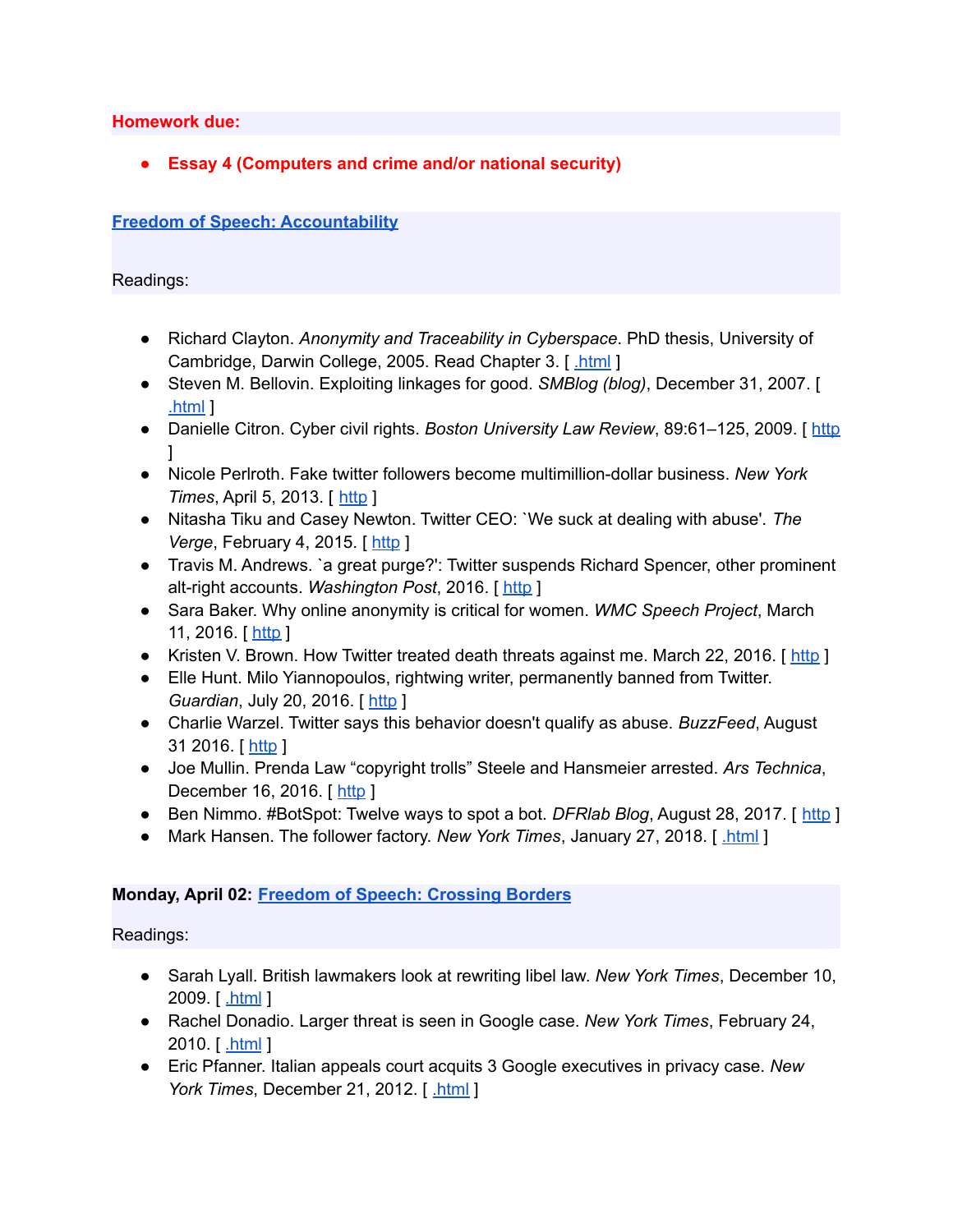- Aamna Mohdin. Facebook, Google, and Twitter have agreed to apply Germany's strict anti-hate speech law online. *Quartz*, December 16, 2015. [ [http](http://qz.com/575268/facebook-google-and-twitter-have-agreed-to-apply-germanys-strict-anti-hate-speech-law-online/) ]
- Tetyana Lokot. Twitter reports massive increase in Russian government's content removal requests. *Global Voices*, March 6, 2016. [ [http](https://advox.globalvoices.org/2016/03/06/twitter-reports-massive-increase-in-russian-governments-content-removal-requests/) ]
- Mark Scott. Google fined by French privacy regulator. *New York Times*, March 24, 2016. [ [.html](http://www.nytimes.com/2016/03/25/technology/google-fined-by-french-privacy-regulator.html) ]
- Robert Mackey. Turkey wants ban on mocking its leader enforced abroad too. *The Intercept*, March 30, 2016. [[http](https://theintercept.com/2016/03/30/turkey-wants-ban-on-mocking-its-leader-enforced-abroad-too/) ]
- Colin George. Angela Wrightson murder: How the media fought to report the case. *BBC News*, April 7, 2016. [ [http](http://www.bbc.co.uk/news/uk-england-tees-35977100) ]
- Michee Smith. Updating our "right to be forgotten" Transparency Report. *Google blog*, February 26, 2018. [ [http](https://www.blog.google/topics/google-europe/updating-our-right-be-forgotten-transparency-report/) ]
- Paul Mozur. China presses its internet censorship efforts across the globe. *New York Times*, March 02, 2018. [[.html](https://www.nytimes.com/2018/03/02/technology/china-technology-censorship-borders-expansion.html) ]
- Pretrial [Publicity](http://legal-dictionary.thefreedictionary.com/Pretrial+Publicity)
- Dow Jones & [Company](http://www.kentlaw.edu/perritt/courses/civpro/Dow%20Jones%20&%20Company%20Inc_%20v%20Gutnick%20%5B2002%5D%20HCA%2056%20%2810%20December%202002%29.htm) Inc. v Gutnick (2002), HCA 56 (10 December 2002). (skim)

# **Intellectual Property**

# **Wednesday, April 04: [Copyrights](https://www.cs.columbia.edu/~smb/classes/s18/l_copyright.pdf)**

- Wendy Seltzer. My first YouTube: Super Bowl highlights or lowlights. *Musings of a Techie Lawyer*, February 8, 2007. [ [.html](http://wendy.seltzer.org/blog/archives/DMCA.html) ]
- A.V. v. iParadigms, 562 F.3d 630 (2009). (optional). [ [.pdf](http://www.nyls.edu/wp-content/uploads/sites/141/2013/08/562-F.3d-630-A.V.-v.-iParadigms.pdf) ]
- Lauren Weinstein. Entertainment industry asks White House for vast new internet monitoring, filtering, and takedown powers. *Lauren Weinstein's Blog*, March 25, 2010. [ [.html](https://lauren.vortex.com/archive/000699.html) ]
- Anderson J. Duff. `Let's take a #selfie,' said the monkey: A case of questionable copyrights. *Wired*, September 2014. [ [http](http://www.wired.com/insights/2014/09/questionable-copyrights/) ]
- Eletronic Frontier Foundation. Unintended consequences—16 years under the DMCA, September 16, 2014. Optional. [ [.pdf](https://www.eff.org/files/2014/09/16/unintendedconsequences2014.pdf) ]
- Ted Johnson. Sherlock Holmes to remain in public domain after Supreme Court declines case. *Variety*, November 3, 2014. [[http](http://variety.com/2014/biz/news/sherlock-holmes-case-decision-public-domain-1201346225/) ]
- Jonathan Bailey. Peter Pan and the copyright that never grew up. *Plagiarism Today*, October 21, 2015. [[http](https://www.plagiarismtoday.com/2015/10/21/peter-pan-and-the-copyright-that-never-grew-up/) ]
- Zachary Crockett. How Mickey Mouse evades the public domain. *Priceonomics*, January 7, 2016. [ [http](http://priceonomics.com/how-mickey-mouse-evades-the-public-domain/) ]
- Camila Domonoske. Monkey can't own copyright to his selfie, federal judge says. *NPR*, January 7, 2016. [[http](http://www.npr.org/sections/thetwo-way/2016/01/07/462245189/federal-judge-says-monkey-cant-own-copyright-to-his-selfie) ]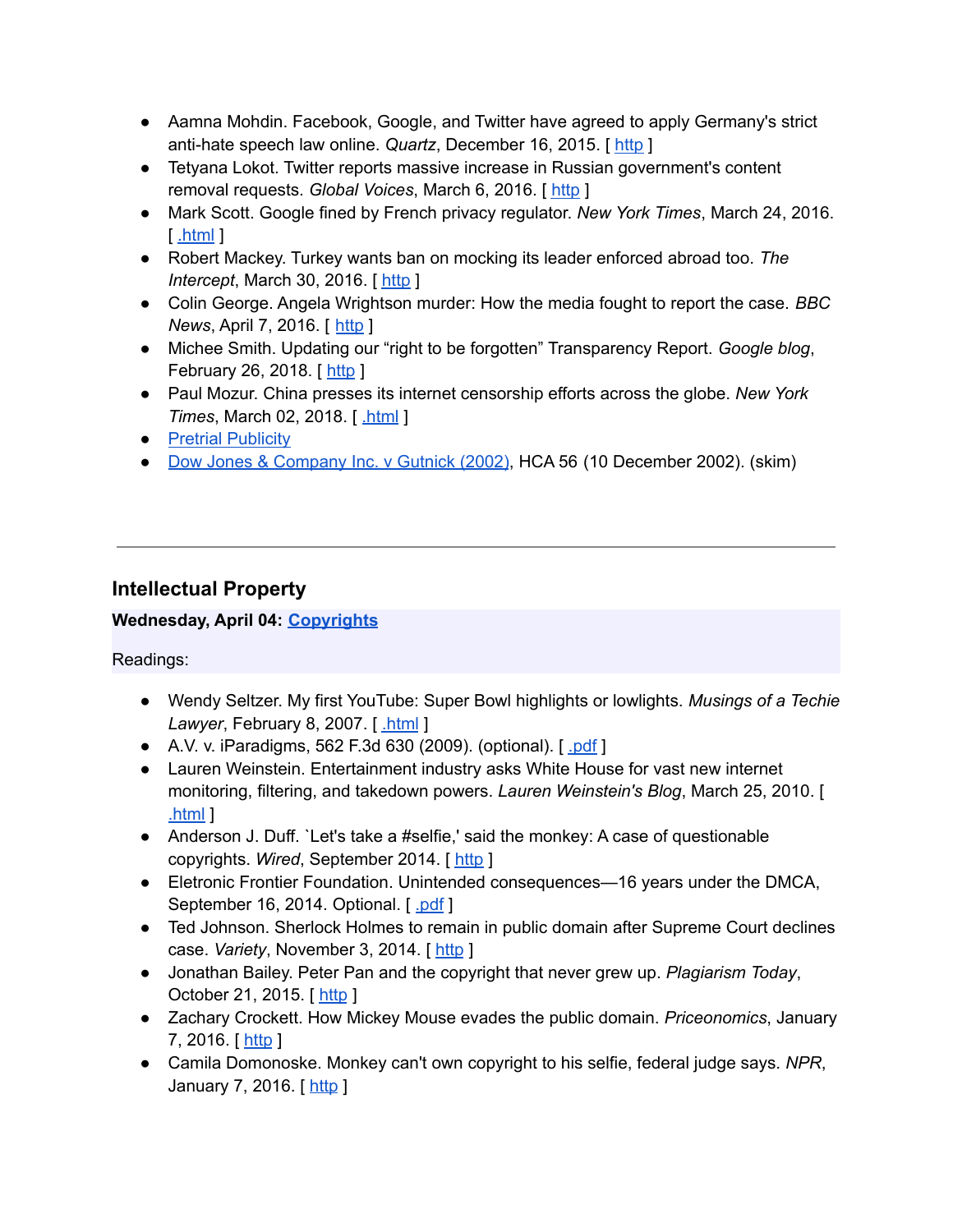- Andres Guadamuz. Can the monkey selfie case teach us anything about copyright law? *WIPO Magazine*, February 2018. [ [.html](http://www.wipo.int/wipo_magazine/en/2018/01/article_0007.html) ]
- Cyrus Farivar. Playboy says linking to Playmate archive violates copyright, judge says no way. *Ars Technica*, February 16, 2018. [ [http](https://arstechnica.com/tech-policy/2018/02/judge-strips-playboy-of-flimsy-copyright-lawsuit-against-boing-boing/) ]
- Cyrus Farivar. Monkey-selfie lawsuit finally ends: Court affirms adorable macaque can't sue. *Ars Technica*, April 23, 2018. [ [http](https://arstechnica.com/tech-policy/2018/04/monkey-selfie-lawsuit-finally-ends-court-affirms-adorable-macaque-cant-sue/) ]
- Zvi S. Rosen. Player pianos and the origins of compulsory licensing some details of its origins. *Mostly IP History*, April 27, 2018. [ [http](http://www.zvirosen.com/2018/04/27/player-pianos-and-the-origins-of-compulsory-licensing-some-details-of-its-origins/) ]
- [Frequently](http://www.copyright.gov/help/faq/) Asked Questions about Copyright (skim)
- Columbia [Copyright](https://copyright.columbia.edu/) Advisory Office
- Creative [Commons](http://creativecommons.org/)

# **Monday, April 09: [Copyrights](https://www.cs.columbia.edu/~smb/classes/s18/l_copyright2.pdf) 2**

- Fred von Lohmann and Wendy Seltzer. Death by DMCA. *IEEE Spectrum*, June 1, 2006. [ [http](https://spectrum.ieee.org/computing/software/death-by-dmca) ]
- David Kushner. For Texas Instruments, calculator hackers don't add up. *IEEE Spectrum*, October 28, 2009. [[http](https://spectrum.ieee.org/consumer-electronics/gadgets/for-texas-instruments-calculator-hackers-dont-add-up/0) ]
- Erik Stallman. A qualified win for cybersecurity researchers in DMCA triennial rulemaking. *CDT Blog*, October 27, 2015. [ [http](https://cdt.org/blog/a-qualified-win-for-cybersecurity-researchers-in-dmca-triennial-rulemaking/) ]
- Kevin Smith. Some radical thoughts about Sci-Hub. *Scholarly Communications @ Duke*, March 3, 2016. [ [http](http://blogs.library.duke.edu/scholcomm/author/ksmithl2duke-edu/) ]
- David Kravets. A spiritual successor to Aaron Swartz is angering publishers all over again. *Ars Technica*, April 3, 2016. [ [http](http://arstechnica.com/tech-policy/2016/04/a-spiritual-successor-to-aaron-swartz-is-angering-publishers-all-over-again/) ]
- David Post. Stairway to (copyright) Heaven. *Volokh Conspiracy*, April 13, 2016. [ [http](https://www.washingtonpost.com/news/volokh-conspiracy/wp/2016/04/13/stairway-to-copyright-heaven/) ]
- David Post. Who owns "We Shall Overcome"? *Volokh Conspiracy*, April 15, 2016. [[http](https://www.washingtonpost.com/news/volokh-conspiracy/wp/2016/04/15/who-owns-we-shall-overcome/) ]
- Ryan Merkley. You pay to read research you fund. That's ludicrous. *Wired*, April 18, 2016. [ [http](http://www.wired.com/2016/04/stealing-publicly-funded-research-isnt-stealing/) ]
- David Kravets. Piracy site for academic journals playing game of domain-name Whac-A-Mole. *Ars Technica*, May 05, 2016. [ [http](https://arstechnica.com/tech-policy/2016/05/piracy-site-for-academic-journals-playing-game-of-domain-name-whac-a-mole/) ]
- Joe Mullin. Google beats Oracle—Android makes "fair use" of Java APIs. *Ars Technica*, May 26, 2016. [ [http](https://arstechnica.com/tech-policy/2016/05/google-wins-trial-against-oracle-as-jury-finds-android-is-fair-use/) ]
- Christopher Mele. "We Shall Overcome" is put in public domain in a copyright settlement. *New York Times*, January 26, 2018. [ [.html](https://www.nytimes.com/2018/01/26/business/media/we-shall-overcome-copyright.html) ]
- Rebecca Flowers. Cloudflare terminates service to `the Pirate Bay of science'. *Vice Motherboard*, February 9, 2018. [[http](https://motherboard.vice.com/en_us/article/59kgv5/cloudflare-terminates-service-to-the-pirate-bay-of-science) ]
- Cyrus Farivar. "Google's use of the Java API packages was not fair," appeals court rules. *Ars Technica*, March 27, 2018. [ [http](https://arstechnica.com/tech-policy/2018/03/googles-use-of-the-java-api-packages-was-not-fair-appeals-court-rules/) ]
- David Kluft. Oracle v. Google, copyright & fair use: One of "billions" of summaries. March 29, 2018. [ [http](http://www.trademarkandcopyrightlawblog.com/2018/03/oracle-v-google-copyright-fair-use-one-of-billions-of-summaries/) ]
- [Takedown](https://www.eff.org/takedowns) Hall of Shame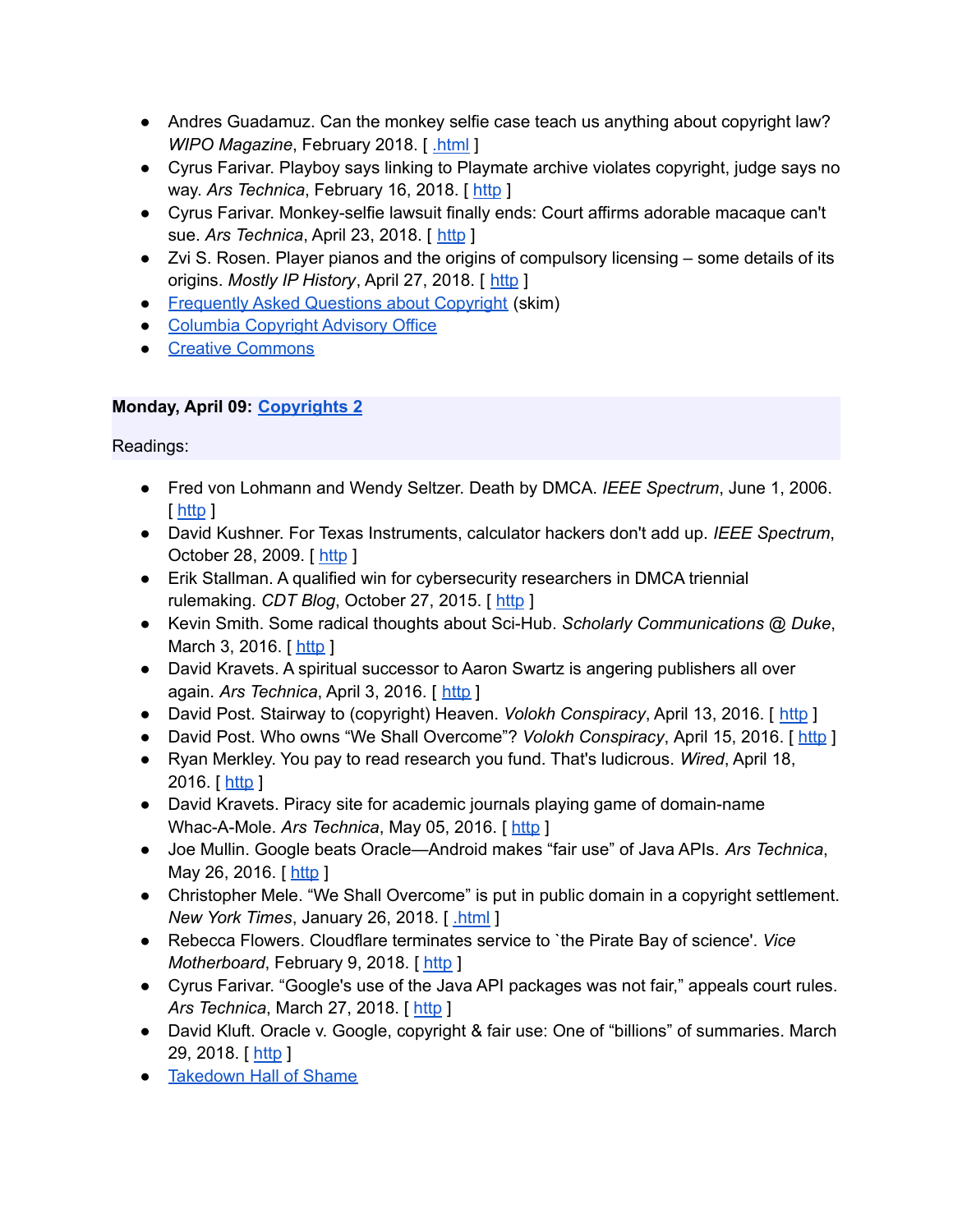#### **Wednesday, April 11:**

#### **Homework due:**

**● Essay 5 (Computers and free speech)**

#### **[Patents](https://www.cs.columbia.edu/~smb/classes/s18/l_patents.pdf)**

Readings:

- Gerard N. Magliocca. Blackberries and barnyards: Patent trolls and the perils of innovation. *Notre Dame Law Review*, 82(5):1809–1838, 2007. [ [http](https://papers.ssrn.com/sol3/papers.cfm?abstract_id=921252) ]
- Motoko Rich. Making the case for iPad e-book prices. *New York Times*, February 28, 2010. [ [.html](https://www.nytimes.com/2010/03/01/business/media/01ebooks.html) ]
- Charles Arthur. App developers withdraw from US as patent fears reach `tipping point'. *Guardian, July 15, 2011.* [[http](https://www.theguardian.com/technology/appsblog/2011/jul/15/app-developers-withdraw-us-patents) ]
- Ben Lee. Twitter's surprising solution to the patent problem: Let employees control them. *Wired*, February 21, 2013. [ [http](http://www.wired.com/2013/02/twitters-ingenious-solution-to-the-patent-problem-let-inventors-control-the-patents) ]
- Steven M. Bellovin. The oldest algorithmic patent. *SMBlog (blog)*, May 21, 2013. [html]
- National Archives. Coloring book of patents, 2016. [ [.pdf](https://archivesaotus.files.wordpress.com/2016/02/patentscoloringbook.pdf) ]
- Susan Decker and Dennis Robertson. Apple must pay 502.6 *million to virnetx*, *federal jury rules*. *Bloomberg News*, *April* 10, 2018. [ [http](https://www.bloomberg.com/news/articles/2018-04-10/apple-owes-502-6-million-to-virnetx-says-federal-jury-in-texas) ]
- *Daniel Nazer*. *New Hampshire court*: *First Amendment protects criticism of* "*patent troll*". *EFF Deep Links (blog)*, *April* 12, 2018. [ [http](https://www.eff.org/deeplinks/2018/04/new-hampshire-court-first-amendment-protects-criticism-patent-troll) ]
- Method of [exercising](https://patents.google.com/patent/US5443036) a cat, Kevin T. Amiss and Martin H. Abbott, U.S. patent 5,443,036, issued Aug 22, 1995.
- Business method [protecting](https://patents.google.com/patent/WO2005022287A2) jokes, Timothy Wace Roberts, U.S. patent application 10/569,506, filed Aug 24, 2004. (skim).
- What is a [Patent?,](http://www.uspto.gov/web/offices/pac/doc/general/index.html#patent) up to but not including the section titled "The United States Patent" And Trademark Office"
- The [Cathedral](http://www.catb.org/esr/writings/cathedral-bazaar/) and the Bazaar, Eric S. Raymond.
- W3C [Patent](https://www.w3.org/Consortium/Patent-Policy-20170801/) Policy, 5 February 2004 (skim)
- Software [patents—Obstacles](https://www.gnu.org/philosophy/software-patents.html) to software development, Richard Stallman, 25 March 2002.
- Patent [prosecution](https://www.cs.columbia.edu/~smb/classes/s18/Files/11613380.pdf) history for "Method of Saving and Recording of Human Soul" (very [optional\)](https://www.cs.columbia.edu/~smb/classes/s18/Files/11613380.pdf)

# **Monday, April 16: Intellectual Property: [Trademarks](https://www.cs.columbia.edu/~smb/classes/s18/l_trademarks.pdf)**

Readings:

● Joshua Quittner. Billions registered. *Wired*, October 1, Billions Registered. [ [http](https://www.wired.com/1994/10/mcdonalds/) ]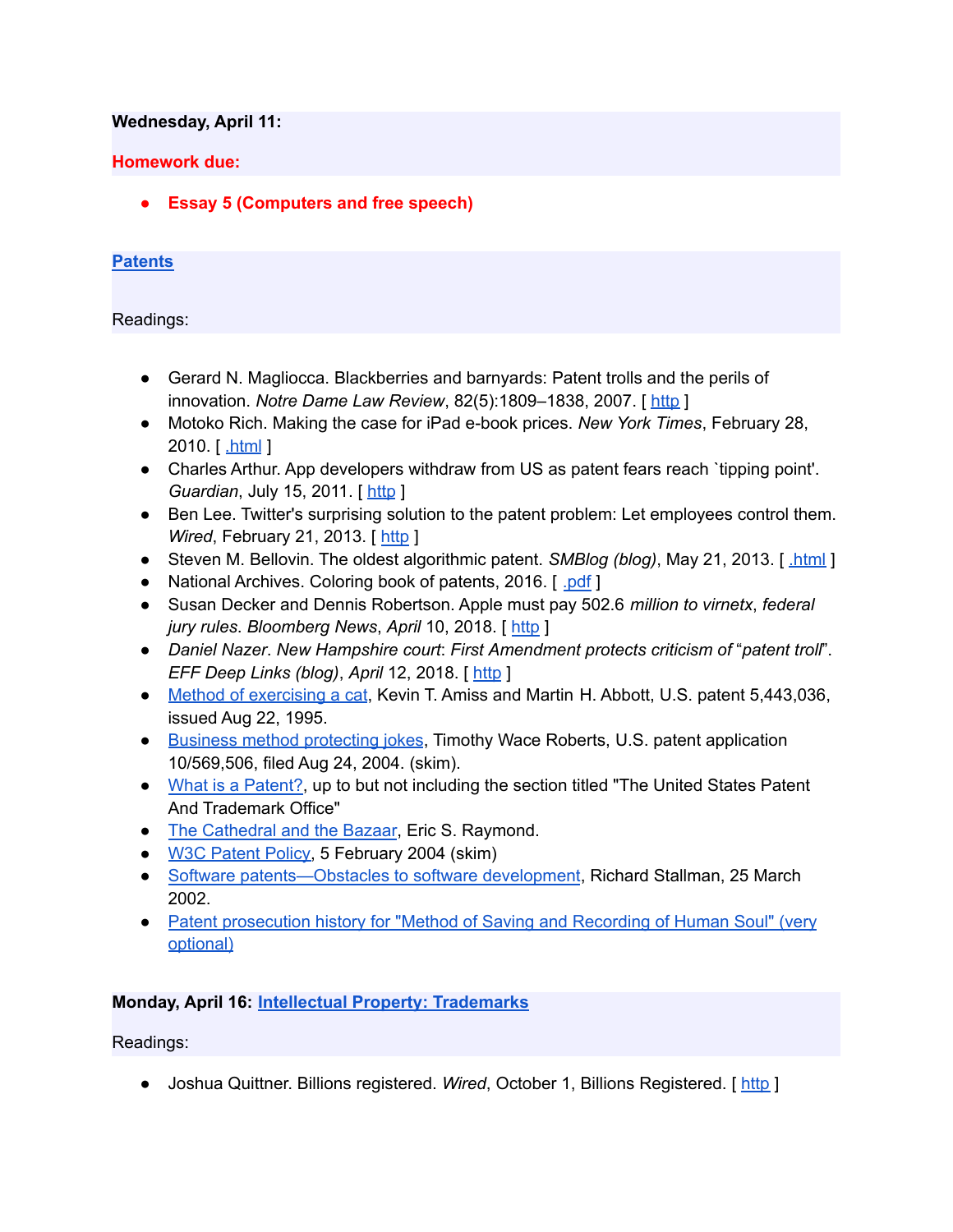- Kathleen Day. 3 accused in theft of Coke secrets. *Washington Post*, July 6, 2006. [ [.html](http://www.washingtonpost.com/wp-dyn/content/article/2006/07/05/AR2006070501717.html)  $\mathbf{1}$
- Eric Pfanner. Luxury goods makers complain about ads for counterfeit items. *New York Times*, March 21, 2010. [ [.html](https://www.nytimes.com/2010/03/22/technology/22iht-brands.html) ]
- Caitlin Dewey. From TedCruz.ca to TaylorSwift.porn: How the golden age of domain-trolling was born. March 25, 2015. [[http](https://www.washingtonpost.com/news/the-intersect/wp/2015/03/25/from-tedcruz-ca-to-taylorswift-porn-how-the-golden-age-of-domain-trolling-was-born/?utm_term=.489534058a43)]
- Rebecca Tushnet. Uber and out: court grants limited but still tricky injunction against Uber. *Rebecca Tushnet's 43(B)log*, February 18 2016. [ [.html](http://tushnet.blogspot.com/2016/02/uber-and-out-court-grants-limited-but.html) ]
- David Kravets. Supreme court asked to nullify the Google trademark. *Ars Technica*, August 20, 2017. [ [http](https://arstechnica.com/tech-policy/2017/08/supreme-court-asked-to-nullify-the-google-trademark/) ]
- Aarian Marshall. Waymo v. Uber's big question: What on Earth is a trade secret, anyway? *Wired*, February 6, 2018. [ [http](https://www.wired.com/story/waymo-uber-trial-kalanick-testimony/) ]
- Justin T. Westbrook. Uzi Nissan spent 8 years fighting the car company with his name. he nearly lost everything to win. *Jalopnik*, February 22, 2018. [[http](https://jalopnik.com/uzi-nissan-spent-8-years-fighting-the-car-company-with-1822815832?utm_medium=sharefromsite&utm_source=Jalopnik_twitter) ]
- How to [Choose](http://www.gnu.org/licenses/license-recommendations.html) a License for Your Work
- **•** "Trade Secret [Protection](https://www.wilmerhale.com/pages/publicationsandnewsdetail.aspx?NewsPubId=91018) for Source Code", July 17, 2001, Belinda M. Juran
- Which Creative [Commons](http://creativecommons.org.au/content/licensing-flowchart.pdf) Licence is Right for Me?, Creative Commons Australia
- Uber Promotions, Inc. v. Uber [Technologies,](https://www.cs.columbia.edu/~smb/classes/s18/Files/Uber_Promotions_v._Uber_Technologies.pdf) Inc. (optional)

# **Employment**

# **Wednesday, April 18: [Employment](https://www.cs.columbia.edu/~smb/classes/s18/l_employment.pdf)**

- Matthew Ingram. Will startups get squeezed by a tech hiring binge? *Gigaom*, April 16, 2010. [[http](https://gigaom.com/2010/04/16/will-startups-get-squeezed-by-a-tech-hiring-binge/) ]
- Sylvia Marino. The art of 10 years of telecommuting. *New York Times*, April 17, 2010. [ [.html](https://www.nytimes.com/2010/04/18/jobs/18pre.html) ]
- Vinton G. Cerf. Does innovation create or destroy jobs? *Commun. ACM*, 57(12):7–7, November 2014. [[DOI](http://dx.doi.org/10.1145/2685035) | [http](http://doi.acm.org/10.1145/2685035) ]
- Timothy Aeppel. What clever robots mean for jobs. *Wall Street Journal*, February 24, 2015. On Courseworks.
- Zeynep Tufekci. The machines are coming. *New York Times*, April 18, 2015. [ [.html](https://www.nytimes.com/2015/04/19/opinion/sunday/the-machines-are-coming.html) ]
- Megan Geuss. Uber drivers are employees, California Labor Commission ruling suggests. *Ars Technica*, June 17, 2015. [ [http](http://arstechnica.com/business/2015/06/uber-drivers-are-employees-california-labor-commission-rules/) ]
- David Kravets. Judge calls Uber algorithm "genius," green-lights surge-pricing lawsuit. *Ars Technica*, 2016. [ [http](http://arstechnica.com/tech-policy/2016/04/judge-calls-uber-algorithm-genius-green-lights-surge-pricing-lawsuit/) ]
- Sam Machkovech. Report: Robots, other advances will cost humans 5.1 million jobs by 2020. *Ars Technica*, January 18, 2016. [ [http](http://arstechnica.com/business/2016/01/report-robots-other-advances-will-cost-humans-5-1-million-jobs-by-2020/) ]
- Cora Lewis and Johana Bhuiyan. What striking Uber drivers are up against. *BuzzFeed*, February 9, 2016. [ [http](http://www.buzzfeed.com/coralewis/what-uber-strikers-are-up-against?utm_term=.rbpaWy949#.dgbzONZLZ) ]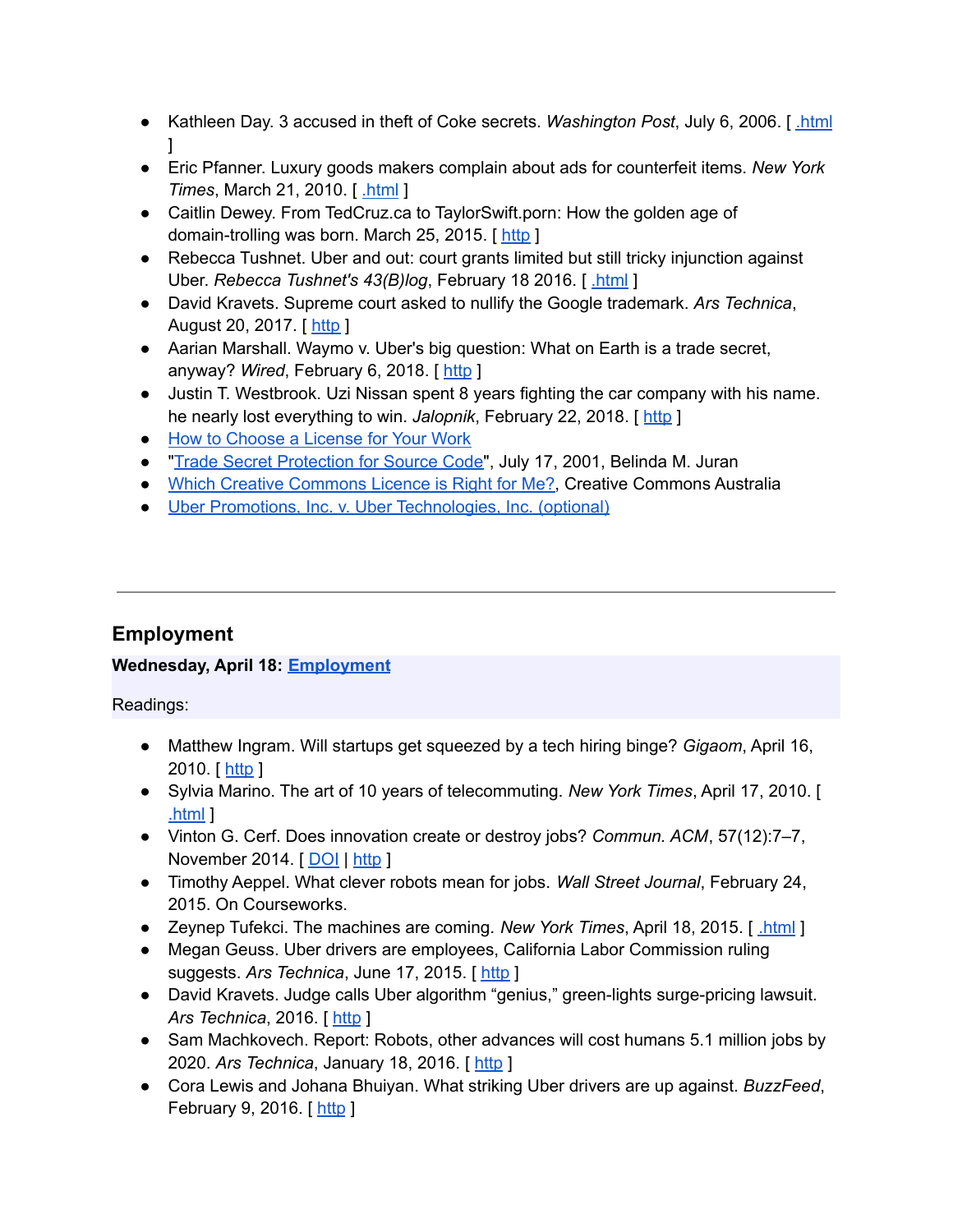- Jed Kolko. Republican-leaning cities are at greater risk of job automation. *FiveThirtyEight*, February 17, 2016. [[http](http://fivethirtyeight.com/features/republican-leaning-cities-are-at-greater-risk-of-job-automation/)]
- Moshe Y. Vardi. Are robots job creators? *New Republic*, April 6, 2016. [[http](https://newrepublic.com/article/132441/robots-job-creators) ]
- David Kravets. Appeals court halts class action on whether Uber drivers are employees. *Ars Technica*, *April 6, 2016.* [*[http](http://arstechnica.com/tech-policy/2016/04/appeals-court-halts-class-action-on-whether-uber-drivers-are-employees/)* ]
- Ángel González. Hands, heads and robots work in sync at Amazon warehouses. *Seattle Times*, April 9, 2016. [ [http](http://www.seattletimes.com/business/amazon/at-amazon-warehouses-humans-and-robots-are-in-sync/) ]
- Cyrus Farivar. Uber settles class-action labor lawsuits in Massachusetts, California. *Ars Technica*, April 22, 2016. [ [www:](https://www.cs.columbia.edu/~smb/classes/s18/2016-04-22) ]
- Cyrus Farivar. Uber really doesn't want its drivers to be considered employees. *Ars Technica*, September 21, 2017. [ [http](https://arstechnica.com/tech-policy/2017/09/uber-really-doesnt-want-its-drivers-to-be-considered-employees/) ]
- Erin Winick. Every study we could find on what automation will do to jobs, in one chart. *MIT Technology Review*, January 25, 2018. [ [http](https://www.technologyreview.com/s/610005/every-study-we-could-find-on-what-automation-will-do-to-jobs-in-one-chart/) ]
- Alexis C. Madrigal. Could self-driving trucks be good for truckers? *Atlantic*, February 2018. [ [http](https://www.theatlantic.com/technology/archive/2018/02/uber-says-its-self-driving-trucks-will-be-good-for-truckers/551879/) ]
- Jarrett Walker. Apps are not transforming the urban transport business. *Human Transit blog*, February 2, 2018. [ [.html](http://humantransit.org/2018/02/breaking-urban-transport-is-not-a-profitable-business.html) ]
- Cyrus Farivar. Grubhub drivers are contractors—not employees—judge rules. *Ars Technica*, February 8, 2018. [[http](https://arstechnica.com/tech-policy/2018/02/grubhub-drivers-are-contractors-not-employees-judge-rules/) ]
- Noam Scheiber. Gig economy business model dealt a blow in california ruling. *New York Times*, April 30, 2018. [ [.html](https://www.nytimes.com/2018/04/30/business/economy/gig-economy-ruling.html) ]
- Timothy B. Lee. Report: Software bug led to death in uber's self-driving crash. *Ars Technica*, May 07, 2018. [ [http](https://arstechnica.com/tech-policy/2018/05/report-software-bug-led-to-death-in-ubers-self-driving-crash/) ]

# **Monday, April 23: [Gender](https://www.cs.columbia.edu/~smb/classes/s18/l_gender.pdf) Issues**

Guest lecturer: Prof. Kathy McKeown

- Claire Cain Miller. Out of the loop in Silicon Valley. *New York Times*, April 18, 2010. [ [.html](http://www.nytimes.com/2010/04/18/technology/18women.html) ]
- Dana Liebelson and Tasneem Raja. Donglegate: How one brogrammer's sexist joke led to death threats and firings. *Mother Jones*, March 22, 2013. [ [http](http://www.motherjones.com/politics/2013/03/pycon-2013-sexism-dongle-richards) ]
- Randy Olson. Percentage of Bachelor's degrees conferred to women, by major (1970-2012). *Blog*, June 14, 2014. [ [http](http://www.randalolson.com/2014/06/14/percentage-of-bachelors-degrees-conferred-to-women-by-major-1970-2012/) ]
- Beryl Nelson. The data on diversity. *Communications of the ACM*, 57(11):86–95, November 2014. [[http](http://cacm.acm.org/magazines/2014/11/179827-the-data-on-diversity/fulltext) ]
- Melissa McEwan. The falsest of false equivalencies. *Shakesville*, February 20, 2015. [ [.html](http://www.shakesville.com/2015/02/the-falsest-of-false-equivalencies.html) ]
- Kristen V. Brown. Women are better at coding than men—if they hide their gender. *Fusion*, February 11, 2016. [ [http](http://fusion.net/story/267752/female-programmers-on-github-do-better-than-men-if-they-hide-their-gender/?utm_source=twitter&utm_medium=social&utm_campaign=socialshare&utm_content=theme_top) ]
- Weiting Liu. These female developers explain how to recruit more female developers. *Fast Company*, April 6, 2016. [ [http](https://www.fastcompany.com/3058604/strong-female-lead/these-female-developers-explain-how-to-recruit-more-female-developers) ]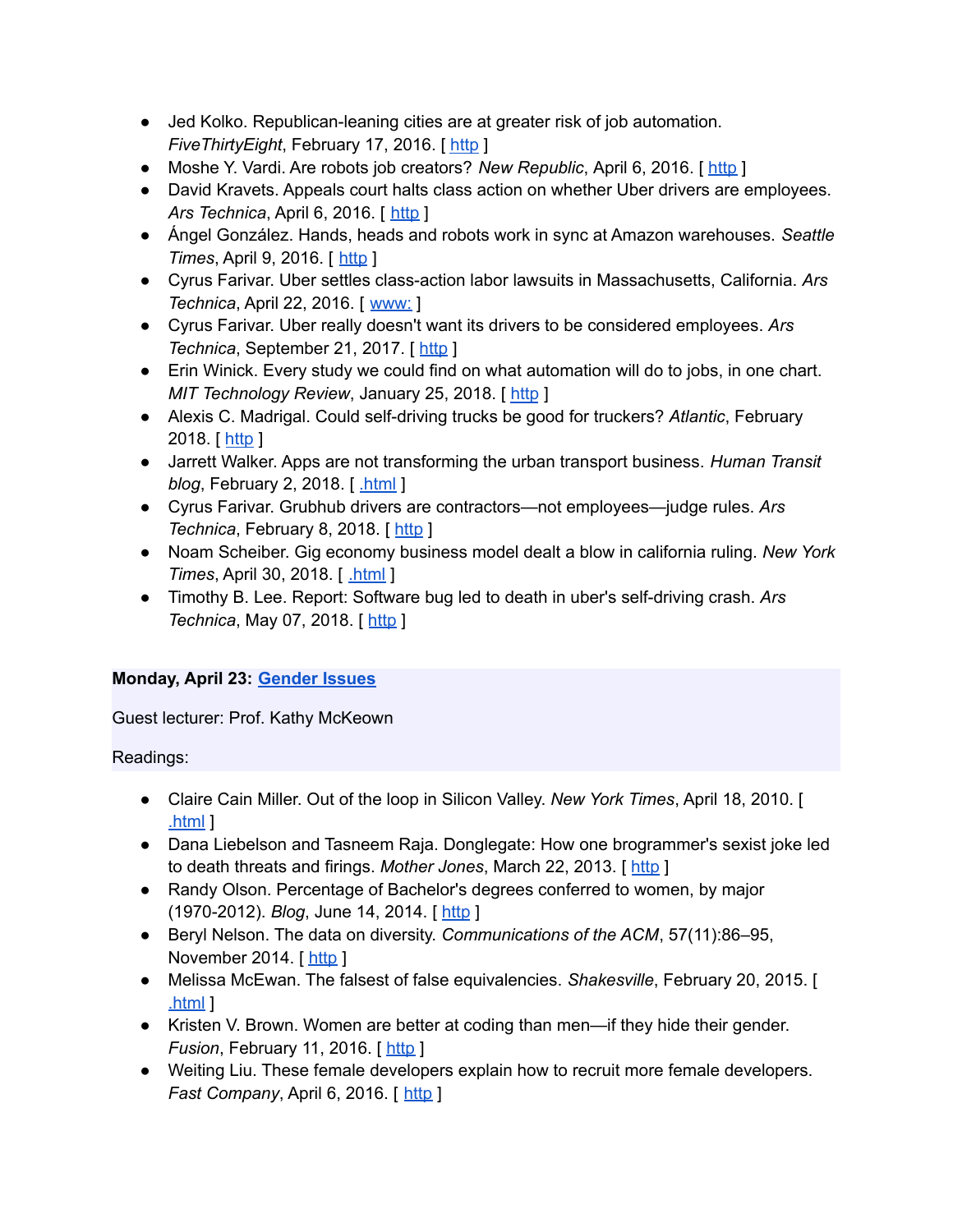- Susan J. Fowler. Reflecting on one very, very strange year at uber. *(blog)*, February 19, 2017. [ [http](https://www.susanjfowler.com/blog/2017/2/19/reflecting-on-one-very-strange-year-at-uber) ]
- Cyrus Farivar. Ex-uber engineer alleges sexual harassment, ceo reacts by promising investigation. *Ars Technica*, February 20, 2017. [ [http](https://arstechnica.com/information-technology/2017/02/ex-uber-engineer-alleges-sexual-harassment-ceo-reacts-by-promising-investigation/) ]
- Randall Stross. Why companies like Uber get away with bad behavior. *New York Times*, June 13, 2017. [ [.html](https://www.nytimes.com/2017/06/13/opinion/travis-kalanick-uber-bad-behavior.html) ]
- Mike Isaac. Uber embraces major reforms as travis kalanick, the c.e.o., steps away. *New York Times*, June 13, 2017. [ [.html](https://www.nytimes.com/2017/06/13/technology/uber-travis-kalanick-holder-report.html) ]
- William D. Cohan. Silence equals complicity in workplace sexism. *New York Times*, July 21, 2017. [**html**]
- Maureen Dowd. She's 26, and brought down Uber's C.E.O. what's next? *New York Times*, October 21, 2017. [ [.html](https://www.nytimes.com/2017/10/21/style/susan-fowler-uber.html) ]
- Sarah Jeong. A diverse, pop-up security conference challenges the industry status quo. *Verge*, April 17, 2018. [ [http](https://www.theverge.com/2018/4/17/17247074/oursa-rsa-diversity-conference-speakers-security-infosec) ]
- Barriers to the [Advancement](http://web.archive.org/web/20131110220106/http://anitaborg.org/files/womens-tech-careers-lit-reviewfinal_2007.pdf) of Technical Women: A Review of the Literature, Caroline Simard, Anita Borg Institute for Women and Technology, 2007.
- [Women](https://www.ncwit.org/resources/women-it-facts) in IT: The Facts, by NCWIT, Catherine Ashcraft and Sarah Blithe, National Center for Women & Information Technology (NCWIT), 2009.
- Gender: [Integrated](http://flosspols.merit.unu.edu/deliverables/FLOSSPOLS-D16-Gender_Integrated_Report_of_Findings.pdf) Report of Findings, Dawn Nafus, James Leach, and Bernhard Krieger, *FLOSSPOLS Project*, 2006.

# **Wednesday, April 25:**

# **Homework due:**

**● Essay 6 (Computers and intellectual property)**

# **Computers and the Media**

Guest lecturer: John Schwartz, *New York Times*

- Ravi Somaiya and John Herrman. Mashable announces personnel shifts and job cuts. *New York Times*, April 7, 2016. [ [.html](http://www.nytimes.com/2016/04/08/business/media/mashable-announces-personnel-shifts-and-job-cuts.html) ]
- Dylan Byers. Buzzfeed buzzkill: Its stunning revenue miss goes viral. *CNN Money*, April 12, 2016. [ [.html](http://money.cnn.com/2016/04/12/media/buzzfeed-missed-projections/index.html) ]
- Jim Rutenberg. For news outlets squeezed from the middle, it's bend or bust. *New York Times*, April 17, 2016. [ [.html](http://www.nytimes.com/2016/04/18/business/media/for-news-outlets-squeezed-from-the-middle-its-bend-or-bust.html) ]
- John Herrman. Media websites battle faltering ad revenue and traffic. *New York Times*, April 17, 2016. [ [.html](http://www.nytimes.com/2016/04/18/business/media-websites-battle-falteringad-revenue-and-traffic.html) ]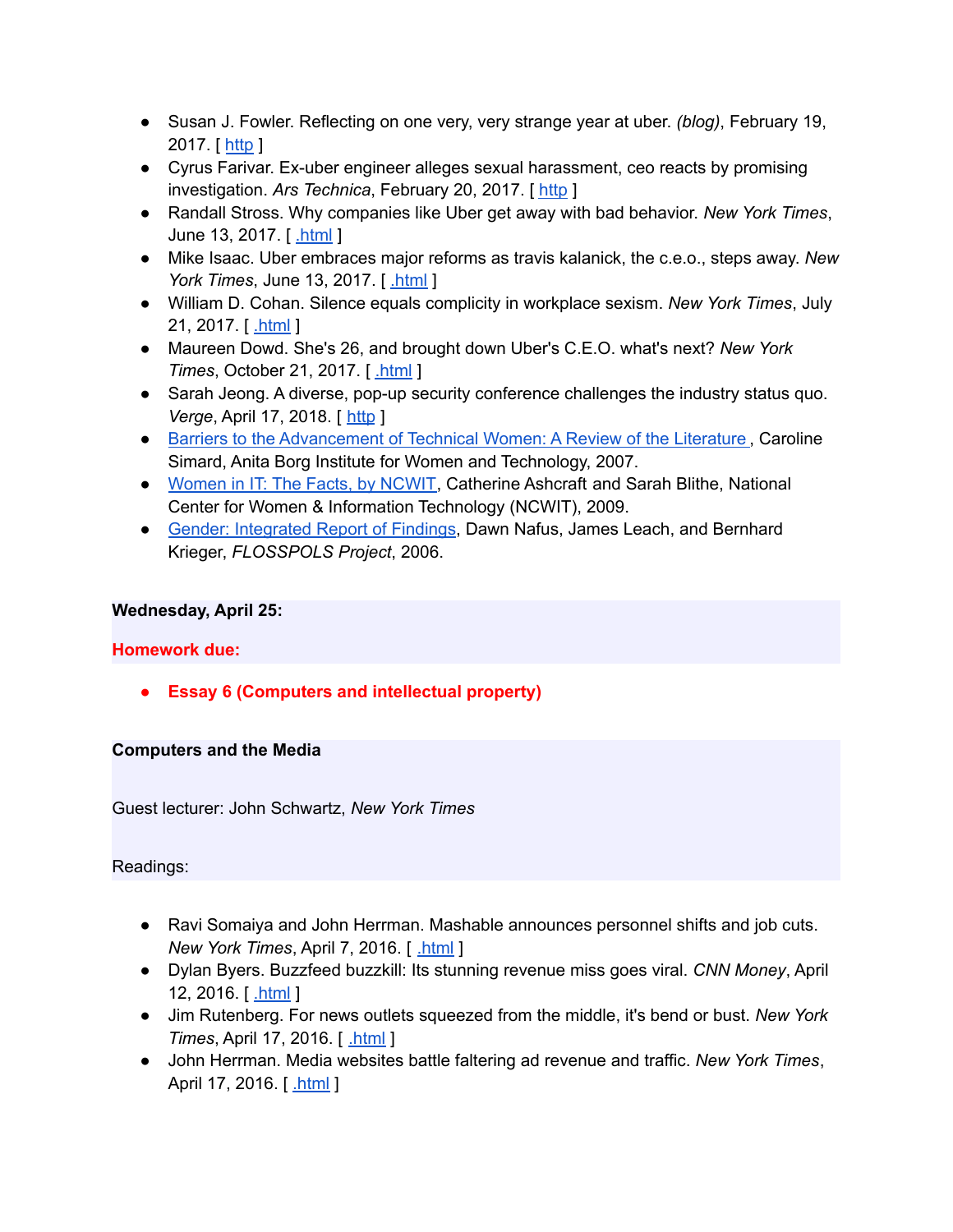- Matthew Karnitschnig and Chris Spillane. Plan to make Google pay for news hits rocks. *Politico*, February 5, 2017. [ [http](https://www.politico.eu/article/plan-to-make-google-pay-for-news-hits-rocks-copyright-reform-european-commission/) ]
- Megan McArdle. A farewell to free journalism. *Washington Post*, April 26, 2018. [ [http](https://www.washingtonpost.com/blogs/post-partisan/wp/2018/04/26/a-farewell-to-free-journalism/) ]
- Megan McArdle, [Twitter](https://twitter.com/asymmetricinfo/status/989609519465553920) thread on the need for paid journalism, April 26, 2018.

#### **Monday, April 30: Wrapup**

#### **Wednesday, May 09:**

#### **Homework due:**

**● Essay 7 (Computers and employment)**

The lectures and readings listed here are subject to change, including in response to current events (i.e., major new security holes).

The readings, if you go out more than a lecture or two, are almost certainly wrong.

# **Ethics**

# **Wednesday, January 17: Introduction; [Administrative](https://www.cs.columbia.edu/~smb/classes/s18/l_intro.pdf) Issues**

Readings:

- Peter G. Neumann. Inside Risks 128: What to know about risks. *Communications of the ACM*, 44(2), February 2001. [[http](http://www.csl.sri.com/users/neumann/insiderisks.html#128) ]
- Peter G. Neumann and David L. Parnas. Inside Risks 129: Computers: Boon or bane? *Communications of the ACM*, 44(3), March 2001. [ [http](http://www.csl.sri.com/users/neumann/insiderisks.html#129) ]

# **Monday, January 22: [Ethics](https://www.cs.columbia.edu/~smb/classes/s18/l_ethics1.pdf) I**

- Paul Berg, David Baltimore, Sydney Brenner, Richard O. Roblin, and Maxine F. Singer. Summary statement of the Asilomar Conference on Recombinant DNA Molecules. 72(6):1981-1984, June 1975. [ [.pdf](https://authors.library.caltech.edu/11971/1/BERpnas75.pdf) ]
- Philip M. Boffey. Software seen as obstacle in developing `Star Wars'. *New York Times*, September 16, 1986. [ [.html](https://www.nytimes.com/1986/09/16/science/software-seen-as-obstacle-in-developing-star-wars.html) ]
- Alex Wellerstein. A "purely military" target? Truman's changing language about Hiroshima. *Restricted Data*, January 19th, 2018. [ [http](http://blog.nuclearsecrecy.com/2018/01/19/purely-military-target/) ]
- U.S. Public Health Service Syphilis Study at [Tuskegee"](https://www.cdc.gov/tuskegee/timeline.htm), Center for Disease Control.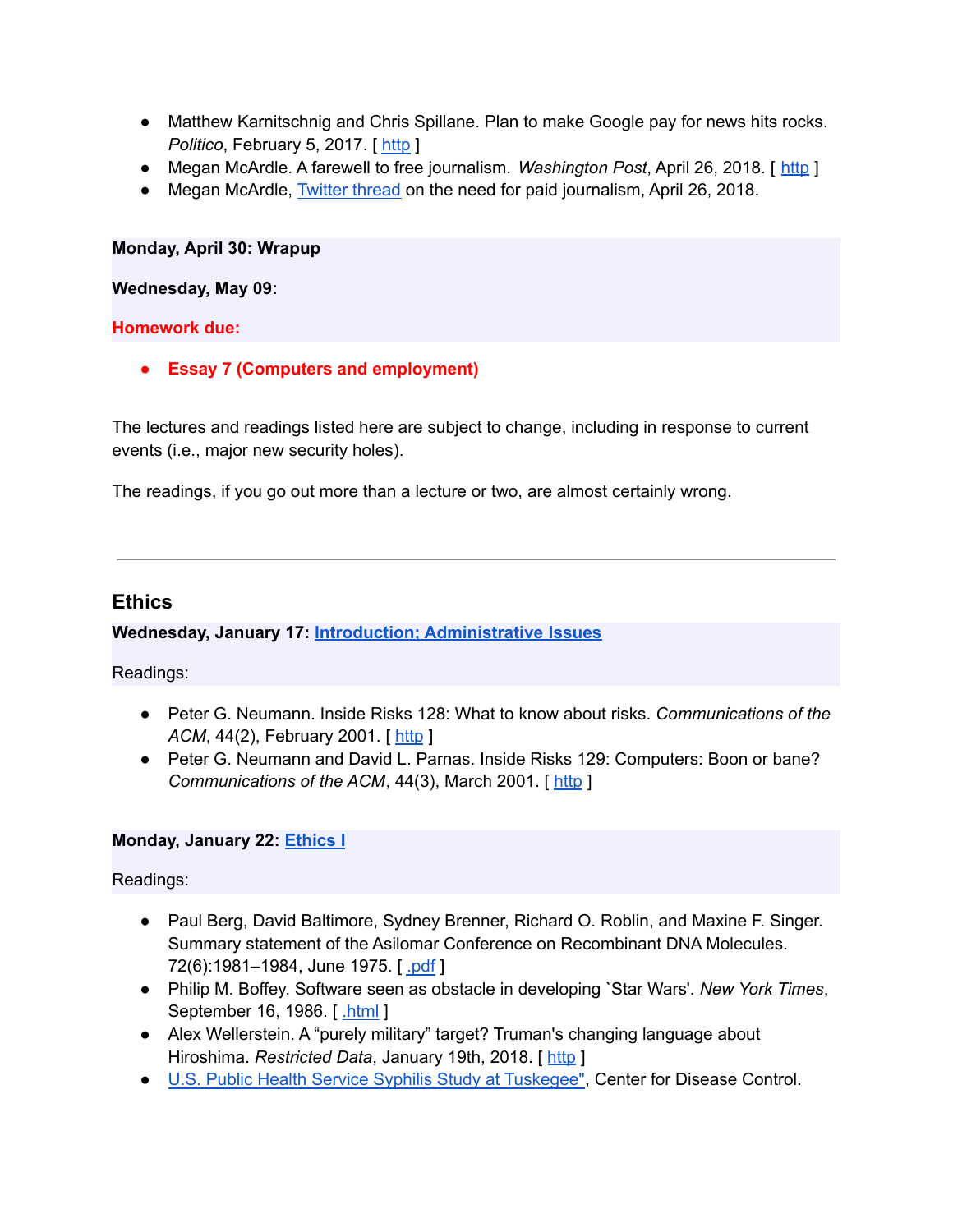- Institutional Review Board Guidebook, [Introduction,](http://wayback.archive-it.org/org-745/20150930181805/http://www.hhs.gov/ohrp/archive/irb/irb_guidebook.htm) Office of Human Subjects Research, Department of Health and Human Services.
- Patent [GB630726](https://worldwide.espacenet.com/publicationDetails/biblio?CC=GB&NR=630726&KC=&FT=E&locale=en_EP), "Improvements in or relating to the transmutation of chemical elements", March 30, 1936 (optional—this is the patent on the atom bomb)

# **Wednesday, January 24: [Ethics](https://www.cs.columbia.edu/~smb/classes/s18/l_ethics2.pdf) 2**

Readings:

- David L. Parnas. Software aspects of strategic defense systems. *Communications of the ACM*, 28(12), December 1985. [ [http](https://dl.acm.org/citation.cfm?id=214961) ]
- Stanley Fish. Why we built the ivory tower. *New York Times*, May 21, 2004. [ [http](http://www.nytimes.com/2004/05/21/opinion/why-we-built-the-ivory-tower.html?_r=0) ]
- Debbie Elliot. Challenger: What went wrong? *NPR*, January 28, 2006. [ [http](https://www.npr.org/templates/story/story.php?storyId=5176563) ]
- Kim Zetter. A unprecedented look at Stuxnet, the world's first digital weapon. *Wired*, November 3, 2014. [ [http](http://www.wired.com/2014/11/countdown-to-zero-day-stuxnet/) ]
- Phillip Rogaway. The moral character of cryptographic work, 2015. [ [.pdf](http://web.cs.ucdavis.edu/~rogaway/papers/moral-fn.pdf) ]
- David Kravets. Ethics charges filed against DOJ lawyer who exposed Bush-era surveillance. *Ars Technica*, January 26, 2016. [ [http](http://arstechnica.com/tech-policy/2016/01/ethics-charges-filed-against-doj-lawyer-who-exposed-bush-era-surveillance/) ]
- Howard Berkes. 30 years after disaster, challenger engineer still blames himself. *NPR*, January 28, 2016. [[http](http://www.npr.org/sections/thetwo-way/2016/01/28/464744781/30-years-after-disaster-challenger-engineer-still-blames-himself) ]
- John Markoff. Apple's engineers, if defiant, would be in sync with ethics code. *New York Times*, March 18, 2016. [ [.html](http://www.nytimes.com/2016/03/19/technology/apples-engineers-if-defiant-would-be-in-sync-with-ethics-code.html) ]
- Howard Berkes. Challenger engineer who warned of shuttle disaster dies. *NPR*, March 21, 2016. [ [http](http://www.npr.org/sections/thetwo-way/2016/03/21/470870426/challenger-engineer-who-warned-of-shuttle-disaster-dies) ]
- Nicole Perlroth and Mike Isaac. Inside Uber's \$100,000 payment to a hacker, and the fallout. *New York Times*, January 12, 2018. [ [.html](https://www.nytimes.com/2018/01/12/technology/uber-hacker-payment-100000.html) ]
- ACM Code of [Ethics](http://www.acm.org/about/code-of-ethics)
- 2018 ACM Code of Ethics and [Professional](https://ethics.acm.org/2018-code-draft-3/) Conduct: Draft 3
- ACM Software [Engineering](https://ethics.acm.org/code-of-ethics/software-engineering-code/) Code of Ethics
- **IEEE Code of [Ethics](http://www.ieee.org/about/corporate/governance/p7-8.html)**
- [SAGE/LOPSA/Usenix](https://www.usenix.org/lisa/system-administrators-code-ethics) System Administrators' Code of Ethics

# **Monday, January 29: [Corporations](https://www.cs.columbia.edu/~smb/classes/s18/l_corp.pdf) and Ethics**

- Chloe Albanesius. HP responds to claim of `racist' webcams. *PC Magazine*, December 22, 2009. [[http](http://www.pcmag.com/article2/0,2817,2357429,00.asp) ]
- Latanya Sweeney. Discrimination in online ad delivery. *Queue*, 11(3):10:10–10:29, March 2013. [ [DOI](http://dx.doi.org/10.1145/2460276.2460278) | [http](http://doi.acm.org/10.1145/2460276.2460278) ]
- Michael Schrage. Big data's dangerous new era of discrimination. *Harvard Business Review*, January 29, 2014. [[http](https://hbr.org/2014/01/big-datas-dangerous-new-era-of-discrimination/) ]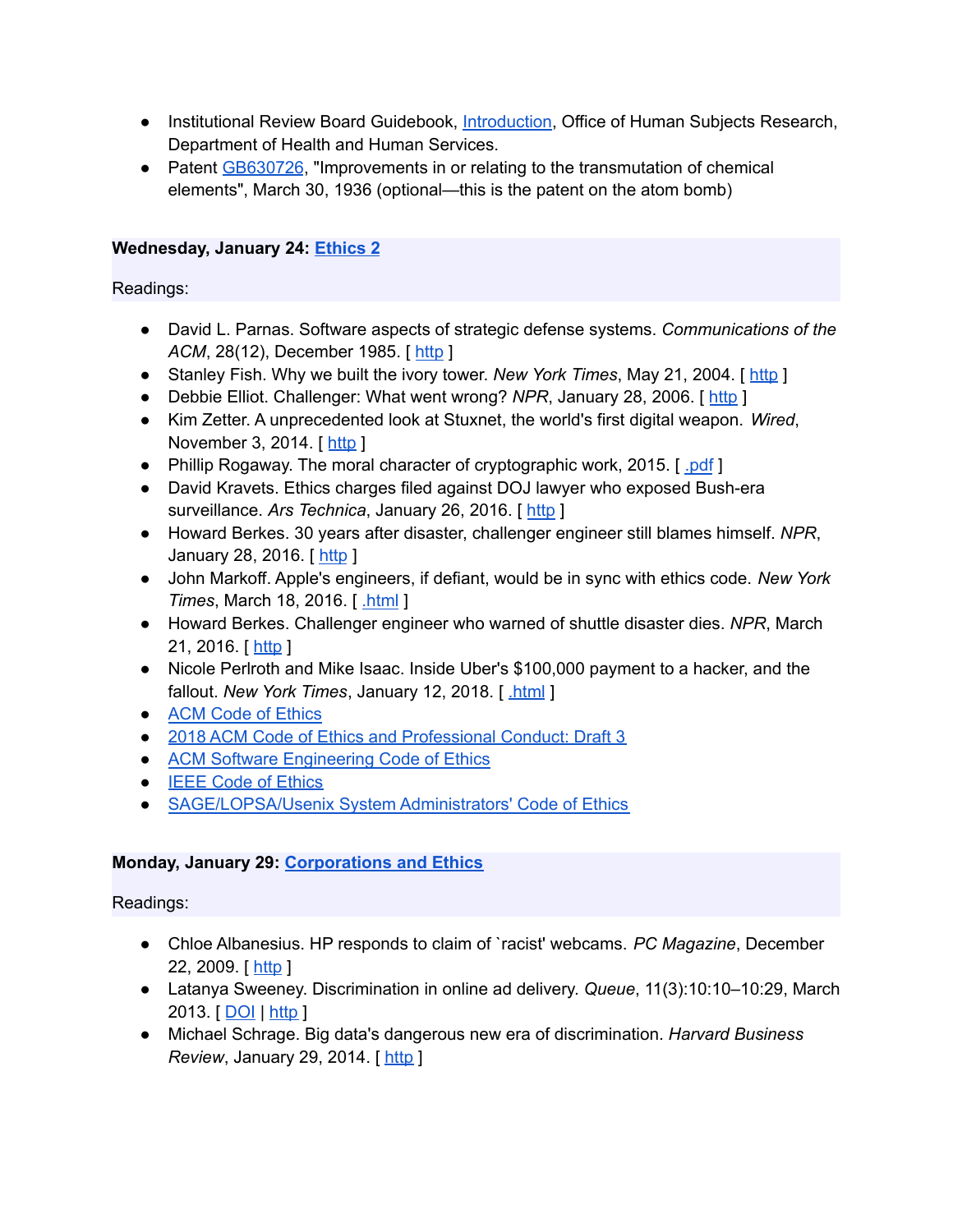- Florian Tramèr, Vaggelis Atlidakis, Roxana Geambasu, Daniel Hsu, Jean-Pierre Hubaux, Mathias Humbert, Ari Juels, and Huang Lin. Discovering unwarranted associations in data-driven applications with the FairTest testing toolkit, 2015. [[http](http://arxiv.org/abs/1510.02377)]
- Jacob Brogan. Google scrambles after software ids photo of two black people as `gorillas'. *Slate (Future Tense blog)*, June 30, 2015. [ [.html](http://www.slate.com/blogs/future_tense/2015/06/30/google_s_image_recognition_software_returns_some_surprisingly_racist_results.html) ]
- Amit Datta, Michael Carl Tschantz, and Anupam Datta. Automated experiments on ad privacy settings: A tale of opacity, choice, and discrimination. In *Proceedings of Privacy Enhancing Technologies Symposium,*, July 2015. [ [.pdf](https://www.andrew.cmu.edu/user/danupam/dtd-pets15.pdf) ]
- Jonathan M. Gitlin. VW says rulebreaking culture at root of emissions scandal. *Ars Technica*, December 10, 2015. [[http](http://arstechnica.com/cars/2015/12/vw-says-rulebreaking-culture-at-root-of-emissions-scandal/) ]
- Roland L. Trope and Eugene K. Ressler. Mettle fatigue: VW's single-point-of-failure ethics. *IEEE Computer*, 14(1):12–30, Jan–Feb 2016. [ [.pdf](http://www.computer.org/cms/Computer.org/ComputingNow/docs/mettle-fatigue-security-and-privacy-january-february-2016.pdf) ]
- Danielle Ivory and Hiroko Tabuchijan. Takata emails show brash exchanges about data tampering. *New York Times*, January 4, 2016. [ [http](http://www.nytimes.com/2016/01/05/business/takata-emails-show-brash-exchanges-about-data-tampering.html?_r=0) ]
- Nicholas Diakopoulos. Accountability in algorithmic decision-making. *ACMqueue*, January 25, 2016. [[http](https://queue.acm.org/detail.cfm?id=2886105) ]
- Megan Geuss. Volkswagen details what top management knew leading up to emissions revelations. *Ars Technica*, March 3, 2016. [ [http](http://arstechnica.com/cars/2016/03/volkswagen-says-ceo-was-in-fact-briefed-about-emissions-issues-in-2014/) ]
- Clare Garvie and Jonathan Frankle. Facial-recognition software might have a racial bias problem. *Atlantic*, April 2016. [ [http](http://www.theatlantic.com/technology/archive/2016/04/the-underlying-bias-of-facial-recognition-systems/476991/) ]
- Executive Office of the President. Big data: A report on algorithmic systems, May 2016. [ [.pdf](https://obamawhitehouse.archives.gov/sites/default/files/microsites/ostp/2016_0504_data_discrimination.pdf) ]
- Roger Parloff. How VW paid \$25 billion for dieselgate and got off easy. *ProPublica*, February 6, 2017. [ [http](https://www.propublica.org/article/how-vw-paid-25-billion-for-dieselgate-and-got-off-easy) ]
- Chen Guangcheng. Apple can't resist playing by China's rules. *New York Times*, January 23, 2018. [ [.html](https://www.nytimes.com/2018/01/23/opinion/apple-china-data.html) ]
- Jack Ewing. 10 monkeys and a Beetle: Inside VW's campaign for `clean diesel'. *New York Times, January 25, 2018.* [*[.html](https://www.nytimes.com/2018/01/25/world/europe/volkswagen-diesel-emissions-monkeys.html)*]

# **Risks of Computers**

# **Wednesday, January 31: Risks of [Computers](https://www.cs.columbia.edu/~smb/classes/s18/l_risks1.pdf)**

- Eric C. Rosen. Vulnerabilities of network control protocols: An example. *SIGCOMM Comput. Commun. Rev.*, 11(3):10–16, July 1981. [ [DOI](http://dx.doi.org/10.1145/1015591.1015592) | [http](http://doi.acm.org/10.1145/1015591.1015592) ]
- John R. Garman. The "BUG" heard 'round the world: Discussion of the software problem which delayed the first shuttle orbital flight. *SIGSOFT Softw. Eng. Notes*, 6(5):3–10, October 1981. [ [DOI](http://dx.doi.org/10.1145/1005928.1005929) | [http](http://doi.acm.org/10.1145/1005928.1005929) ]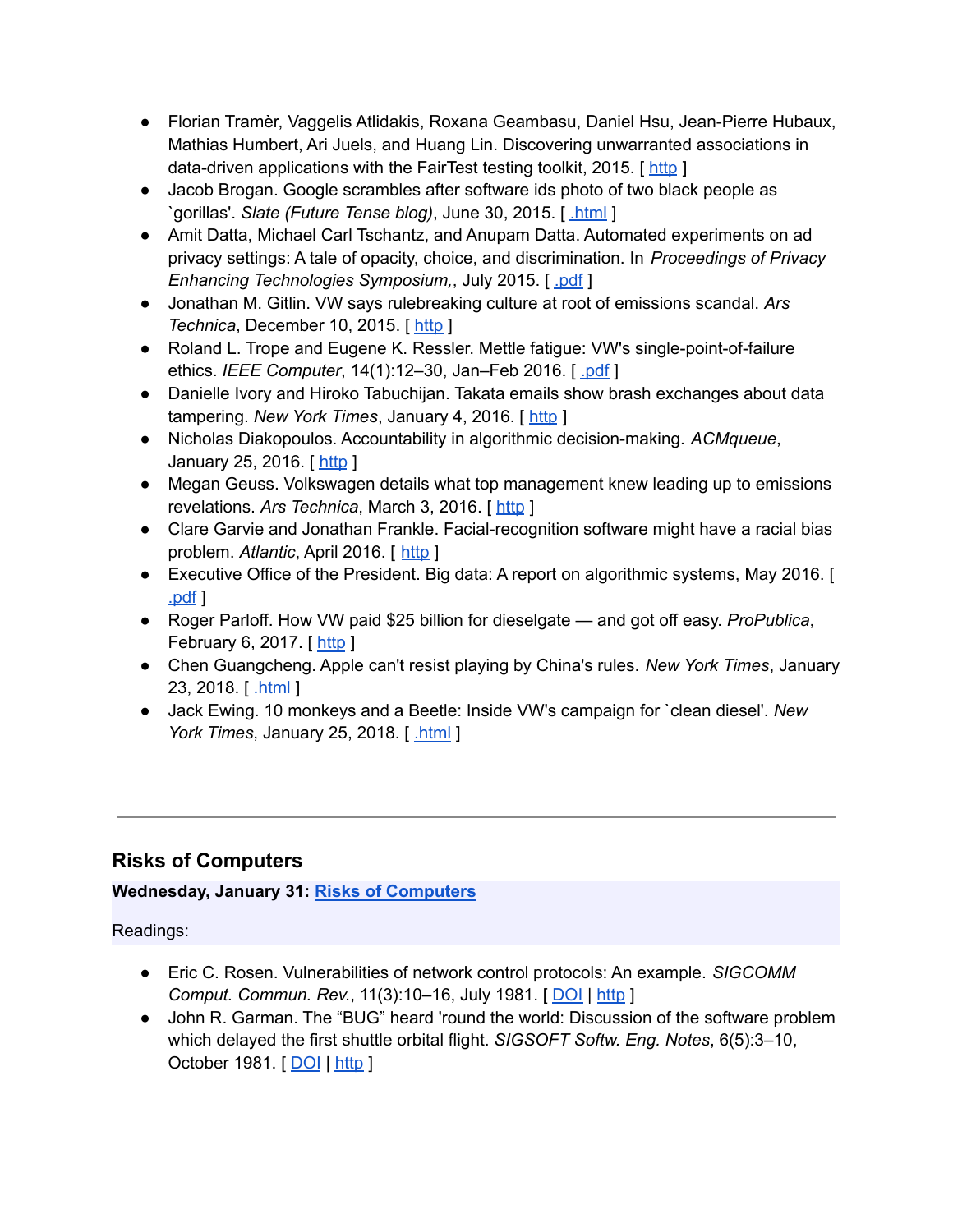- J. C. Knight and N. G. Leveson. An experimental evaluation of the assumption of independence in multiversion programming. *IEEE Transactions on Software Engineering*, *SE-12(1):96-109*, Jan 1986. [ [DOI](http://dx.doi.org/10.1109/TSE.1986.6312924) ]
- S. S. Brilliant, J. C. Knight, and N. G. Leveson. Analysis of faults in an n-version software experiment. *IEEE Transactions on Software Engineering*, 16(2):238–247, Feb 1990. [ [DOI](http://dx.doi.org/10.1109/32.44387) ]
- AT&T. Technical background on AT&T's network slowdown. *Risks Digest*, 9(63), January 29, 1990. [[http](http://catless.ncl.ac.uk/Risks/9.63.html#subj3) ]
- David Hoffman. `I had a funny feeling in my gut'. *Washington Post Foreign Service*, February 10, 1999. [ [http](https://www.washingtonpost.com/wp-srv/inatl/longterm/coldwar/shatter021099b.htm) ]
- Phil Patton. Going ballistic! Wired, November 1, 1999. [[http](https://www.wired.com/1999/11/cheyenne/) ]
- Simson Garfinkel. History's worst software bugs. Wired, November 8, 2005. [ [http](https://www.wired.com/2005/11/historys-worst-software-bugs/?currentPage=all) ]
- John Schwartz. Who needs hackers? *New York Times*, September 12, 2007. [ [.html](http://www.nytimes.com/2007/09/12/technology/techspecial/12threat.html) ]
- Robert Wachter. How medical tech gave a patient a massive overdose. *Medium*, March 30, 2015. [ [http](https://medium.com/backchannel/how-technology-led-a-hospital-to-give-a-patient-38-times-his-dosage-ded7b3688558) ]
- Sean Gallagher. Google let root certificate for Gmail expire, causing e-mail hiccups. *Ars Technica*, April 6, 2015. [ [http](https://arstechnica.com/information-technology/2015/04/google-let-root-certificate-for-gmail-expire-causing-e-mail-hiccups/) ]
- Sebastian Anthony. Qantas 737 "tailstrike" was caused by iPad data entry fail. November 16, 2015. [ [http](https://arstechnica.com/gadgets/2015/11/qantas-737-tailstrike-was-caused-by-ipad-data-entry-fail/) ]
- Jon Fingas. Google self-driving car crashes into a bus. *Engadget*, February 29, 2016. [ [http](http://www.engadget.com/2016/02/29/google-self-driving-car-accident/) 1
- Space Shuttle [Computers](http://klabs.org/DEI/Processor/shuttle/) and Avionics, NASA Office of Logic Design (optional)
- 20 Mishaps That Might Have Started [Accidental](http://www.nuclearfiles.org/menu/key-issues/nuclear-weapons/issues/accidents/20-mishaps-maybe-caused-nuclear-war.htm) Nuclear War, Alan F. Phillips. See #18 and #19.
- An ACM Digital Library error, which I got while working on this [lecture...](https://www.cs.columbia.edu/~smb/classes/s18/Files/acm-err.pdf)

# **Monday, February 05: Risks: [Security](https://www.cs.columbia.edu/~smb/classes/s18/l_security.pdf)**

- Shane Harris. Hacking the Hill. *Nextgov*, December 19, 2008. [ [http](http://www.nextgov.com/cio-briefing/2008/12/hacking-the-hill/42717/) ]
- John Markoff and David Barboza. Researchers trace data theft to intruders in China. *New York Times*, April 5, 2010. [ [.html](https://www.nytimes.com/2010/04/06/science/06cyber.html) ]
- Kim Zetter. A unprecedented look at Stuxnet, the world's first digital weapon. *Wired*, November 3, 2014. [[http](http://www.wired.com/2014/11/countdown-to-zero-day-stuxnet/) ]
- Angelique Chrisafis and Samuel Gibbs. French media groups to hold emergency meeting after Isis cyber-attack. *Guardian*, 2015. [[http](https://www.theguardian.com/world/2015/apr/09/french-tv-network-tv5monde-hijacked-by-pro-isis-hackers)]
- Thomas Fox-Brewster. Russians hacked White House via State Department, claims report. *Forbes*, April 8, 2015. [[http](https://www.forbes.com/sites/thomasbrewster/2015/04/08/russians-hacked-white-house-cnn/) ]
- Steve Ragan. Ransomware takes Hollywood hospital offline, \$3.6m demanded by attackers. *CSO Online*, February 14, 2016. [*html*]
- Dan Goodin. Failure to patch two-month-old bug led to massive Equifax breach. *Ars Technica*, September 14, 2017. [ [http](https://arstechnica.com/information-technology/2017/09/massive-equifax-breach-caused-by-failure-to-patch-two-month-old-bug/) ]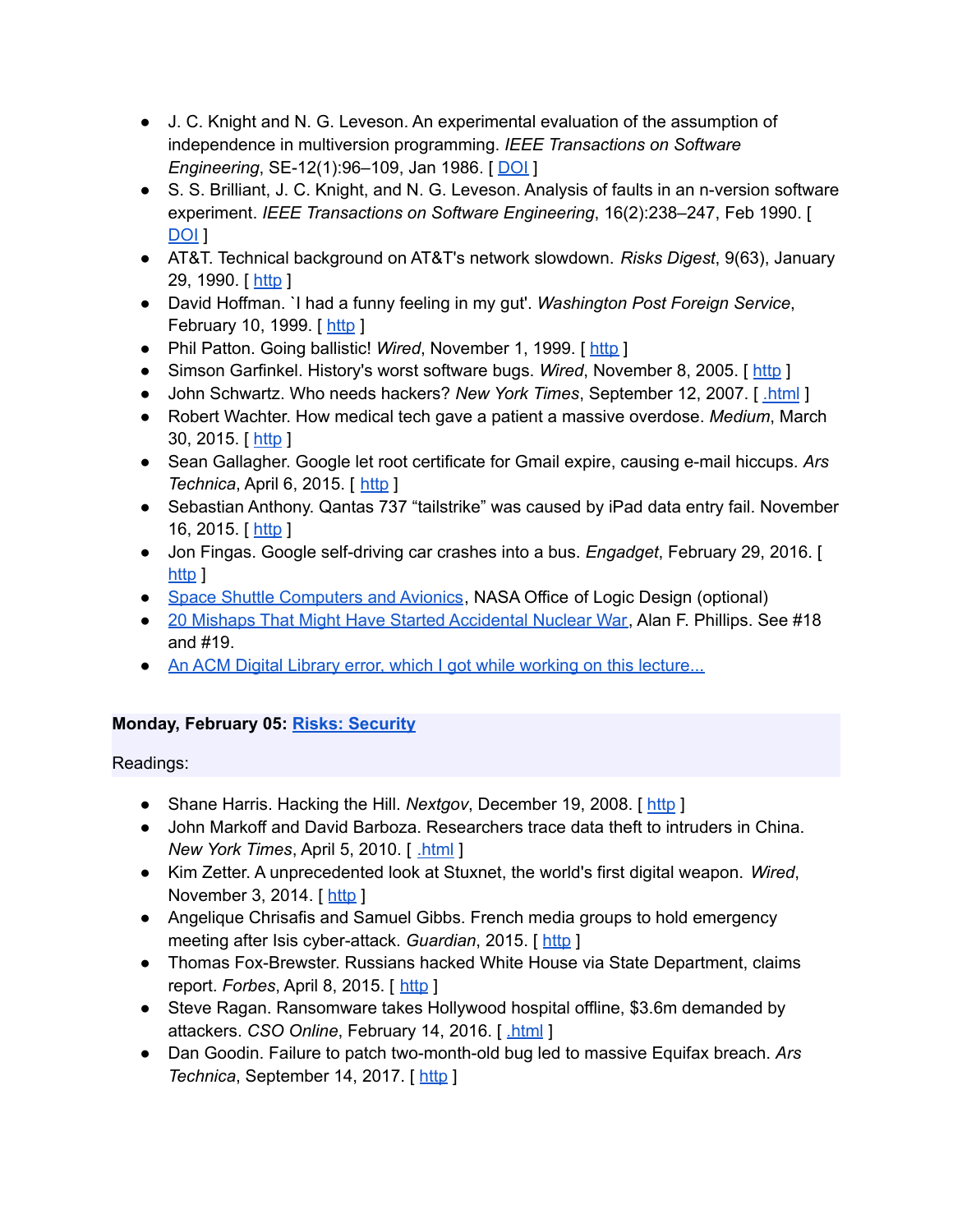- Dan Goodin. A series of delays and major errors led to massive Equifax breach. *Ars Technica*, October 2, 2017. [ [http](https://arstechnica.com/information-technology/2017/10/a-series-of-delays-and-major-errors-led-to-massive-equifax-breach/) ]
- Catalin Cimpanu. Samsam ransomware hits hospitals, city councils, ICS firms. *Bleeping Computer*, January 19, 2018. [ [http](https://www.bleepingcomputer.com/news/security/samsam-ransomware-hits-hospitals-city-councils-ics-firms/) ]

#### **Wednesday, February 07:**

#### **Homework due:**

**● Essay 1 (Something to do with computers and ethics)**

#### **Artificial [Intelligence](https://www.cs.columbia.edu/~smb/classes/s18/ai.pptx)**

- Filip Hrácek. Automatic Donald Trump. [ [http](https://filiph.github.io/markov/) ]
- Charles Duhigg. How companies learn your secrets. *New York Times*, February 16, 2012. [ [.html](http://www.nytimes.com/2012/02/19/magazine/shopping-habits.html) ]
- Peter Bright. Microsoft terminates its Tay AI chatbot after she turns into a Nazi. *Ars Technica*, March 24, 2016. [[http](https://arstechnica.com/information-technology/2016/03/microsoft-terminates-its-tay-ai-chatbot-after-she-turns-into-a-nazi/) ]
- Peter Bright. Tay, the neo-Nazi millennial chatbot, gets autopsied. *Ars Technica*, March 26, 2016. [ [http](https://arstechnica.com/information-technology/2016/03/tay-the-neo-nazi-millennial-chatbot-gets-autopsied/) ]
- Julia Angwin, Jeff Larson, Surya Mattu, and Lauren Kirchner. Machine bias. *ProPublica*, May 23, 2016. [ [http](https://www.propublica.org/article/machine-bias-risk-assessments-in-criminal-sentencing) ]
- Siddhartha Mukherjee. A.I. versus M.D. *New Yorker*, April 3, 2017. [ [http](https://www.newyorker.com/magazine/2017/04/03/ai-versus-md) ]
- Zeynep Tufekci. We're building a dystopia just to make people click on ads. TED Talk, September 2017. [ [http](https://www.ted.com/talks/zeynep_tufekci_we_re_building_a_dystopia_just_to_make_people_click_on_ads) ]
- Abder-Rahman Ali. Deep learning applications in medical imaging. *TechEmergence*, September 14, 2017. [ [http](https://www.techemergence.com/deep-learning-applications-in-medical-imaging/) ]
- Cliff Kuang. Can A.I. be taught to explain itself? *New York Times*, November 21, 2017. [ [.html](https://www.nytimes.com/2017/11/21/magazine/can-ai-be-taught-to-explain-itself.html) ]
- David Jackson and Gary Marx. Data mining program designed to predict child abuse proves unreliable, DCFS says. *Chicago Tribune*, December 6, 2017. [ [.html](http://www.chicagotribune.com/news/watchdog/ct-dcfs-eckerd-met-20171206-story.html) ]
- Lauren Kirchner. New York City moves to create accountability for algorithms. *Ars Technica*, December 19, 2017. [ [http](https://arstechnica.com/tech-policy/2017/12/new-york-city-moves-to-create-accountability-for-algorithms/) ]
- Joshua Mitts. Data science for lawyers, 2018. [[http](http://www.joshmitts.com/data-science-for-lawyers/)]
- Jeanette M. Wing. Data for good: FATES, elaborated. *Data Science Institute Voices Blog*, January 23, 2018. [[http](http://datascience.columbia.edu/FATES-Elaborated) ]
- Paul Lewis. `Fiction is outperforming reality': how YouTube's algorithm distorts truth. *Guardian*, February 2, 2018. [[http](https://www.theguardian.com/technology/2018/feb/02/how-youtubes-algorithm-distorts-truth) ]
- Steve Lohr. Facial recognition is accurate, if you're a white guy. *New York Times*, February 09, 2018. [[.html](https://www.nytimes.com/2018/02/09/technology/facial-recognition-race-artificial-intelligence.html) ]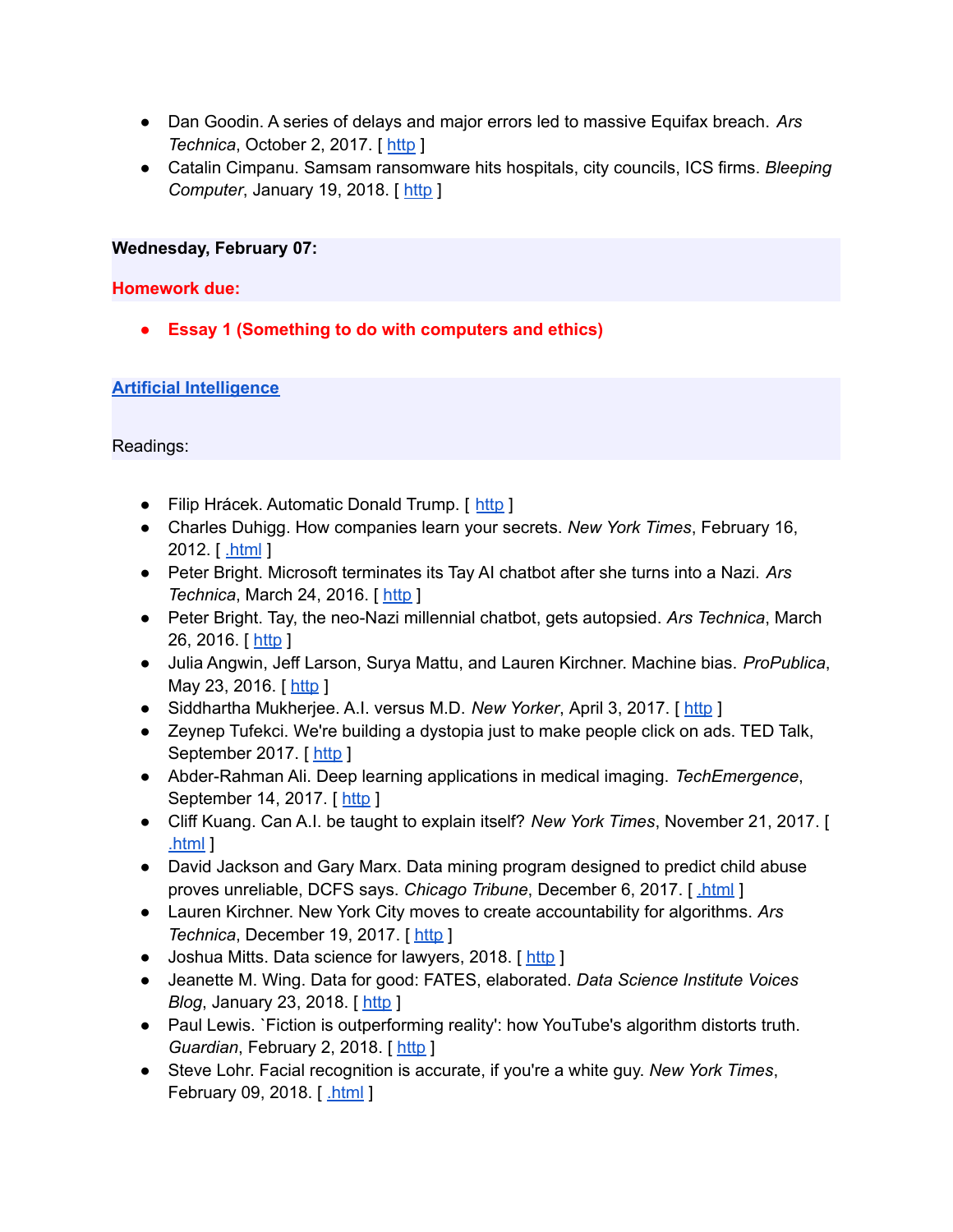• Facebook patent application on how to determine user's [socioeconomic](https://www.cs.columbia.edu/~smb/classes/s18/Files/patent-socioeconomic.pdf) status

# **Monday, February 12: Risks: [Electronic](https://www.cs.columbia.edu/~smb/classes/s18/l_voting.pdf) Voting Machines**

- Tadayoshi Kohno, Adam Stubblefield, Aviel D. Rubin, and Dan S. Wallach. Analysis of an electronic voting system. In *IEEE Symposium on Security and Privacy*, May 2004. [ [.pdf](http://avirubin.com/vote.pdf) ]
- Avi Rubin. My day at the polls. *Avi Rubin's Blog*, November 4, 2008. [ [.html](https://avi-rubin.blogspot.com/2008/11/my-day-at-polls.html) ]
- Matt Blaze. Is the e-voting honeymoon over? *Exhaustive Search*, March 23, 2009. [ [http](http://www.crypto.com/blog/vote_fraud_in_kentucky/) ]
- Richard Carback, David Chaum, Jeremy Clark, John Conway, Aleksander Essex, Paul S. Herrnson, Travis Mayberry, Stefan Popoveniuc, Ronald L. Rivest, Emily Shen, Alan T. Sherman, and Poorvi L. Vora. Scantegrity II municipal election at Takoma Park: The first E2E binding governmental election with ballot privacy. In *Usenix Security*, 2010.
- Mark Lindeman and Philip B Stark. A gentle introduction to risk-limiting audits. *IEEE Security & Privacy*, 10(5):42–49, 2012. [ [http](http://citeseerx.ist.psu.edu/viewdoc/download?doi=10.1.1.229.883&rep=rep1&type=pdf) ]
- Kim Zetter. Virginia finally drops America's `worst voting machines'. *Wired*, August 17, 2015. [ [http](https://www.wired.com/2015/08/virginia-finally-drops-americas-worst-voting-machines/) ]
- Michael Wines Nicole Perlroth and Matthew Rosenberg. Russian election hacking efforts, wider than previously known, draw little scrutiny. *New York Times*, Sept. 1, 2017. [ [.html](https://www.nytimes.com/2017/09/01/us/politics/russia-election-hacking.html) ]
- Nicole Perlroth. In election interference, it's what reporters didn't find that matters. *New York Times*, Sept. 1, 2017. [ [.html](https://www.nytimes.com/2017/09/01/insider/in-election-interference-its-what-reporters-didnt-find-that-matters.html) ]
- Matt Blaze, Jake Braun, Harri Hursti, Joseph Lorenzo Hall, Margaret MacAlpine, and Jeff Moss. Defcon 25 voting machine hacking village, September 2017. Optional. [ [.pdf](https://www.defcon.org/images/defcon-25/DEF%20CON%2025%20voting%20village%20report.pdf) ]
- Celeste Katz. Hack-vulnerable voting machines a `national security threat', experts warn. *Newsweek*, October 10, 2017. [ [http](http://www.newsweek.com/hacking-defcon-voting-machines-technology-software-eac-russia-meddling-681759) ]
- Ann Marie Awad. Colorado launches first in the nation post-election audits. *NPR*, November 22, 2017. [ [http](https://www.npr.org/2017/11/22/566039611/colorado-launches-first-in-the-nation-post-election-audits) ]
- Matt Blaze. Hearing on cybersecurity of voting machines, November 29, 2017. Testimony before the House Committee on Oversight and Government Reform, Subcommittee on Information Technology and Subcommittee on Intergovernmental Affairs. [ [.pdf](http://www.mattblaze.org/papers/blaze-govtreform-20171129.pdf) ]
- Cynthia McFadden, William M. Arkin, and Kevin Monahan. Russians penetrated U.S. voter systems, says top U.S. official. *NBC News*, February 8, 2018. [ [http](https://www.nbcnews.com/politics/elections/russians-penetrated-u-s-voter-systems-says-top-u-s-n845721) ]
- Project EVEREST Evaluation and Validation of Election Related [Equipment,](http://citizentaskforce.org/wp-content/uploads/2014/12/EVERESTReport.pdf) Standards and [Testing](http://citizentaskforce.org/wp-content/uploads/2014/12/EVERESTReport.pdf), December 2007 (optional).
- [Top-to-Bottom](http://www.sos.ca.gov/elections/voting-systems/oversight/top-bottom-review/) Review (optional)
- Hacking [Democracy](http://en.wikipedia.org/wiki/Hacking_Democracy), HBO film (optional)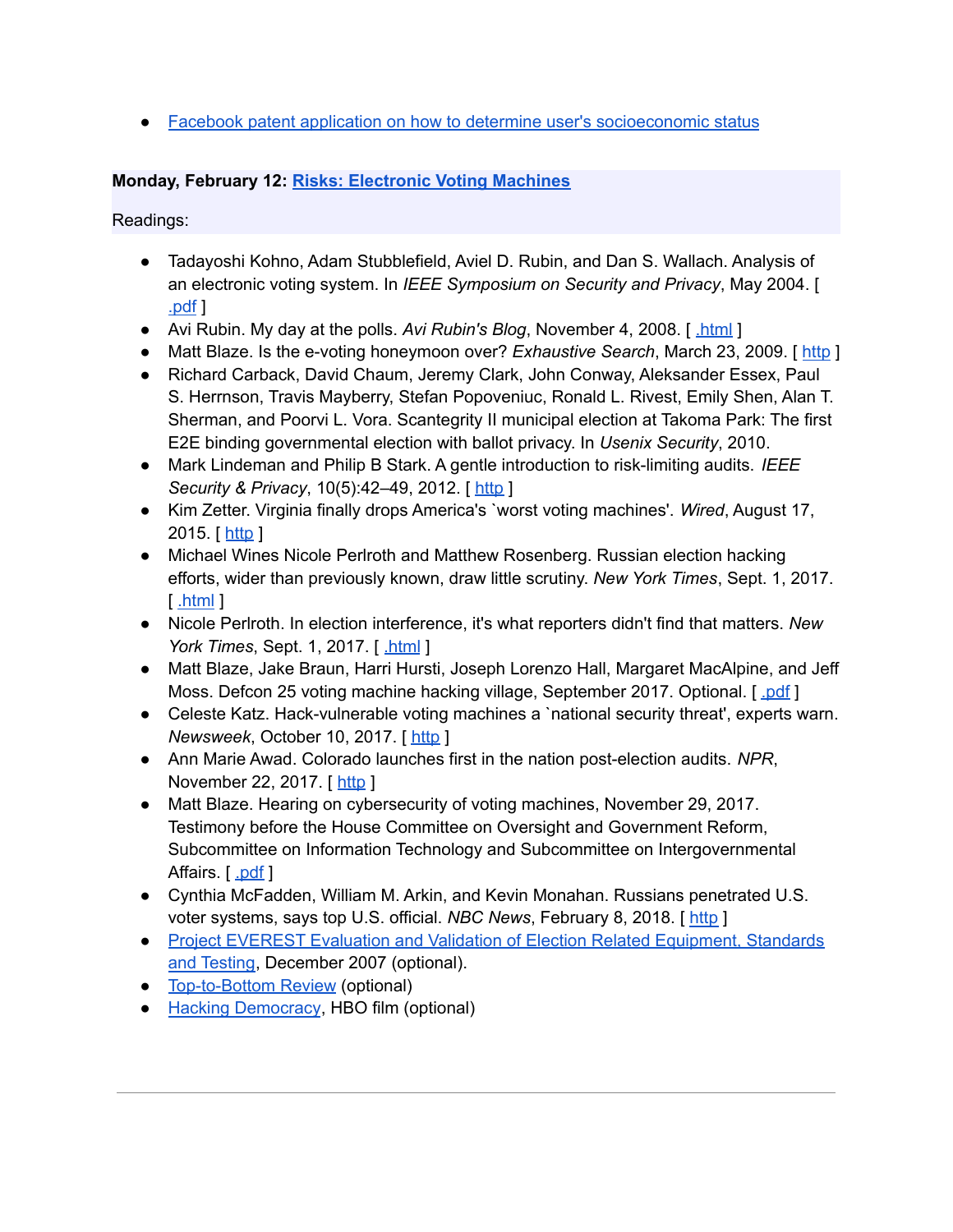# **Privacy**

# **Wednesday, February 14: What is [Privacy?](https://www.cs.columbia.edu/~smb/classes/s18/l_privacy.pdf)**

#### Readings:

- Samuel Warren and Louis D. Brandeis. The right to privacy. *Harvard Law Review*, 4:193, 1890. [ [.html](http://groups.csail.mit.edu/mac/classes/6.805/articles/privacy/Privacy_brand_warr2.html) ]
- David Brin. The transparent society. *Wired*, December 1, 1996. [ [http](http://www.wired.com/1996/12/fftransparent/) ]
- Andrea Peterson. Verizon Wireless to allow customers to actually opt-out of controversial supercookie tracking. *Washington Post*, January 30, 2015. [ [http](https://www.washingtonpost.com/news/the-switch/wp/2015/01/30/verizon-wireless-to-allow-customers-to-actually-opt-out-of-controversial-supercookie-tracking/) ]
- Chris Frey. Revealed: how facial recognition has invaded shops—and your privacy. *Guardian*, March 3, 2016. [[http](http://www.theguardian.com/cities/2016/mar/03/revealed-facial-recognition-software-infiltrating-cities-saks-toronto) ]
- Kashmir Hill and Surya Mattu. The house that spied on me. *Gizmodo*, February 7, 2018. [ [http](https://gizmodo.com/the-house-that-spied-on-me-1822429852) ]
- [Cyberspace](http://heinonline.org/HOL/LandingPage?handle=hein.journals/huri26&div=6&id=&page=) Privacy: A Primer and Proposal, Jerry Kang, *Human Rights Magazine* 26:1, Winter 1999.
- The [Perfect](http://www.id-reader.com/ftp/press/articles/card_scanning_for_casino.pdf) Scan
- Dr. [Fun](http://www.ibiblio.org/Dave/Dr-Fun/df200601/df20060116.jpg)
- What's in the [driver's](http://web.archive.org/web/20100227093405/http://schram.net/articles/barcode.html) license bar code?
- Safe Harbor [Overview](https://www.privacyshield.gov/Program-Overview)

#### **Monday, February 19: [Privacy:](https://www.cs.columbia.edu/~smb/classes/s18/l_privacy-legal.pdf) Legal Issues**

- Katz v. United States, 389 U.S. 347 (1967). [[http](https://www.law.cornell.edu/supremecourt/text/389/347) ]
- Smith v. Maryland, 442 U.S. 735 (1979). [[http](https://scholar.google.com/scholar_case?case=3033726127475530815&hl=en&as_sdt=6&as_vis=1&oi=scholarr) ]
- Helene Cooper. Passport files of 3 candidates were pried into. *New York Times*, March 22, 2008. [ [.html](https://www.nytimes.com/2008/03/22/us/politics/22passport.html) ]
- Brian Knowlton. Obama's nominee for T.S.A. withdraws. *New York Times*, January 20, 2010. [ [.html](https://www.nytimes.com/2010/01/21/us/politics/21southers.html) ]
- Declan McCullagh. FBI wants records kept of web sites visited. February 5, 2010. [ [http](https://www.cnet.com/news/fbi-wants-records-kept-of-web-sites-visited/) ]
- David Robinson. Identifying John Doe: It might be easier than you think. *Freedom to Tinker blog*, February 8, 2010. [[http](https://freedom-to-tinker.com/2010/02/08/identifying-john-doe-it-might-be-easier-you-think/) ]
- Harlan Yu. What third parties know about John Doe. *Freedom to Tinker blog*, February 9, 2010. [ [http](https://freedom-to-tinker.com/2010/02/09/what-third-parties-know-about-john-doe/) ]
- Molly Wood. Google Buzz: Privacy nightmare. *CNET*, February 10, 2010. [[http](https://www.cnet.com/news/google-buzz-privacy-nightmare/) ]
- Harlan Yu. The traceability of an anonymous online comment. *Freedom to Tinker blog*, February 10, 2010. [ [http](https://freedom-to-tinker.com/2010/02/10/traceability-anonymous-online-comment/) ]
- Steven M. Bellovin, Matt Blaze, Susan Landau, and Stephanie Pell. It's too complicated: How the Internet upends *Katz*, *Smith*, and electronic surveillance law. *Harvard Journal of Law and Technology*, 30(1):1–101, Fall 2016. Exceedingly optional—look at the length...  $\cdot$  pdf  $\cdot$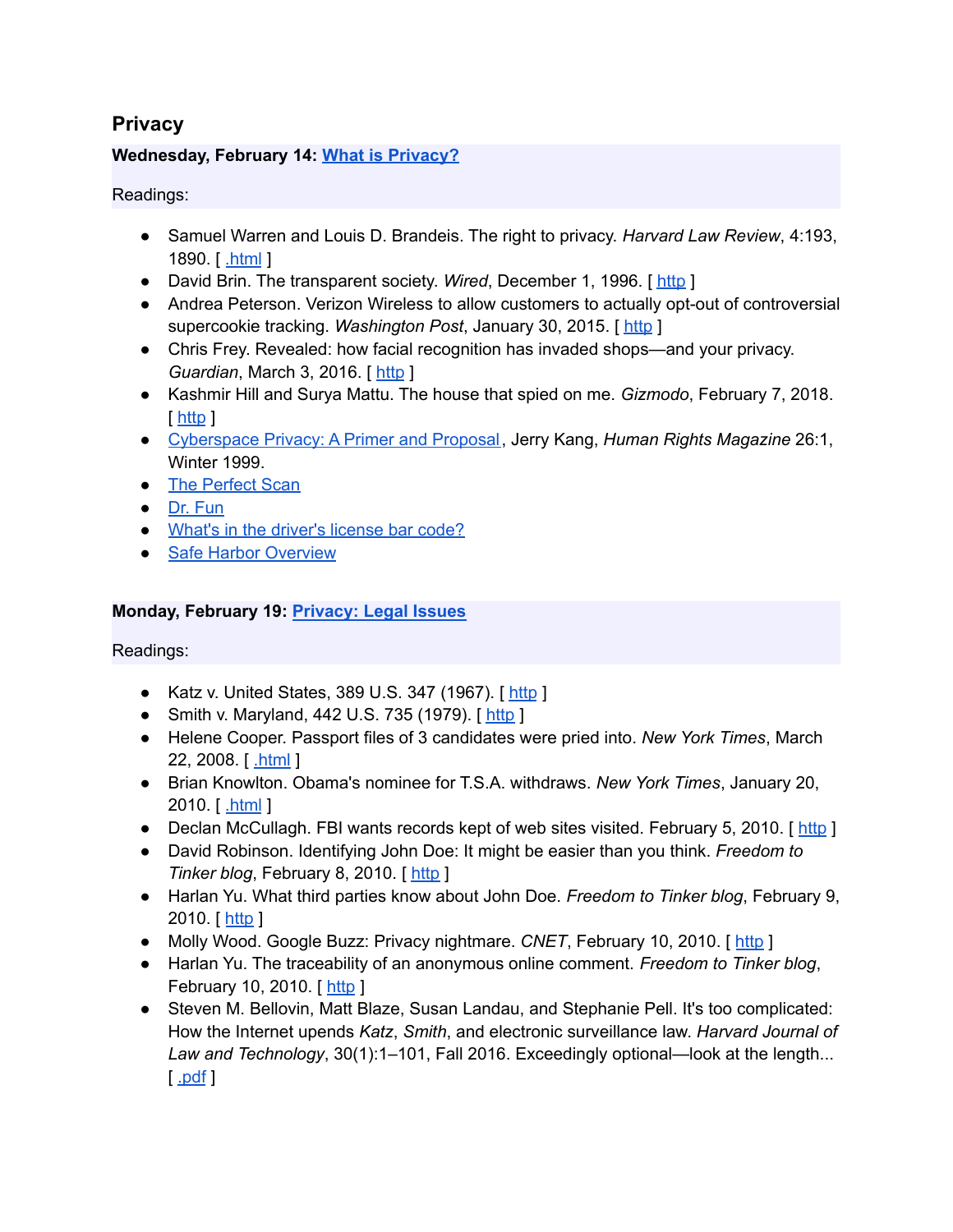- Kelly Fiveash. Google right to be forgotten spat returns to Europe's top court. *Ars Technica*, July 20, 2017. [[http](https://arstechnica.com/tech-policy/2017/07/google-right-to-be-forgotten-spat-returns-to-cjeu/) ]
- [Ordering](http://www.aclu.org/pizza/) Pizza, ACLU. (Note: blatant propaganda piece...)

#### **Wednesday, February 21:**

#### **Homework due:**

**● Essay 2 (Risks to society from computers)**

#### **Social Networks**

Guest lecturer: Bala Krishnamurthy

#### Readings:

- B. Krishnamurthy and C. Wills. On the leakage of personally identifiable information via online social networks. In *Proceedings of ACM SIGCOMM Workshop on Online Social Networks*, August 2009. [ [.pdf](http://web2.research.att.com/export/sites/att_labs/people/Krishnamurthy_Balachander/papers/wosn09.pdf) ]
- Balachander Krishnamurthy. I know what you will do next summer. *ACM SIGCOMM CCR*, 40(5), 2010. [ [.pdf](http://web2.research.att.com/export/sites/att_labs/people/Krishnamurthy_Balachander/papers/ccr10-priv.pdf) ]

# **Monday, February 26: Online [Behavior](https://www.cs.columbia.edu/~smb/classes/s18/l_behavior.pdf)**

- Sara Kiesler, Jane Siegel, and Timothy W. McGuire. Social psychological aspects of computer-mediated communication. *American Psychologist*, 39(10):1123–1134, October 1984. [ [http](http://dx.doi.org/10.1037/0003-066X.39.10.1123) ]
- January W. Payne. Hey, you're breaking up on me! *Washington Post*, February 13, 2007. [ [.html](http://www.washingtonpost.com/wp-dyn/content/article/2007/02/12/AR2007021201139.html) ]
- Kim Zetter. Judge acquits Lori Drew in cyberbullying case, overrules jury. *Wired*, July 2, 2007. [ [http](http://www.wired.com/2009/07/drew_court/) ]
- Kevin Poulsen. Hackers assault epilepsy patients via computer. *Wired*, March 28, 2008. [ [http](http://archive.wired.com/politics/security/news/2008/03/epilepsy) 1
- Danielle Citron. Law's expressive value in combating cyber gender harassment. *Michigan Law Review*, 108:373–416, 2009. (Optional). [ [http](http://digitalcommons.law.umaryland.edu/cgi/viewcontent.cgi?article=1687&context=fac_pubs) ]
- Charles H. Antin. The boundaries of a breakup. *New York Times*, November 20, 2009. [ [.html](http://www.nytimes.com/2009/11/22/fashion/22love.html) ]
- Bruce Bower. Facebook users keep it real in online profiles. *Science News*, February 26, 2010. [ $http$ ]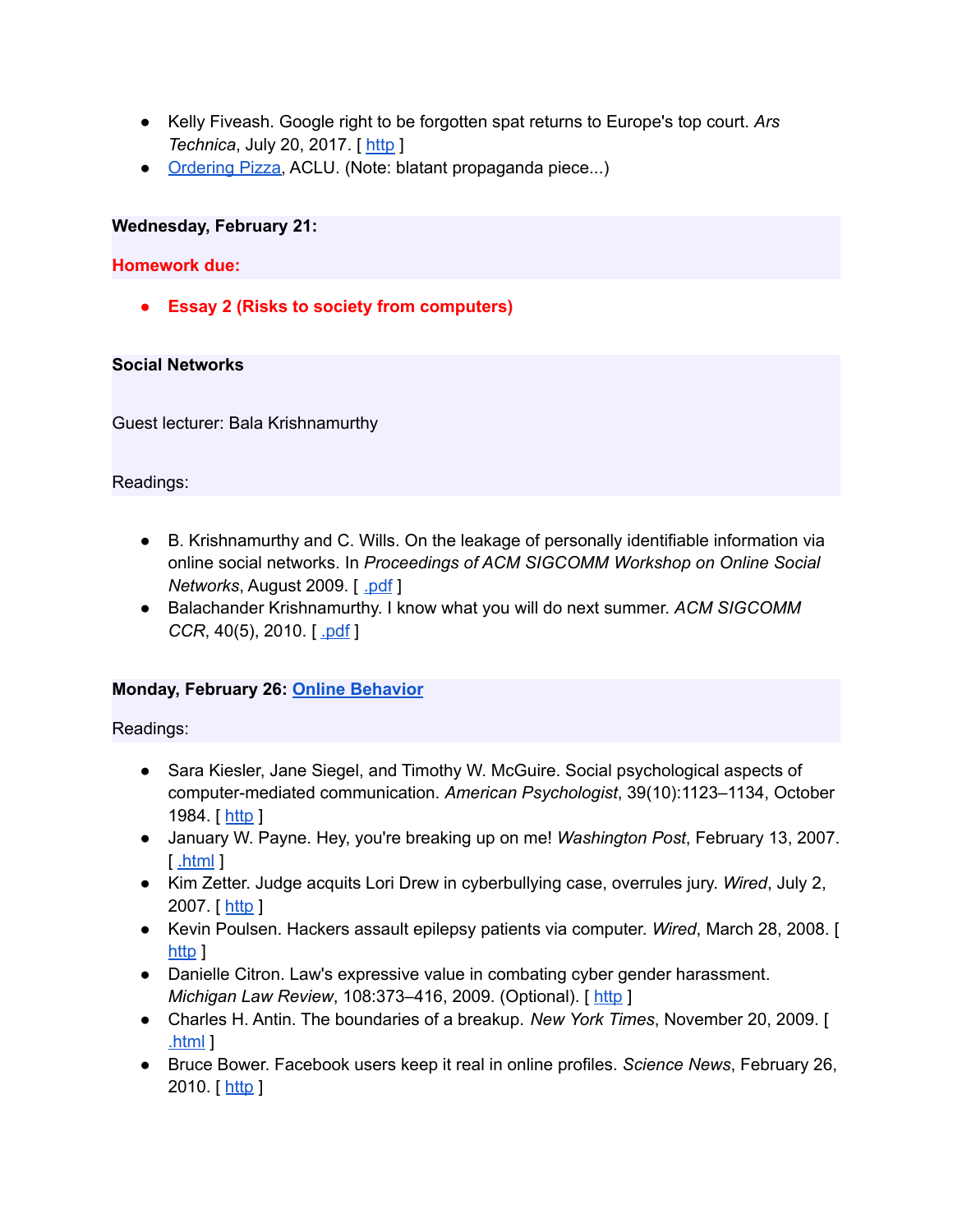- Beth Teitell and Callum Borchers. GamerGate anger at women all too real for gamemaker. *Boston Globe*, October 30 2014. [ [.html](https://www.bostonglobe.com/lifestyle/style/2014/10/29/threatening-video-gaming-industry-movement-grows-arlington-game-developer-forced-flee-her-home/BRHwDSGjMsSnHquH9jYQIJ/story.html) ]
- Jonathan Mahler. Who spewed that abuse? Anonymous Yik Yak app isn't telling. *New York Times, March 8, 2015.* [[http](http://www.nytimes.com/2015/03/09/technology/popular-yik-yak-app-confers-anonymity-and-delivers-abuse.html?_r=0) ]
- Miranda Katz. 2 Long Island teens arrested, 20 suspended over sexting incident. *Gothamist*, November 10, 2015. [ [http](http://gothamist.com/2015/11/10/li_sexting_scandal.php) ]
- Justin Jouvenal. A 12-year-old girl is facing criminal charges for using emoji, and she's not the only one. *Washington Post*, February 27, 2016. [ [http](https://www.washingtonpost.com/news/local/wp/2016/02/27/a-12-year-old-girl-is-facing-criminal-charges-for-using-emoji-shes-not-alone/) ]
- Penelope Green. The Facebook breakup. *New York Times*, March 12, 2016. [[.html](http://www.nytimes.com/2016/03/13/fashion/facebook-breakup-compassion-team.html)]
- Caitlin Dewey. In the battle of Internet mobs vs. the law, the Internet mobs have won. *Washington Post, February 17, 2017.* [[http](https://www.washingtonpost.com/news/the-intersect/wp/2016/02/17/in-the-battle-of-internet-mobs-vs-the-law-the-internet-mobs-have-won/?hpid=hp_hp-top-table-main_no-name%3Ahomepage%2Fstory) ]

# **Crime/National Security**

# **Wednesday, February 28: The [Dark](https://www.cs.columbia.edu/~smb/classes/s18/l_darknet.pdf) Web**

- P F Syverson, D M Goldschlag, and M G Reed. Anonymous connections and onion routing. In *IEEE Symposium on Security and Privacy*, pages 44–54, Oakland, California, 4–7 1997. [ [http](http://www.dtic.mil/get-tr-doc/pdf?AD=ADA465126) ]
- Roger Dingledine, Nick Mathewson, and Paul Syverson. Tor: The second-generation onion router. In *Proceedings of the 13th USENIX Security Symposium*, August 2004. [ [http](http://static.usenix.org/legacy/events/sec04/tech/full_papers/dingledine/dingledine_html/) 1
- Satoshi Nakamoto. Bitcoin: A peer-to-peer electronic cash system, 2009. [ [.pdf](https://bitcoin.org/bitcoin.pdf) ]
- Alec D. E. Muffett. Making connections to Facebook more secure. *Facebook*, October 31, 2014. [ [http](https://www.facebook.com/notes/protect-the-graph/making-connections-to-facebook-more-secure/1526085754298237/?_fb_noscript=1) ]
- Carl Franzen. Facebook just created a new Tor link for users who wish to remain anonymous. *The Verge*, October 31, 2014. [ [http](http://www.theverge.com/2014/10/31/7137323/facebook-adds-direct-support-for-tor-anonymous-users) ]
- Andy Greenberg. Why Facebook just launched its own `Dark Web' site. *Wired*, October 31, 2014. [ [http](http://www.wired.com/2014/10/facebook-tor-dark-site/) ]
- Joshuah Bearman and Tomer Hanuka. The rise & fall of Silk Road, Part I. *Wired*, April 2015. [ [http](http://www.wired.com/2015/04/silk-road-1/) ]
- Joshuah Bearman and Tomer Hanuka. The rise & fall of Silk Road, Part II. *Wired*, May 2015. [ [http](http://www.wired.com/2015/05/silk-road-2/) ]
- Cyrus Farivar and Sean Gallagher. Feds bust through huge Tor-hidden child porn site using questionable malware. *Ars Technica*, July 16, 2015. [ [http](http://arstechnica.com/tech-policy/2015/07/feds-bust-through-huge-tor-hidden-child-porn-site-using-questionable-malware/) ]
- Joseph Cox. The FBI's "unprecedented" hacking campaign targeted over a thousand computers. *Vice*, January 5, 2016. [ [http](https://motherboard.vice.com/read/the-fbis-unprecedented-hacking-campaign-targeted-over-a-thousand-computers) ]
- Nick Hagar, Geordan Tilley, Alex Duner, and Nicolas Rivero. A wave of non-criminal users is joining the dark web and stepping into the middle of a privacy battle. *Caught in the Crossfire*, March 10, 2016. [ [http](http://caught-in-the-crossfire.com/) ]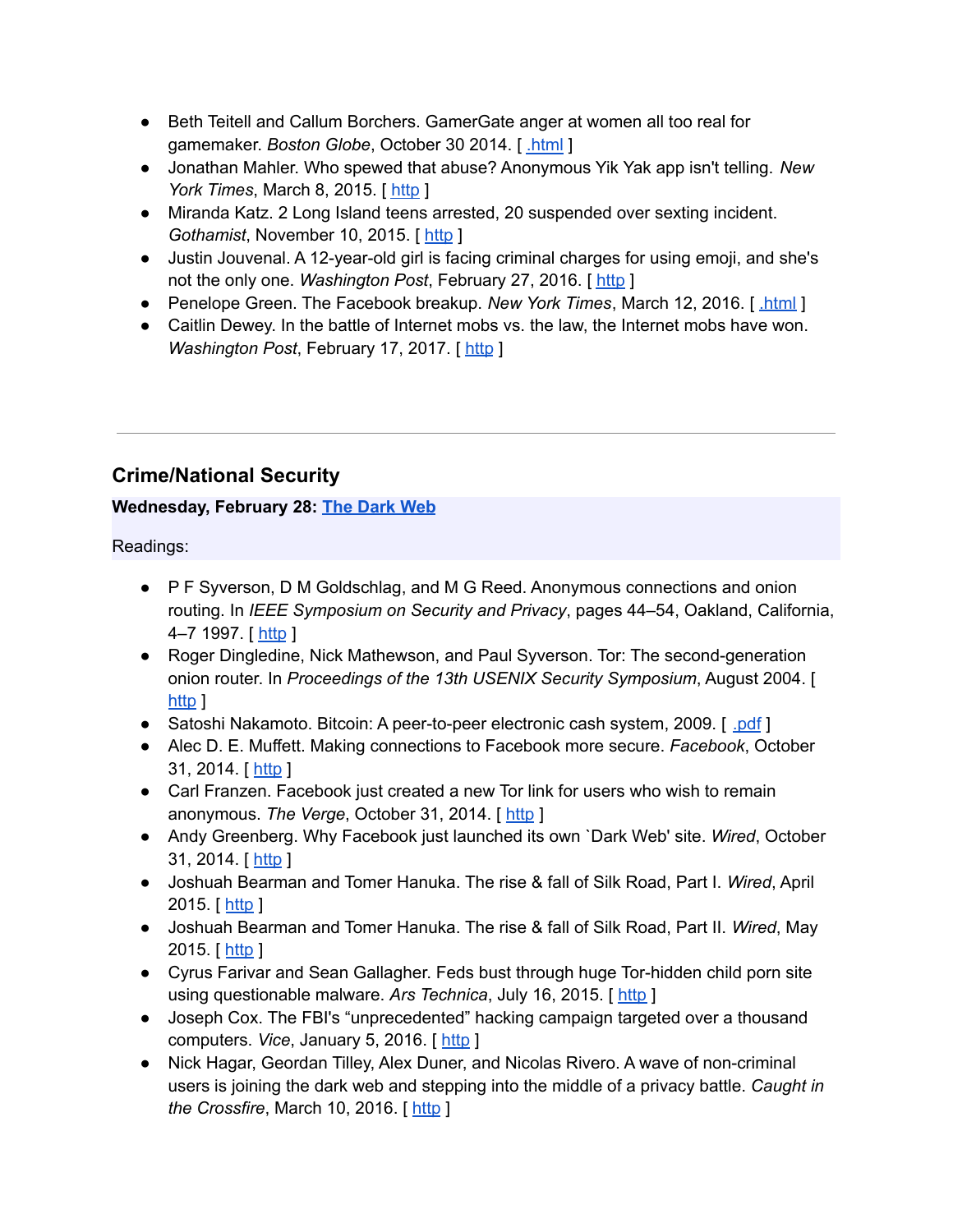- Nathaniel Popper. A hacking of more than \$50 million dashes hopes in the world of virtual currency. *New York Times*, June 17, 2016. [ [.html](https://www.nytimes.com/2016/06/18/business/dealbook/hacker-may-have-removed-more-than-50-million-from-experimental-cybercurrency-project.html) ]
- Nathaniel Popper. Easiest path to riches on the web? An initial coin offering. *New York Times*, June 23, 2017. [ [.html](https://www.nytimes.com/2017/06/23/business/dealbook/coin-digital-currency.html) ]
- Timothy B. Lee. Want to really understand how bitcoin works? here's a gentle primer. *Ars Technica*, December 15, 2017. [ [http](https://arstechnica.com/tech-policy/2017/12/how-bitcoin-works/) ]
- Nellie Bowles. Cryptokitties, explained ... mostly. *New York Times*, December 28, 2017. [ [.html](https://www.nytimes.com/2017/12/28/style/cryptokitties-want-a-blockchain-snuggle.html) ]
- John Schwartz. Blockchain or blockheads? bitcoin mania mints believers and skeptics. *New York Times*, January 12, 2018. [ [.html](https://www.nytimes.com/2018/01/12/business/blockchain-blockheads-bitcoin-mania.html) ]
- Chico Harlan. `Bitcoin is my potential pension': What's driving people in Kentucky to join the craze. *Washington Post*, February 3, 2018. [ [.html](https://www.washingtonpost.com/business/economy/bitcoin-is-my-potential-pension-what-is-driving-people-in-kentucky-to-join-the-craze/2018/02/03/aaaea3be-05dc-11e8-b48c-b07fea957bd5_story.html) ]
- Ed Felten. Blockchain: What is it good for? *Freedom to Tinker blog*, February 26, 2018. [ [http](https://freedom-to-tinker.com/2018/02/26/blockchain-what-is-it-good-for/) 1
- Kim Nilsson. Kleiman v Craig Wright: The bitcoins that never were. *Wizsec blog*, February 27, 2018. [[http](http://blog.wizsec.jp.convey.pro/l/wEXY6Bm) ]
- Tor: Hidden Service [Protocol](https://www.torproject.org/docs/hidden-services.html.en)
- [Facebook,](https://blog.torproject.org/blog/facebook-hidden-services-and-https-certs) hidden services, and https certs.
- **•** Tor: [Overview](http://www.torproject.org/overview.html)

# **Monday, March 05: The [Crypto](https://www.cs.columbia.edu/~smb/classes/s18/l_cryptowars.pdf) Wars**

- Kenneth W. Dam and Herbert S. Lin, editors. *Cryptography's Role in Securing the Information Society*. National Academy Press, Washington, D.C., 1996. Executive summary only. [ [http](http://www.nap.edu/catalog/5131/cryptographys-role-in-securing-the-information-society) ]
- Wendy Grossman. *Net.wars*. New York University Press, New York, 1997. Optional. Chapters 4 and 5. [ [.html](https://nyupress.org/netwars/contents/contents.html) ]
- Whitfield Diffie and Susan Landau. *Privacy on the Line*. MIT Press, Cambridge, MA, second edition, 2007. Preface, Introduction, Conclusions. [[http](https://www.dropbox.com/s/rnkqcak89lkuor8/5572.pdf?dl=0)]
- Bruce Schneier. Did NSA put a secret backdoor in new encryption standard? *Wired*, November 15, 2007. [ [http](http://www.wired.com/2007/11/securitymatters-1115/) ]
- Matt Blaze. Key escrow from a safe distance: Looking back at the Clipper Chip. In *Proceedings of ACSAC '11*, 2011. [ [.pdf](https://www.acsac.org/2011/program/keynotes/blaze.pdf) ]
- Matthew Green. Why can't Apple decrypt your iPhone? *A Few Thoughts on Cryptographic Engineering*, October 4, 2014. [ [.html](http://blog.cryptographyengineering.com/2014/10/why-cant-apple-decrypt-your-iphone.html) ]
- Harold Abelson, Ross Anderson, Steven M. Bellovin, Josh Benaloh, Matt Blaze, Whitfield Diffie, John Gilmore, Matthew Green, Susan Landau, Peter G. Neumann, Ronald L. Rivest, Jeffrey I. Schiller, Bruce Schneier, Michael A. Specter, and Daniel J. Weitzner. Keys under doormats: Mandating insecurity by requiring government access to all data and communications. *Journal of Cybersecurity*, 1(1), September 2015. [ [DOI](http://dx.doi.org/10.1093/cybsec/tyv009) | [http](http://cybersecurity.oxfordjournals.org/content/early/2015/11/17/cybsec.tyv009) 1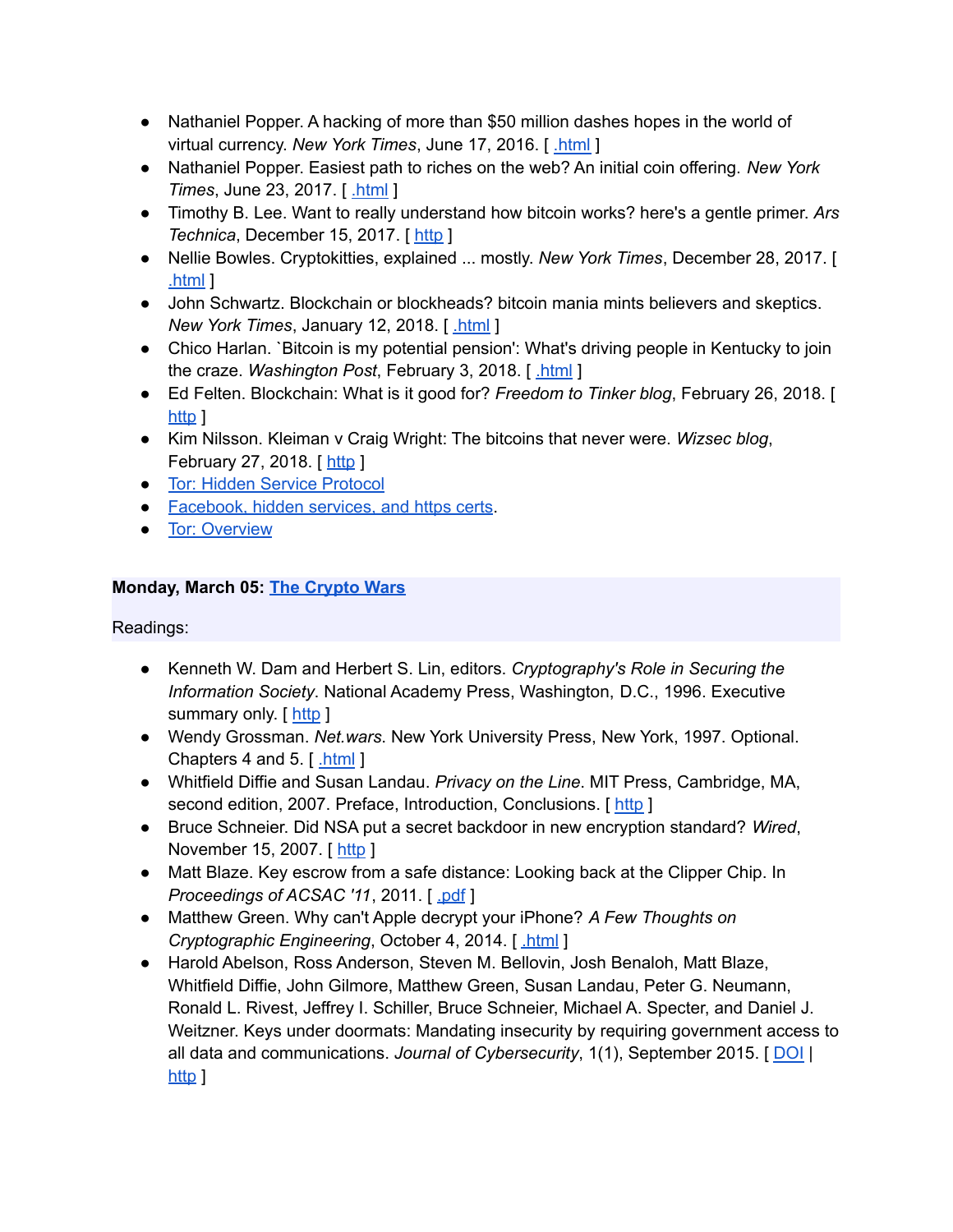- Sheri Pym. In the matter of the search of an Apple iPhone seized during the execution of a search warrant on a black Lexus IS300, California license plate 35KGD203. United States District Court, Central District of California, February 16, 2016. No. ED 15-0451M.  $\lceil$  [.pdf](https://assets.documentcloud.org/documents/2714001/SB-Shooter-Order-Compelling-Apple-Asst-iPhone.pdf)  $\rceil$
- Kashmir Hill. Apple's battle with the FBI: All your questions answered. *Fusion*, February 22, 2016. [ [http](https://fusion.net/story/271636/apples-battle-with-the-fbi/) ]
- James Orenstein. In re order requiring Apple, Inc. to assist in the execution of a search warrant issued by this court. United States District Court, Eastern District of New York, February 29, 2016. Case 1:15-mc-01902-JO, Document 29. [ [.pdf](https://epic.org/amicus/crypto/apple/Orenstein-Order-Apple-iPhone-02292016.pdf) ]
- Susan Landau. Testimony for House Judiciary Committee hearing on "The Encryption Tightrope: Balancing Americans' security and privacy", March 2016. [ [.pdf](https://judiciary.house.gov/wp-content/uploads/2016/02/Landau-Written-Testimony.pdf) ]
- Rod J. Rosenstein. Deputy Attorney General Rod J. Rosenstein delivers remarks on encryption at the United States Naval Academy, October 10, 2017. [ [http](https://www.justice.gov/opa/speech/deputy-attorney-general-rod-j-rosenstein-delivers-remarks-encryption-united-states-naval) ]
- Daniel Richman. Getting encryption onto the front burner. *Lawfare*, October 26, 2017. [ [http](https://www.lawfareblog.com/getting-encryption-front-burner) 1
- Third report of the Manhattan District Attorney's Office on smartphone encryption and public safety, November 2017. [ [.pdf](https://www.manhattanda.org/wp-content/themes/dany/files/2017%20Report%20of%20the%20Manhattan%20District%20Attorney%27s%20Office%20on%20Smartphone%20Encryption.pdf) ]
- Computer Science and Telecommunications Board. *Decrypting the Encryption Debate: A Framework for Decision Makers*. National Academies Press, 2018. Summary and Chapter 7 only. [[http](https://www.nap.edu/catalog/25010/decrypting-the-encryption-debate-a-framework-for-decision-makers) ]
- Sean Gallagher. Cellebrite can unlock any iPhone (for some values of "any"). *Ars Technica*, March 01, 2018. [[http](https://arstechnica.com/information-technology/2018/02/cellebrite-can-unlock-any-iphone-for-some-values-of-any/) ]
- Amie Stepanovich and Michael Karanicolas. If you criminalize security, only criminals will be secure. March 2, 2018. [[http](https://www.justsecurity.org/53316/criminalize-security-criminals-secure/) ]
- "My life as an [international](http://www.crypto.com/papers/export.txt) arms courier", Matt Blaze, January, 1995.
- "Notes on key escrow [meeting](https://w2.eff.org/Privacy/Key_escrow/Clipper/nsa_escrow_plans.article) with NSA", Matt Blaze, February 2, 1994

# **Wednesday, March 07:**

# **Homework due:**

**● Essay 3 (Privacy)**

# **[Information](https://www.cs.columbia.edu/~smb/classes/s18/info-ops.pdf) Operations and the 2016 Election**

- Gregory Krieg and Tal Kopan. Is this the email that hacked John Podesta's account? *CNN*, October 30, 2016. [ [http](http://www.cnn.com/2016/10/28/politics/phishing-email-hack-john-podesta-hillary-clinton-wikileaks/) ]
- Eric Lipton, David E. Sanger, and Scott Shane. The perfect weapon: How Russian cyberpower invaded the U.S. *New York Times*, December 13, 2016. [ [.html](https://www.nytimes.com/2016/12/13/us/politics/russia-hack-election-dnc.html) ]
- Matt Jones. The spy who pwned me. *Limn*, February 2017. [[http](http://limn.it/the-spy-who-pwned-me/) ]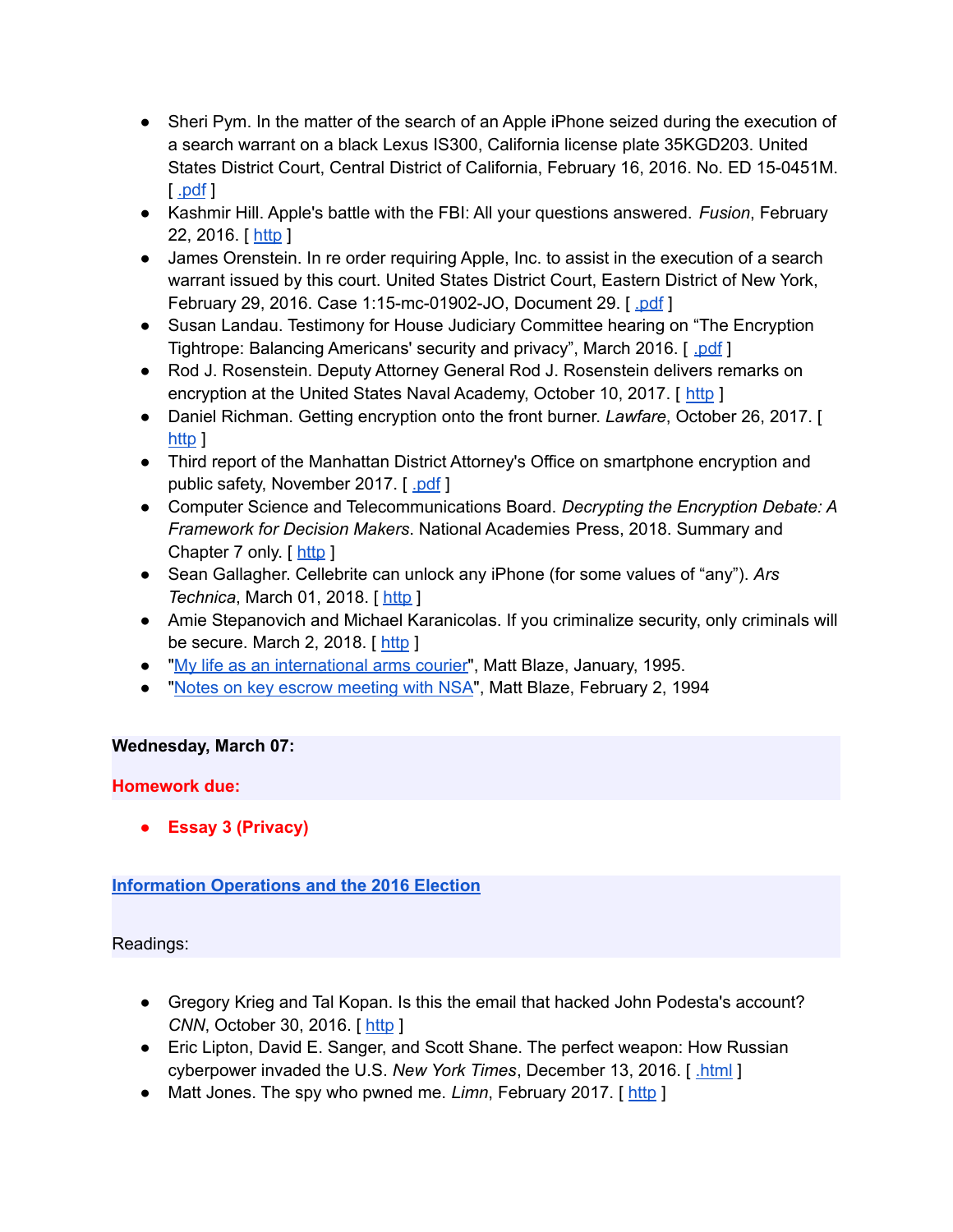- Eugene Kiely. Timeline of Russia investigation. *FactChek.org*, September 14, 2017. [ [http](http://www.factcheck.org/2017/06/timeline-russia-investigation/) ]
- Susan Landau. Russia's hybrid warriors got the White House. now they're coming for America's town halls. *Lawfare*, September 26, 2017. [ [http](http://foreignpolicy.com/2017/09/26/russias-hybrid-warriors-are-coming-for-american-civil-society-hacking-trump-clinton/) ]
- Josh Dawsey. Russian-funded facebook ads backed Stein, Sanders and Trump. *Politico*, September 26, 2017. [ [http](http://www.politico.com/story/2017/09/26/facebook-russia-trump-sanders-stein-243172) ]
- Michael McFaul. Enough is enough: How to stop Russia's cyber-interference. *Washington Post, September 28, 2017.* [[http](https://www.washingtonpost.com/news/global-opinions/wp/2017/09/28/enough-is-enough-how-to-stop-russias-cyber-interference/?tid=ss_tw&utm_term=.ef93058ad27a) ]
- Jeff Stein. Russians still have an open path to U.S. election subversion. *Newsweek*, October 7, 2017. [[http](http://www.newsweek.com/spy-talk-jeff-stein-donald-trump-russia-homeland-security-election-russia-680179) ]
- Matea Gold and Elizabeth Dwoskin. Trump campaign's embrace of Facebook shows company's growing reach in elections. *Washington Post*, October 8, 2017. [ [.html](https://www.washingtonpost.com/politics/trump-campaigns-embrace-of-facebook-shows-companys-growing-reach-in-elections/2017/10/08/e5e5f156-a93b-11e7-b3aa-c0e2e1d41e38_story.html) ]
- Matea Gold and Elizabeth Dwoskin. Trump campaign's embrace of Facebook shows company's growing reach in elections. *Washington Post*, October 8, 2017. [ [http](https://www.washingtonpost.com/politics/trump-campaigns-embrace-of-facebook-shows-companys-growing-reach-in-elections/2017/10/08/e5e5f156-a93b-11e7-b3aa-c0e2e1d41e38_story.html?utm_term=.5ae0d383475e) ]
- Nicholas Confessore and Daisuke Wakabayashi. How Russia harvested American rage to reshape U.S. politics. *New York Times*, October 9, 2017. [ [.html](https://www.nytimes.com/2017/10/09/technology/russia-election-facebook-ads-rage.html) ]
- Michael Morell and Mike Rogers. Russia never stopped its cyberattacks on the United States. *Washington Post*, December 25, 2017. [ [.html](https://www.washingtonpost.com/opinions/russia-never-stopped-its-cyberattacks-on-the-united-states/2017/12/25/83076f2e-e676-11e7-a65d-1ac0fd7f097e_story.html) ]
- Sarah Grant, Quinta Jurecic, Matthew Kahn, Matt Tait, and Benjamin Wittes. Russian influence campaign: What's in the latest Mueller indictment. *Lawfare*, February 16, 2018. [ [http](https://lawfareblog.com/russian-influence-campaign-whats-latest-mueller-indictment) ]
- Cynthia McFadden, William M. Arkin, Kevin Monahan, and Ken Dilanian. U.S. intel: Russia compromised seven states prior to 2016 election. *NBC News*, February 27, 2018. [ [http](https://www.nbcnews.com/politics/elections/u-s-intel-russia-compromised-seven-states-prior-2016-election-n850296) ]
- Matthew Rosenberg, Nicholas Confessore, and Carole Cadwalladr. How Trump consultants exploited the Facebook data of millions. *New York Times*, March 17, 2018. [ [.html](https://www.nytimes.com/2018/03/17/us/politics/cambridge-analytica-trump-campaign.html) ]
- Amy X. Zhang, Scott Appling, Nick B. Adams, Martin Robbins, Aditya Ranganathan, Connie Moon Sehat, Emmanuel Vincent, Ed Bice, Sarah Emlen Metz, Norman Gilmore, Jennifer 8. Lee, Sandro Hawke, David Karger, and An Xiao Mina. A structured response to misinformation: Defining and annotating credibility indicators in news articles. In *The Web Conference*, Lyon, April 2018. To appear. [ [.pdf](http://people.csail.mit.edu/axz/papers/webconf_credco.pdf) ]
- [Guccifer](https://motherboard.vice.com/en_us/topic/guccifer-20) 2.0, *Vice Motherboard*, collected stories. Optional.

# **Monday, March 19: Cyber War**

Guest lecturer: Jason Healey, SIPA

- Kim Zetter. Everything we know about Ukraine's power plant hack. *Wired*, January 20, 2016. [ [http](http://www.wired.com/2016/01/everything-we-know-about-ukraines-power-plant-hack/) ]
- David E. Sanger. Utilities cautioned about potential for a cyberattack after Ukraine's. *New York Times*, March 1, 2016. [ [.html](http://www.nytimes.com/2016/03/01/us/politics/utilities-cautioned-about-potential-for-a-cyberattack-after-ukraines.html) ]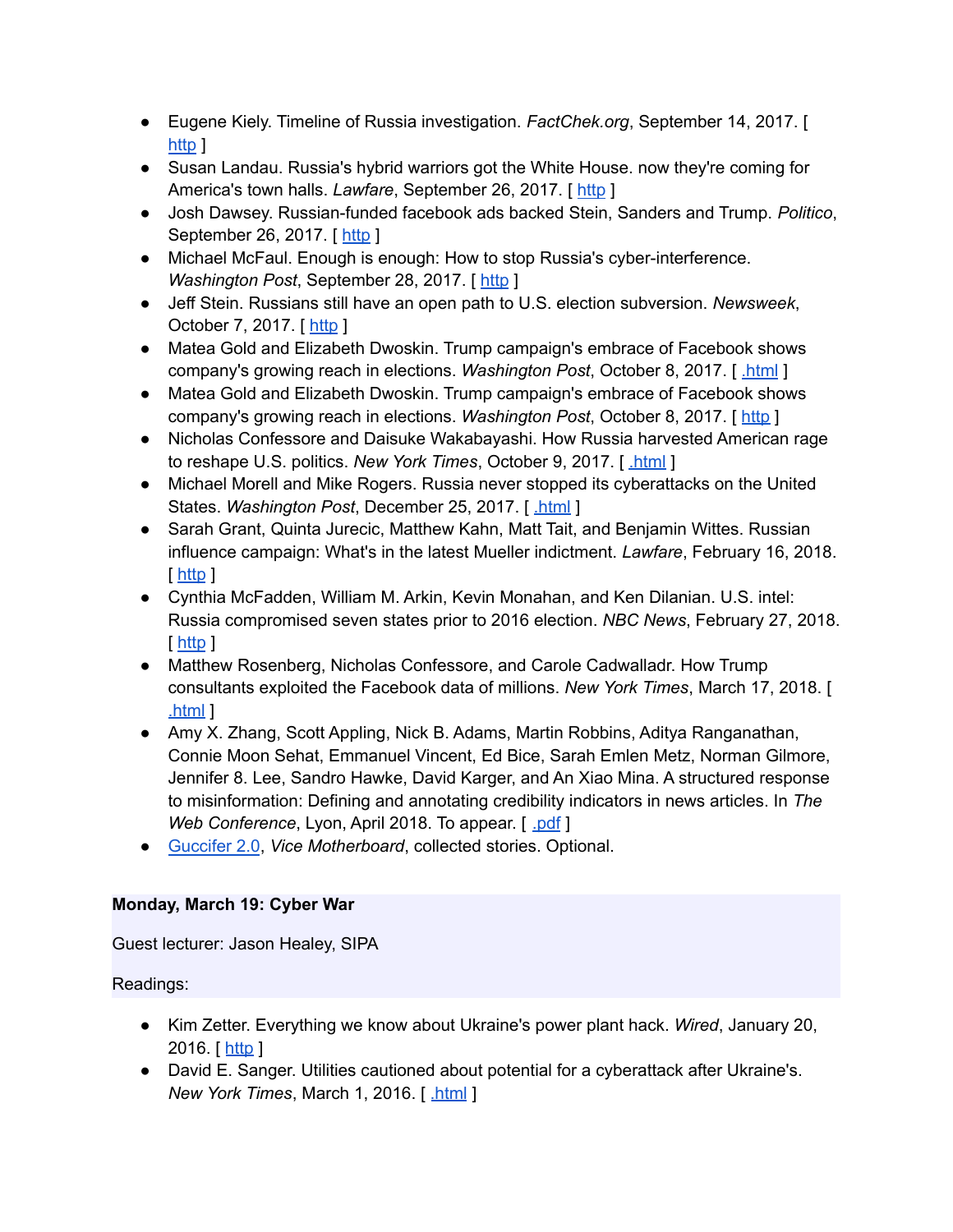- Sean Gallagher. US military launches cyber attacks on ISIS in Mosul, and announces it. *Ars Technica*, March 1, 2016. [[http](http://arstechnica.com/information-technology/2016/03/us-military-launches-cyber-attacks-on-isis-in-mosul-and-announces-it/) ]
- Kim Zetter. Inside the cunning, unprecedented hack of Ukraine's power grid. *Wired*, March 3, 2016. [ [http](http://www.wired.com/2016/03/inside-cunning-unprecedented-hack-ukraines-power-grid/) ]
- US Cyber Command. Achieve and maintain cyberspace superiority, 2018. [ [.pdf](https://www.thecipherbrief.com/wp-content/uploads/2018/02/Cyber-Command-Achieve-and-Maintain-Cyber-Superiority-1.pdf) ]
- Ellen Nakashima. Russian military was behind `NotPetya' cyberattack in Ukraine, CIA concludes. *Washington Post*, January 12, 2018. [ [.html](https://www.washingtonpost.com/world/national-security/russian-military-was-behind-notpetya-cyberattack-in-ukraine-cia-concludes/2018/01/12/048d8506-f7ca-11e7-b34a-b85626af34ef_story.html) ]
- Liz Sly. U.S. soldiers are revealing sensitive and dangerous information by jogging. *Washington Post*, January 28, 2018. [ [.html](https://www.washingtonpost.com/world/a-map-showing-the-users-of-fitness-devices-lets-the-world-see-where-us-soldiers-are-and-what-they-are-doing/2018/01/28/86915662-0441-11e8-aa61-f3391373867e_story.html) ]
- Alex Hern. Fitness tracking app gives away location of secret US army bases. *Guardian*, January 28, 2018. [ [http](https://www.theguardian.com/world/2018/jan/28/fitness-tracking-app-gives-away-location-of-secret-us-army-bases) ]
- Nicole Perlroth and David E. Sanger. Cyberattacks put Russian fingers on the switch at power plants, U.S. says. *New York Times*, March 15, 2018. [ [.html](https://www.nytimes.com/2018/03/15/us/politics/russia-cyberattacks.html) ]
- Nicole Perlroth and Clifford Krauss. A cyberattack in Saudi Arabia had a deadly goal. Experts fear another try. *New York Times*, March 15, 2018. [ [.html](https://www.nytimes.com/2018/03/15/technology/saudi-arabia-hacks-cyberattacks.html) ]

# **Free Speech**

# **Wednesday, March 21: Snow Day!**

# **Monday, March 26: [Freedom](https://www.cs.columbia.edu/~smb/classes/s18/l_speech.pdf) of Speech**

- Talley v. California, 362 U.S. 60 (1960).  $\lceil \frac{\text{http}}{\text{http}} \rceil$  $\lceil \frac{\text{http}}{\text{http}} \rceil$  $\lceil \frac{\text{http}}{\text{http}} \rceil$
- McIntyre v. Ohio Election Commission, 514 U.S. 334 (1995). [[.html](http://www.law.cornell.edu/supct/html/93-986.ZO.html) ]
- ACLU v. Reno, 929 F. Supp. 824 (1996). [[.html](http://www.mit.edu/activities/safe/legal/cda-decision.html) ]
- Carter Jernigan and Behram F.T. Mistree. Gaydar: Facebook friendships expose sexual orientation. *First Monday*, October 5, 2009. [ [http](http://firstmonday.org/article/view/2611/2302) ]
- David Kravets. Rulings leave online student speech rights unresolved. *Wired Threat Level blog*, February 4, 2010. [ [http](https://www.wired.com/2010/02/rulings-leave-us-student-speech-rights-unresolved/) ]
- Karen Turner. Mass surveillance silences minority opinions, according to study. *Washington Post*, March 28, 2016. [ [http](https://www.washingtonpost.com/news/the-switch/wp/2016/03/28/mass-surveillance-silences-minority-opinions-according-to-study/) ]
- Catherine Buni and Soraya Chemaly. The secret rules of the Internet. *Verge*, April 13, 2016. [ [http](http://www.theverge.com/2016/4/13/11387934/internet-moderator-history-youtube-facebook-reddit-censorship-free-speech) ]
- Michael Nunez. Former facebook workers: We routinely suppressed conservative news. *Gizmodo*, May 9, 2016. [[http](http://gizmodo.com/former-facebook-workers-we-routinely-suppressed-conser-1775461006?rev=1462799465508) ]
- Farhad Manjoo. Facebook's bias is built-in, and bears watching. *New York Times*, May 11, 2016. [**html**]
- Kashmir Hill. Maybe the real Facebook suppression is of shoddy news, not conservative news. *Fusion*, May 11, 2016. [ [http](http://fusion.net/story/301156/facebook-suppression-conservative-news-shoddy-news/) ]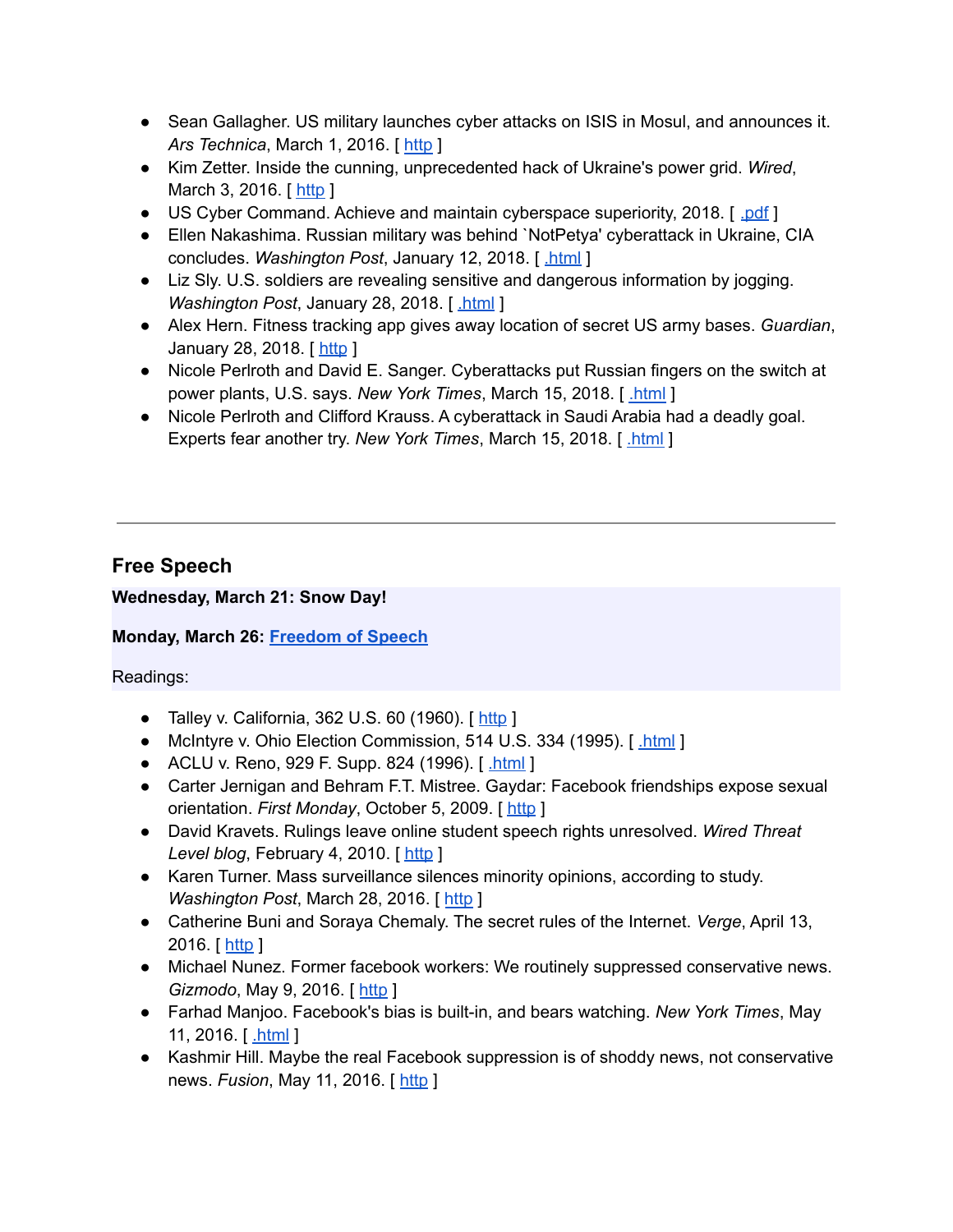- Mike Isaac. Facebook, facing bias claims, shows how editors and algorithms guide news. *New York Times*, May 13, 2016. [ [.html](http://www.nytimes.com/2016/05/13/technology/facebook-guidelines-trending-topics.html) ]
- Zeynep Tufekci. It's the (democracy-poisoning) golden age of free speech. *Wired*, January 16, 2018. [ [http](https://www.wired.com/story/free-speech-issue-tech-turmoil-new-censorship/) ]
- Timothy B. Lee. House passes sex trafficking bill that could limit free speech online. *Ars Technica*, February 28, 2018. [ [http](https://arstechnica.com/tech-policy/2018/02/why-a-house-passed-online-sex-trafficking-bill-could-hurt-victims/) ]
- Matt Burgess and Liat Clark. The UK wants to block online porn. Here's what we know. *Wired UK*, March 12, 2018. [[http](http://www.wired.co.uk/article/porn-block-ban-in-the-uk-age-verifcation-law) ]
- Alina Selyukh. Section 230: A key legal shield for Facebook, Google is about to change. *WBUR*, March 21, 2018. [[http](http://www.wbur.org/npr/591622450/section-230-a-key-legal-shield-for-facebook-google-is-about-to-change) ]
- Cyrus Farivar. Craigslist personals, some subreddits disappear after FOSTA passage. *Ars Technica*, March 23, 2018. [ [http](https://arstechnica.com/tech-policy/2018/03/craigslist-personals-some-subreddits-disappear-with-fosta-passage/) ]
- EFF article on [Sapient](http://www.eff.org/cases/sapient-v-geller) v. Geller
- EFF article on Online Policy Group v. [Diebold](http://www.eff.org/cases/online-policy-group-v-diebold/)

# **Wednesday, March 28:**

**Homework due:**

**● Essay 4 (Computers and crime and/or national security)**

# **Freedom of Speech: [Accountability](https://www.cs.columbia.edu/~smb/classes/s18/l_accountability.pdf)**

- Richard Clayton. *Anonymity and Traceability in Cyberspace*. PhD thesis, University of Cambridge, Darwin College, 2005. Read Chapter 3. [ [.html](http://www.cl.cam.ac.uk/techreports/UCAM-CL-TR-653.html) ]
- Steven M. Bellovin. Exploiting linkages for good. *SMBlog (blog)*, December 31, 2007. [ [.html](https://www.cs.columbia.edu/~smb/blog/2007-12/2007-12-31a.html) ]
- Danielle Citron. Cyber civil rights. *Boston University Law Review*, 89:61–125, 2009. [ [http](http://digitalcommons.law.umaryland.edu/cgi/viewcontent.cgi?article=1611&context=fac_pubs) ]
- Nicole Perlroth. Fake twitter followers become multimillion-dollar business. *New York Times*, April 5, 2013. [ [http](https://bits.blogs.nytimes.com/2013/04/05/fake-twitter-followers-becomes-multimillion-dollar-business/) ]
- Nitasha Tiku and Casey Newton. Twitter CEO: `We suck at dealing with abuse'. *The Verge*, February 4, 2015. [[http](http://www.theverge.com/2015/2/4/7982099/twitter-ceo-sent-memo-taking-personal-responsibility-for-the) ]
- Travis M. Andrews. `a great purge?': Twitter suspends Richard Spencer, other prominent alt-right accounts. *Washington Post*, 2016. [ [http](https://www.washingtonpost.com/news/morning-mix/wp/2016/11/16/a-great-purge-twitter-suspends-richard-spencer-other-prominent-alt-right-accounts/) ]
- Sara Baker. Why online anonymity is critical for women. *WMC Speech Project*, March 11, 2016. [ [http](http://wmcspeechproject.com/2016/03/11/why-online-anonymity-is-critical-for-women/?platform=hootsuite) ]
- Kristen V. Brown. How Twitter treated death threats against me. March 22, 2016. [ [http](http://fusion.net/story/283089/twitter-harassment-policy-enforcement/) ]
- Elle Hunt. Milo Yiannopoulos, rightwing writer, permanently banned from Twitter. *Guardian*, July 20, 2016. [[http](https://www.theguardian.com/technology/2016/jul/20/milo-yiannopoulos-nero-permanently-banned-twitter) ]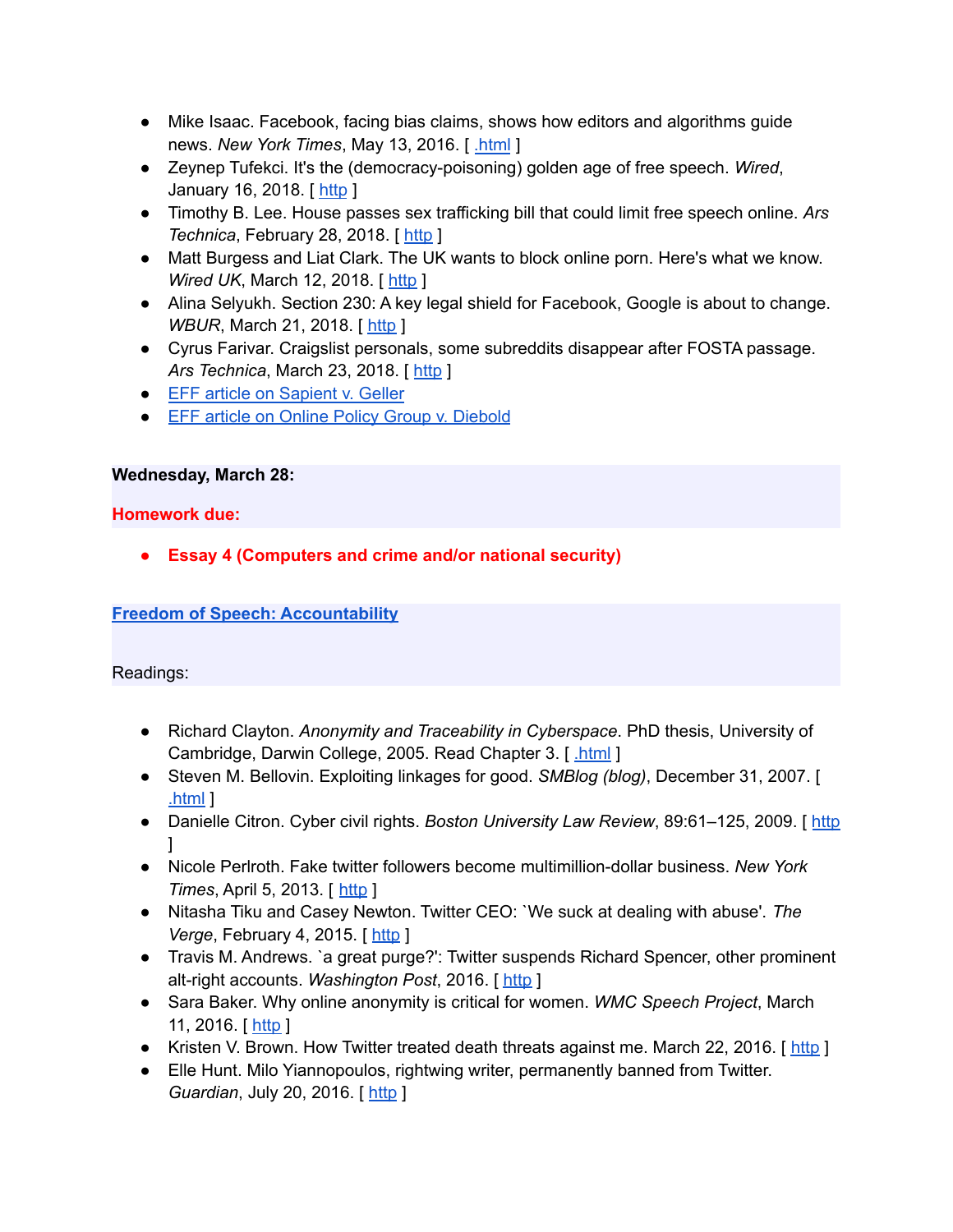- Charlie Warzel. Twitter says this behavior doesn't qualify as abuse. *BuzzFeed*, August 31 2016. [ [http](https://www.buzzfeed.com/charliewarzel/twitter-doesnt-think-wishing-rape-on-a-woman-counts-as-haras) ]
- Joe Mullin. Prenda Law "copyright trolls" Steele and Hansmeier arrested. *Ars Technica*, December 16, 2016. [ [http](https://arstechnica.com/tech-policy/2016/12/breaking-prenda-law-copyright-trolls-steele-and-hansmeier-arrested/) ]
- Ben Nimmo. #BotSpot: Twelve ways to spot a bot. *DFRIab Blog*, August 28, 2017. [ [http](https://medium.com/dfrlab/botspot-twelve-ways-to-spot-a-bot-aedc7d9c110c) ]
- Mark Hansen. The follower factory. *New York Times*, January 27, 2018. [ [.html](https://www.nytimes.com/interactive/2018/01/27/technology/social-media-bots.html) ]

# **Monday, April 02: Freedom of Speech: [Crossing](https://www.cs.columbia.edu/~smb/classes/s18/l_borders.pdf) Borders**

Readings:

- Sarah Lyall. British lawmakers look at rewriting libel law. *New York Times*, December 10, 2009. [ [.html](https://www.nytimes.com/2009/12/11/world/europe/11libel.html) ]
- Rachel Donadio. Larger threat is seen in Google case. *New York Times*, February 24, 2010. [ [.html](https://www.nytimes.com/2010/02/25/technology/companies/25google.html) ]
- Eric Pfanner. Italian appeals court acquits 3 Google executives in privacy case. *New York Times*, December 21, 2012. [[.html](https://www.nytimes.com/2012/12/22/business/global/italian-appeals-court-acquits-3-google-executives-in-privacy-case.html) ]
- Aamna Mohdin. Facebook, Google, and Twitter have agreed to apply Germany's strict anti-hate speech law online. *Quartz*, December 16, 2015. [ [http](http://qz.com/575268/facebook-google-and-twitter-have-agreed-to-apply-germanys-strict-anti-hate-speech-law-online/) ]
- Tetyana Lokot. Twitter reports massive increase in Russian government's content removal requests. *Global Voices*, March 6, 2016. [ [http](https://advox.globalvoices.org/2016/03/06/twitter-reports-massive-increase-in-russian-governments-content-removal-requests/) ]
- Mark Scott. Google fined by French privacy regulator. *New York Times*, March 24, 2016. [ [.html](http://www.nytimes.com/2016/03/25/technology/google-fined-by-french-privacy-regulator.html) ]
- Robert Mackey. Turkey wants ban on mocking its leader enforced abroad too. *The Intercept*, March 30, 2016. [ [http](https://theintercept.com/2016/03/30/turkey-wants-ban-on-mocking-its-leader-enforced-abroad-too/) ]
- Colin George. Angela Wrightson murder: How the media fought to report the case. *BBC News*, April 7, 2016. [ [http](http://www.bbc.co.uk/news/uk-england-tees-35977100) ]
- Michee Smith. Updating our "right to be forgotten" Transparency Report. *Google blog*, February 26, 2018. [ [http](https://www.blog.google/topics/google-europe/updating-our-right-be-forgotten-transparency-report/) ]
- Paul Mozur. China presses its internet censorship efforts across the globe. *New York Times*, March 02, 2018. [ [.html](https://www.nytimes.com/2018/03/02/technology/china-technology-censorship-borders-expansion.html) ]
- Pretrial [Publicity](http://legal-dictionary.thefreedictionary.com/Pretrial+Publicity)
- Dow Jones & [Company](http://www.kentlaw.edu/perritt/courses/civpro/Dow%20Jones%20&%20Company%20Inc_%20v%20Gutnick%20%5B2002%5D%20HCA%2056%20%2810%20December%202002%29.htm) Inc. v Gutnick (2002), HCA 56 (10 December 2002). (skim)

# **Intellectual Property**

**Wednesday, April 04: [Copyrights](https://www.cs.columbia.edu/~smb/classes/s18/l_copyright.pdf)**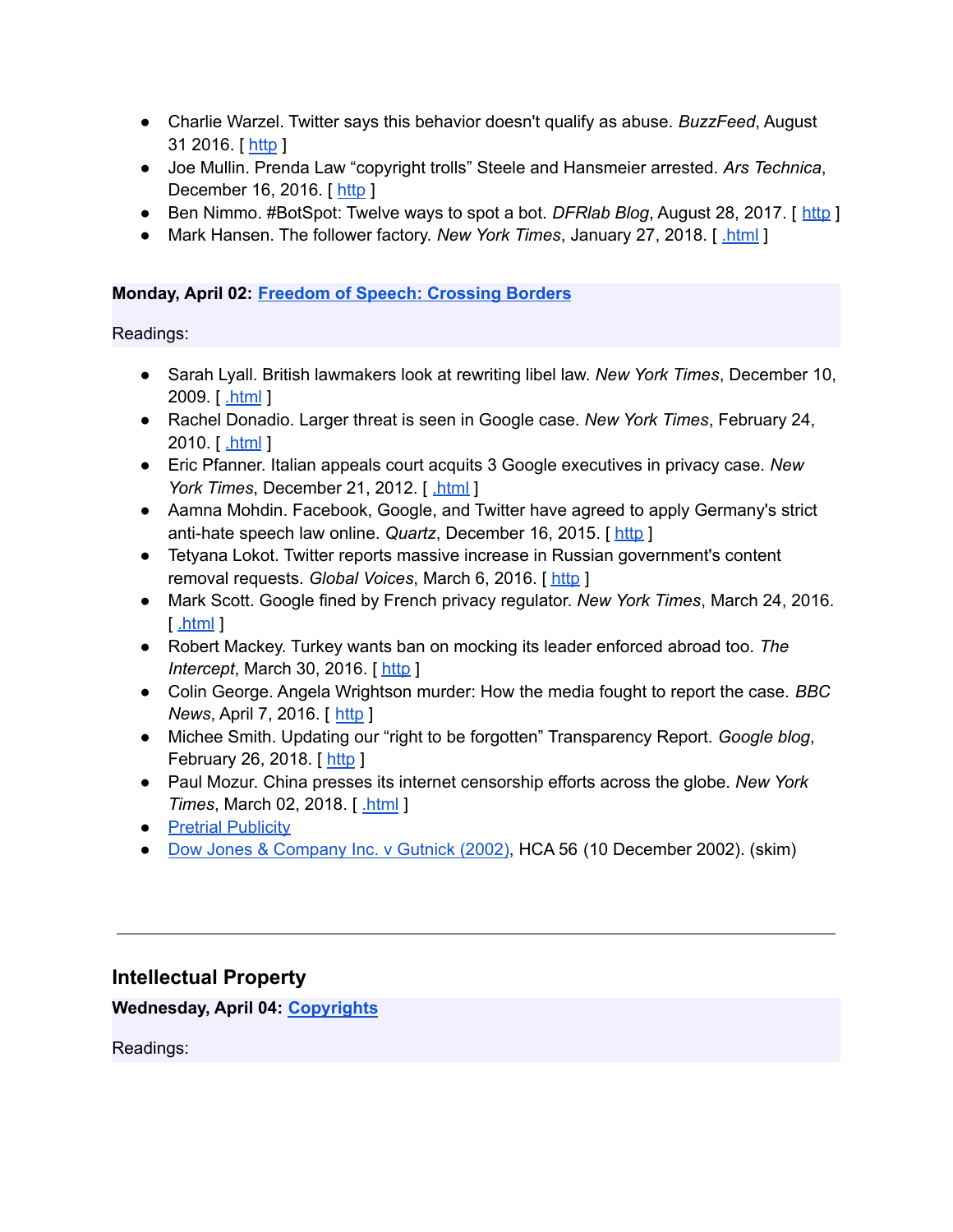- Wendy Seltzer. My first YouTube: Super Bowl highlights or lowlights. *Musings of a Techie Lawyer*, February 8, 2007. [*html*]
- A.V. v. iParadigms, 562 F.3d 630 (2009). (optional). [ [.pdf](http://www.nyls.edu/wp-content/uploads/sites/141/2013/08/562-F.3d-630-A.V.-v.-iParadigms.pdf) ]
- Lauren Weinstein. Entertainment industry asks White House for vast new internet monitoring, filtering, and takedown powers. *Lauren Weinstein's Blog*, March 25, 2010. [ [.html](https://lauren.vortex.com/archive/000699.html) ]
- Anderson J. Duff. `Let's take a #selfie,' said the monkey: A case of questionable copyrights. *Wired*, September 2014. [ [http](http://www.wired.com/insights/2014/09/questionable-copyrights/) ]
- Eletronic Frontier Foundation. Unintended consequences—16 years under the DMCA, September 16, 2014. Optional. [ [.pdf](https://www.eff.org/files/2014/09/16/unintendedconsequences2014.pdf) ]
- Ted Johnson. Sherlock Holmes to remain in public domain after Supreme Court declines case. *Variety*, November 3, 2014. [[http](http://variety.com/2014/biz/news/sherlock-holmes-case-decision-public-domain-1201346225/) ]
- Jonathan Bailey. Peter Pan and the copyright that never grew up. *Plagiarism Today*, October 21, 2015. [ [http](https://www.plagiarismtoday.com/2015/10/21/peter-pan-and-the-copyright-that-never-grew-up/) ]
- Zachary Crockett. How Mickey Mouse evades the public domain. *Priceonomics*, January 7, 2016. [ [http](http://priceonomics.com/how-mickey-mouse-evades-the-public-domain/) ]
- Camila Domonoske. Monkey can't own copyright to his selfie, federal judge says. *NPR*, January 7, 2016. [ [http](http://www.npr.org/sections/thetwo-way/2016/01/07/462245189/federal-judge-says-monkey-cant-own-copyright-to-his-selfie) ]
- Andres Guadamuz. Can the monkey selfie case teach us anything about copyright law? *WIPO Magazine*, February 2018. [ [.html](http://www.wipo.int/wipo_magazine/en/2018/01/article_0007.html) ]
- Cyrus Farivar. Playboy says linking to Playmate archive violates copyright, judge says no way. Ars Technica, February 16, 2018. [[http](https://arstechnica.com/tech-policy/2018/02/judge-strips-playboy-of-flimsy-copyright-lawsuit-against-boing-boing/) ]
- Cyrus Farivar. Monkey-selfie lawsuit finally ends: Court affirms adorable macaque can't sue. *Ars Technica*, April 23, 2018. [ [http](https://arstechnica.com/tech-policy/2018/04/monkey-selfie-lawsuit-finally-ends-court-affirms-adorable-macaque-cant-sue/) ]
- Zvi S. Rosen. Player pianos and the origins of compulsory licensing some details of its origins. *Mostly IP History*, April 27, 2018. [ [http](http://www.zvirosen.com/2018/04/27/player-pianos-and-the-origins-of-compulsory-licensing-some-details-of-its-origins/) ]
- [Frequently](http://www.copyright.gov/help/faq/) Asked Questions about Copyright (skim)
- Columbia [Copyright](https://copyright.columbia.edu/) Advisory Office
- Creative [Commons](http://creativecommons.org/)

# **Monday, April 09: [Copyrights](https://www.cs.columbia.edu/~smb/classes/s18/l_copyright2.pdf) 2**

- Fred von Lohmann and Wendy Seltzer. Death by DMCA. *IEEE Spectrum*, June 1, 2006. [ [http](https://spectrum.ieee.org/computing/software/death-by-dmca) ]
- David Kushner. For Texas Instruments, calculator hackers don't add up. *IEEE Spectrum*, October 28, 2009. [ [http](https://spectrum.ieee.org/consumer-electronics/gadgets/for-texas-instruments-calculator-hackers-dont-add-up/0) ]
- Erik Stallman. A qualified win for cybersecurity researchers in DMCA triennial rulemaking. *CDT Blog*, October 27, 2015. [ [http](https://cdt.org/blog/a-qualified-win-for-cybersecurity-researchers-in-dmca-triennial-rulemaking/) ]
- Kevin Smith. Some radical thoughts about Sci-Hub. *Scholarly Communications @ Duke*, March 3, 2016. [ [http](http://blogs.library.duke.edu/scholcomm/author/ksmithl2duke-edu/) ]
- David Kravets. A spiritual successor to Aaron Swartz is angering publishers all over again. *Ars Technica*, April 3, 2016. [ [http](http://arstechnica.com/tech-policy/2016/04/a-spiritual-successor-to-aaron-swartz-is-angering-publishers-all-over-again/) ]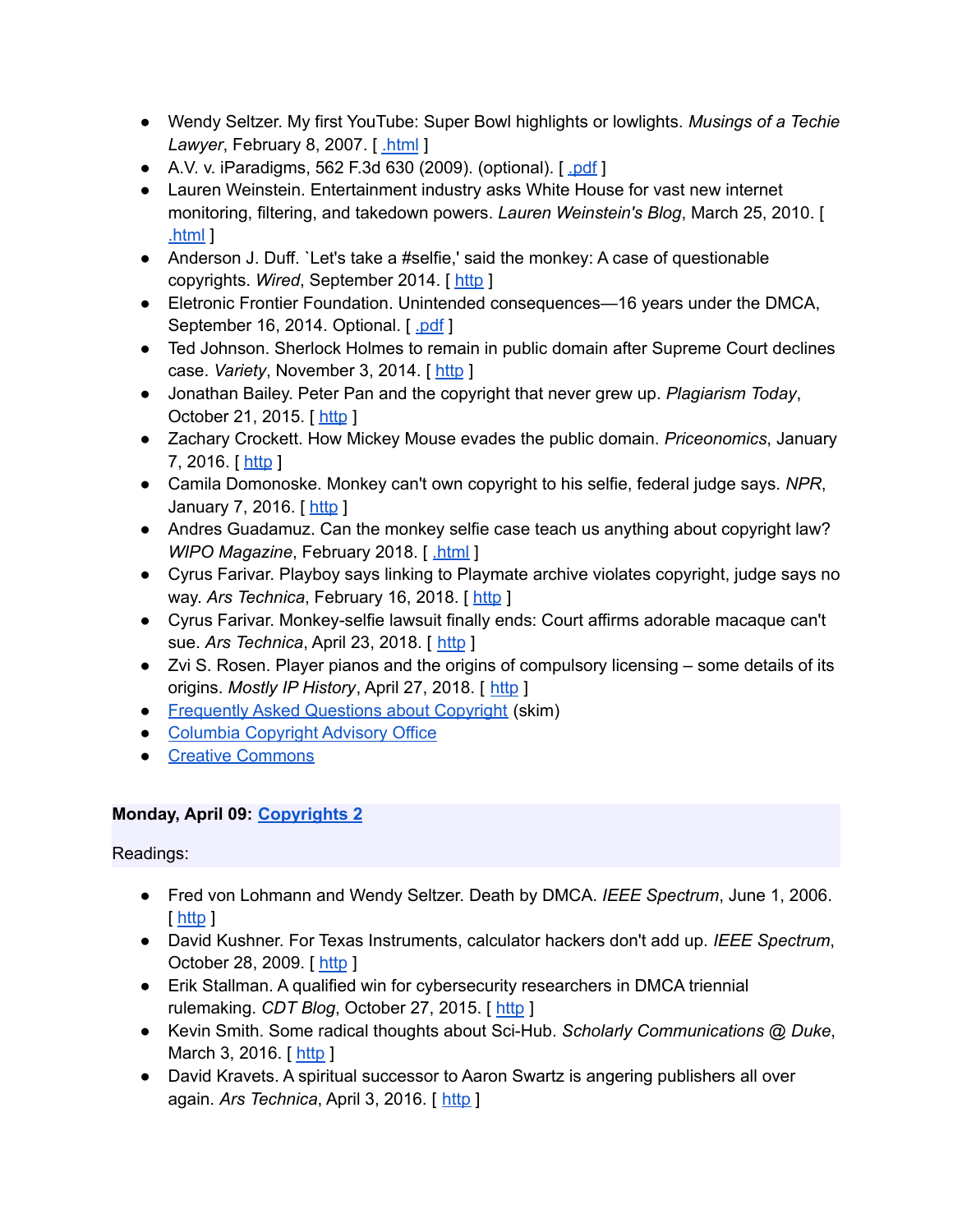- David Post. Stairway to (copyright) Heaven. *Volokh Conspiracy*, April 13, 2016. [ [http](https://www.washingtonpost.com/news/volokh-conspiracy/wp/2016/04/13/stairway-to-copyright-heaven/) ]
- David Post. Who owns "We Shall Overcome"? *Volokh Conspiracy*, April 15, 2016. [ [http](https://www.washingtonpost.com/news/volokh-conspiracy/wp/2016/04/15/who-owns-we-shall-overcome/) ]
- Ryan Merkley. You pay to read research you fund. That's ludicrous. *Wired*, April 18, 2016. [ [http](http://www.wired.com/2016/04/stealing-publicly-funded-research-isnt-stealing/) ]
- David Kravets. Piracy site for academic journals playing game of domain-name Whac-A-Mole. *Ars Technica*, May 05, 2016. [ [http](https://arstechnica.com/tech-policy/2016/05/piracy-site-for-academic-journals-playing-game-of-domain-name-whac-a-mole/) ]
- Joe Mullin. Google beats Oracle—Android makes "fair use" of Java APIs. *Ars Technica*, May 26, 2016. [ [http](https://arstechnica.com/tech-policy/2016/05/google-wins-trial-against-oracle-as-jury-finds-android-is-fair-use/) ]
- Christopher Mele. "We Shall Overcome" is put in public domain in a copyright settlement. *New York Times*, January 26, 2018. [ [.html](https://www.nytimes.com/2018/01/26/business/media/we-shall-overcome-copyright.html) ]
- Rebecca Flowers. Cloudflare terminates service to `the Pirate Bay of science'. *Vice Motherboard*, February 9, 2018. [ [http](https://motherboard.vice.com/en_us/article/59kgv5/cloudflare-terminates-service-to-the-pirate-bay-of-science) ]
- Cyrus Farivar. "Google's use of the Java API packages was not fair," appeals court rules. *Ars Technica*, March 27, 2018. [ [http](https://arstechnica.com/tech-policy/2018/03/googles-use-of-the-java-api-packages-was-not-fair-appeals-court-rules/) ]
- David Kluft. Oracle v. Google, copyright & fair use: One of "billions" of summaries. March 29, 2018. [[http](http://www.trademarkandcopyrightlawblog.com/2018/03/oracle-v-google-copyright-fair-use-one-of-billions-of-summaries/) ]
- [Takedown](https://www.eff.org/takedowns) Hall of Shame

# **Wednesday, April 11:**

# **Homework due:**

**● Essay 5 (Computers and free speech)**

# **[Patents](https://www.cs.columbia.edu/~smb/classes/s18/l_patents.pdf)**

- Gerard N. Magliocca. Blackberries and barnyards: Patent trolls and the perils of innovation. *Notre Dame Law Review*, 82(5):1809–1838, 2007. [ [http](https://papers.ssrn.com/sol3/papers.cfm?abstract_id=921252) ]
- Motoko Rich. Making the case for iPad e-book prices. *New York Times*, February 28, 2010. [ [.html](https://www.nytimes.com/2010/03/01/business/media/01ebooks.html) ]
- Charles Arthur. App developers withdraw from US as patent fears reach `tipping point'. *Guardian, July 15, 2011.* [[http](https://www.theguardian.com/technology/appsblog/2011/jul/15/app-developers-withdraw-us-patents) ]
- Ben Lee. Twitter's surprising solution to the patent problem: Let employees control them. *Wired*, February 21, 2013. [[http](http://www.wired.com/2013/02/twitters-ingenious-solution-to-the-patent-problem-let-inventors-control-the-patents) ]
- Steven M. Bellovin. The oldest algorithmic patent. *SMBlog (blog)*, May 21, 2013. [*html*]
- National Archives. Coloring book of patents, 2016. [ [.pdf](https://archivesaotus.files.wordpress.com/2016/02/patentscoloringbook.pdf) ]
- Susan Decker and Dennis Robertson. Apple must pay 502.6 *million to virnetx*, *federal jury rules*. *Bloomberg News*, *April* 10, 2018. [ [http](https://www.bloomberg.com/news/articles/2018-04-10/apple-owes-502-6-million-to-virnetx-says-federal-jury-in-texas) ]
- *Daniel Nazer*. *New Hampshire court*: *First Amendment protects criticism of* "*patent troll*". *EFF Deep Links (blog)*, *April* 12, 2018. [ [http](https://www.eff.org/deeplinks/2018/04/new-hampshire-court-first-amendment-protects-criticism-patent-troll) ]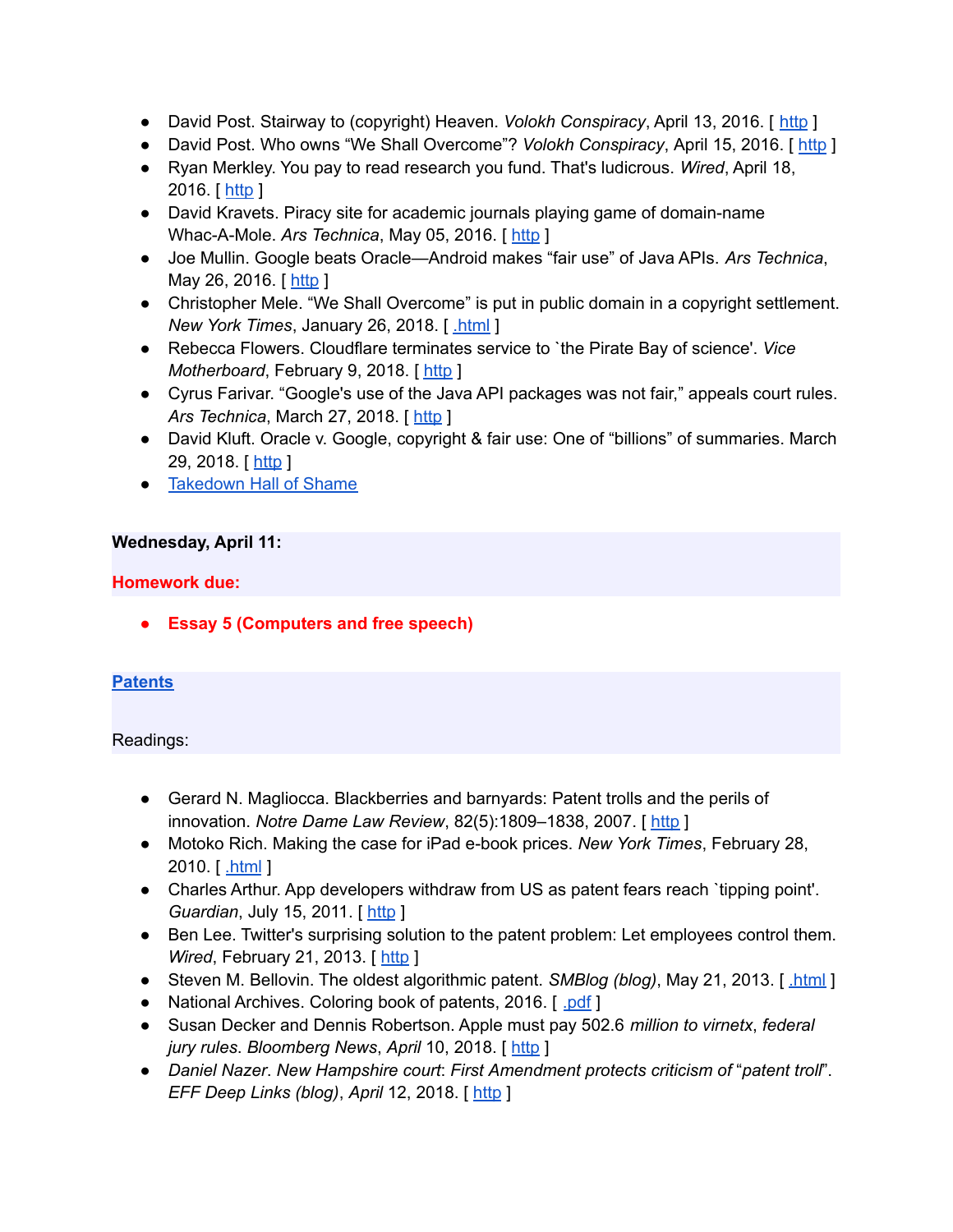- Method of [exercising](https://patents.google.com/patent/US5443036) a cat, Kevin T. Amiss and Martin H. Abbott, U.S. patent 5,443,036, issued Aug 22, 1995.
- Business method [protecting](https://patents.google.com/patent/WO2005022287A2) jokes, Timothy Wace Roberts, U.S. patent application 10/569,506, filed Aug 24, 2004. (skim).
- What is a [Patent?,](http://www.uspto.gov/web/offices/pac/doc/general/index.html#patent) up to but not including the section titled "The United States Patent" And Trademark Office"
- The [Cathedral](http://www.catb.org/esr/writings/cathedral-bazaar/) and the Bazaar, Eric S. Raymond.
- W3C [Patent](https://www.w3.org/Consortium/Patent-Policy-20170801/) Policy, 5 February 2004 (skim)
- Software [patents—Obstacles](https://www.gnu.org/philosophy/software-patents.html) to software development, Richard Stallman, 25 March 2002.
- Patent [prosecution](https://www.cs.columbia.edu/~smb/classes/s18/Files/11613380.pdf) history for "Method of Saving and Recording of Human Soul" (very [optional\)](https://www.cs.columbia.edu/~smb/classes/s18/Files/11613380.pdf)

# **Monday, April 16: Intellectual Property: [Trademarks](https://www.cs.columbia.edu/~smb/classes/s18/l_trademarks.pdf)**

Readings:

- Joshua Quittner. Billions registered. *Wired*, October 1, Billions Registered. [ [http](https://www.wired.com/1994/10/mcdonalds/) ]
- Kathleen Day. 3 accused in theft of Coke secrets. *Washington Post*, July 6, 2006. [ [.html](http://www.washingtonpost.com/wp-dyn/content/article/2006/07/05/AR2006070501717.html) ]
- Eric Pfanner. Luxury goods makers complain about ads for counterfeit items. *New York Times*, March 21, 2010. [ [.html](https://www.nytimes.com/2010/03/22/technology/22iht-brands.html) ]
- Caitlin Dewey. From TedCruz.ca to TaylorSwift.porn: How the golden age of domain-trolling was born. March 25, 2015. [[http](https://www.washingtonpost.com/news/the-intersect/wp/2015/03/25/from-tedcruz-ca-to-taylorswift-porn-how-the-golden-age-of-domain-trolling-was-born/?utm_term=.489534058a43)]
- Rebecca Tushnet. Uber and out: court grants limited but still tricky injunction against Uber. *Rebecca Tushnet's 43(B)log*, February 18 2016. [ [.html](http://tushnet.blogspot.com/2016/02/uber-and-out-court-grants-limited-but.html) ]
- David Kravets. Supreme court asked to nullify the Google trademark. *Ars Technica*, August 20, 2017. [ [http](https://arstechnica.com/tech-policy/2017/08/supreme-court-asked-to-nullify-the-google-trademark/) ]
- Aarian Marshall. Waymo v. Uber's big question: What on Earth is a trade secret, anyway? *Wired*, February 6, 2018. [ [http](https://www.wired.com/story/waymo-uber-trial-kalanick-testimony/) ]
- Justin T. Westbrook. Uzi Nissan spent 8 years fighting the car company with his name. he nearly lost everything to win. *Jalopnik*, February 22, 2018. [[http](https://jalopnik.com/uzi-nissan-spent-8-years-fighting-the-car-company-with-1822815832?utm_medium=sharefromsite&utm_source=Jalopnik_twitter) ]
- How to [Choose](http://www.gnu.org/licenses/license-recommendations.html) a License for Your Work
- "Trade Secret [Protection](https://www.wilmerhale.com/pages/publicationsandnewsdetail.aspx?NewsPubId=91018) for Source Code", July 17, 2001, Belinda M. Juran
- Which Creative [Commons](http://creativecommons.org.au/content/licensing-flowchart.pdf) Licence is Right for Me?, Creative Commons Australia
- Uber Promotions, Inc. v. Uber [Technologies,](https://www.cs.columbia.edu/~smb/classes/s18/Files/Uber_Promotions_v._Uber_Technologies.pdf) Inc. (optional)

# **Employment**

**Wednesday, April 18: [Employment](https://www.cs.columbia.edu/~smb/classes/s18/l_employment.pdf)**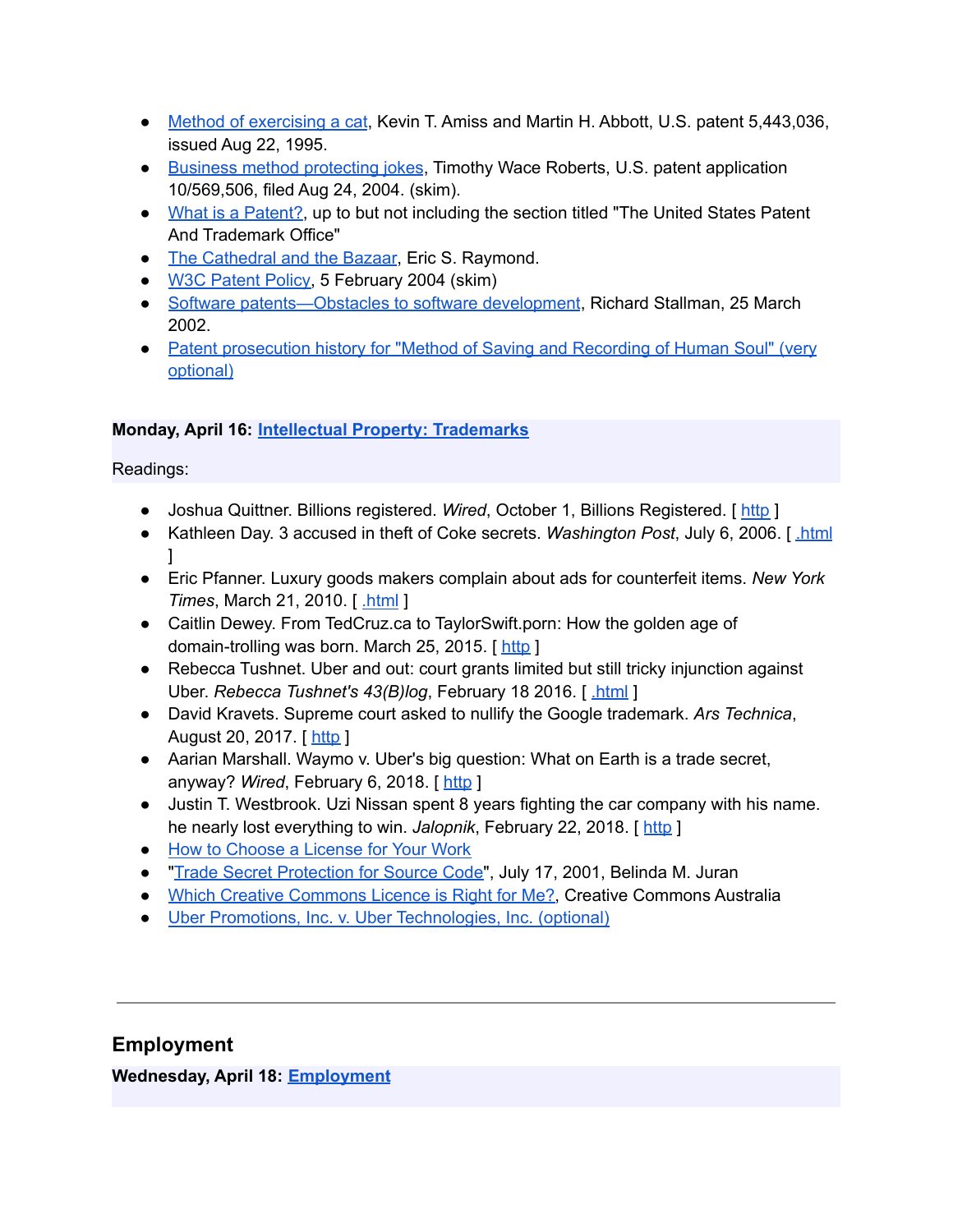#### Readings:

- Matthew Ingram. Will startups get squeezed by a tech hiring binge? *Gigaom*, April 16, 2010. [ [http](https://gigaom.com/2010/04/16/will-startups-get-squeezed-by-a-tech-hiring-binge/) ]
- Sylvia Marino. The art of 10 years of telecommuting. *New York Times*, April 17, 2010. [ [.html](https://www.nytimes.com/2010/04/18/jobs/18pre.html) ]
- Vinton G. Cerf. Does innovation create or destroy jobs? *Commun. ACM*, 57(12):7–7, November 2014. [[DOI](http://dx.doi.org/10.1145/2685035) | [http](http://doi.acm.org/10.1145/2685035) ]
- Timothy Aeppel. What clever robots mean for jobs. *Wall Street Journal*, February 24, 2015. On Courseworks.
- Zeynep Tufekci. The machines are coming. *New York Times*, April 18, 2015. [ [.html](https://www.nytimes.com/2015/04/19/opinion/sunday/the-machines-are-coming.html) ]
- Megan Geuss. Uber drivers are employees, California Labor Commission ruling suggests. *Ars Technica*, June 17, 2015. [ [http](http://arstechnica.com/business/2015/06/uber-drivers-are-employees-california-labor-commission-rules/) ]
- David Kravets. Judge calls Uber algorithm "genius," green-lights surge-pricing lawsuit. *Ars Technica*, 2016. [ [http](http://arstechnica.com/tech-policy/2016/04/judge-calls-uber-algorithm-genius-green-lights-surge-pricing-lawsuit/) ]
- Sam Machkovech. Report: Robots, other advances will cost humans 5.1 million jobs by 2020. *Ars Technica*, January 18, 2016. [ [http](http://arstechnica.com/business/2016/01/report-robots-other-advances-will-cost-humans-5-1-million-jobs-by-2020/) ]
- Cora Lewis and Johana Bhuiyan. What striking Uber drivers are up against. *BuzzFeed*, February 9, 2016. [[http](http://www.buzzfeed.com/coralewis/what-uber-strikers-are-up-against?utm_term=.rbpaWy949#.dgbzONZLZ) ]
- Jed Kolko. Republican-leaning cities are at greater risk of job automation. *FiveThirtyEight*, February 17, 2016. [[http](http://fivethirtyeight.com/features/republican-leaning-cities-are-at-greater-risk-of-job-automation/) ]
- Moshe Y. Vardi. Are robots job creators? *New Republic*, April 6, 2016. [[http](https://newrepublic.com/article/132441/robots-job-creators) ]
- David Kravets. Appeals court halts class action on whether Uber drivers are employees. *Ars Technica*, April 6, 2016. [ [http](http://arstechnica.com/tech-policy/2016/04/appeals-court-halts-class-action-on-whether-uber-drivers-are-employees/) ]
- Ángel González. Hands, heads and robots work in sync at Amazon warehouses. *Seattle Times*, April 9, 2016. [ [http](http://www.seattletimes.com/business/amazon/at-amazon-warehouses-humans-and-robots-are-in-sync/) ]
- Cyrus Farivar. Uber settles class-action labor lawsuits in Massachusetts, California. *Ars Technica*, April 22, 2016. [ [www:](https://www.cs.columbia.edu/~smb/classes/s18/2016-04-22) ]
- Cyrus Farivar. Uber really doesn't want its drivers to be considered employees. *Ars Technica*, September 21, 2017. [ [http](https://arstechnica.com/tech-policy/2017/09/uber-really-doesnt-want-its-drivers-to-be-considered-employees/) ]
- Erin Winick. Every study we could find on what automation will do to jobs, in one chart. *MIT Technology Review, January 25, 2018.* [[http](https://www.technologyreview.com/s/610005/every-study-we-could-find-on-what-automation-will-do-to-jobs-in-one-chart/) ]
- Alexis C. Madrigal. Could self-driving trucks be good for truckers? *Atlantic*, February 2018. [ [http](https://www.theatlantic.com/technology/archive/2018/02/uber-says-its-self-driving-trucks-will-be-good-for-truckers/551879/) ]
- Jarrett Walker. Apps are not transforming the urban transport business. *Human Transit blog*, February 2, 2018. [ [.html](http://humantransit.org/2018/02/breaking-urban-transport-is-not-a-profitable-business.html) ]
- Cyrus Farivar. Grubhub drivers are contractors—not employees—judge rules. *Ars Technica*, February 8, 2018. [ [http](https://arstechnica.com/tech-policy/2018/02/grubhub-drivers-are-contractors-not-employees-judge-rules/) ]
- Noam Scheiber. Gig economy business model dealt a blow in california ruling. *New York Times*, April 30, 2018. [ [.html](https://www.nytimes.com/2018/04/30/business/economy/gig-economy-ruling.html) ]
- Timothy B. Lee. Report: Software bug led to death in uber's self-driving crash. *Ars Technica*, May 07, 2018. [[http](https://arstechnica.com/tech-policy/2018/05/report-software-bug-led-to-death-in-ubers-self-driving-crash/) ]

# **Monday, April 23: [Gender](https://www.cs.columbia.edu/~smb/classes/s18/l_gender.pdf) Issues**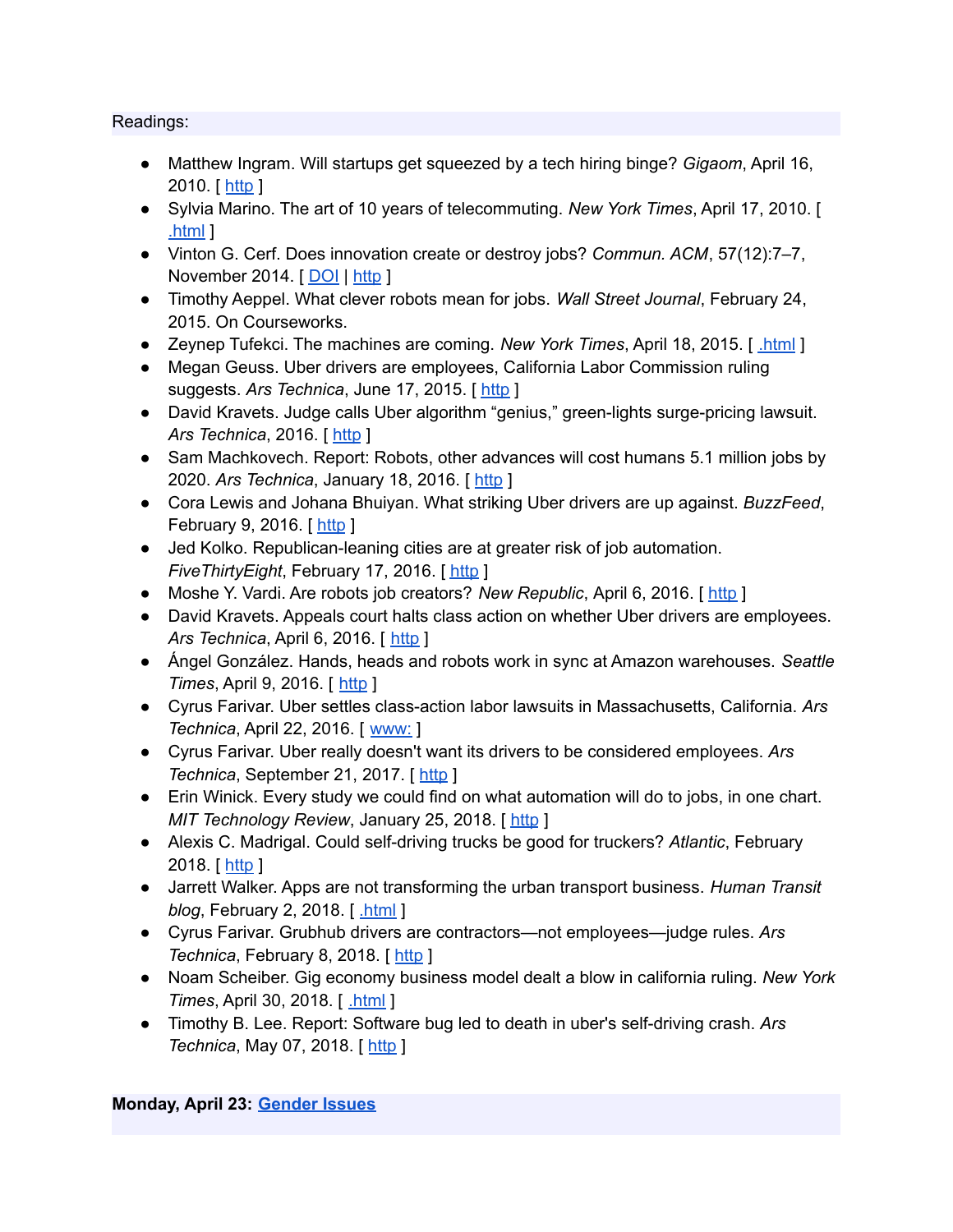#### Guest lecturer: Prof. Kathy McKeown

Readings:

- Claire Cain Miller. Out of the loop in Silicon Valley. *New York Times*, April 18, 2010. [ [.html](http://www.nytimes.com/2010/04/18/technology/18women.html) ]
- Dana Liebelson and Tasneem Raja. Donglegate: How one brogrammer's sexist joke led to death threats and firings. *Mother Jones*, March 22, 2013. [ [http](http://www.motherjones.com/politics/2013/03/pycon-2013-sexism-dongle-richards) ]
- Randy Olson. Percentage of Bachelor's degrees conferred to women, by major (1970-2012). *Blog*, June 14, 2014. [ [http](http://www.randalolson.com/2014/06/14/percentage-of-bachelors-degrees-conferred-to-women-by-major-1970-2012/) ]
- Beryl Nelson. The data on diversity. *Communications of the ACM*, 57(11):86–95, November 2014. [[http](http://cacm.acm.org/magazines/2014/11/179827-the-data-on-diversity/fulltext) ]
- Melissa McEwan. The falsest of false equivalencies. *Shakesville*, February 20, 2015. [  $.html<sub>1</sub>$  $.html<sub>1</sub>$
- Kristen V. Brown. Women are better at coding than men—if they hide their gender. *Fusion*, February 11, 2016. [[http](http://fusion.net/story/267752/female-programmers-on-github-do-better-than-men-if-they-hide-their-gender/?utm_source=twitter&utm_medium=social&utm_campaign=socialshare&utm_content=theme_top) ]
- Weiting Liu. These female developers explain how to recruit more female developers. *Fast Company*, April 6, 2016. [ [http](https://www.fastcompany.com/3058604/strong-female-lead/these-female-developers-explain-how-to-recruit-more-female-developers) ]
- Susan J. Fowler. Reflecting on one very, very strange year at uber. *(blog)*, February 19, 2017. [ [http](https://www.susanjfowler.com/blog/2017/2/19/reflecting-on-one-very-strange-year-at-uber) ]
- Cyrus Farivar. Ex-uber engineer alleges sexual harassment, ceo reacts by promising investigation. *Ars Technica*, February 20, 2017. [ [http](https://arstechnica.com/information-technology/2017/02/ex-uber-engineer-alleges-sexual-harassment-ceo-reacts-by-promising-investigation/) ]
- Randall Stross. Why companies like Uber get away with bad behavior. *New York Times*, June 13, 2017. [ [.html](https://www.nytimes.com/2017/06/13/opinion/travis-kalanick-uber-bad-behavior.html) ]
- Mike Isaac. Uber embraces major reforms as travis kalanick, the c.e.o., steps away. *New York Times*, June 13, 2017. [ [.html](https://www.nytimes.com/2017/06/13/technology/uber-travis-kalanick-holder-report.html) ]
- William D. Cohan. Silence equals complicity in workplace sexism. *New York Times*, July 21, 2017. [ [.html](https://www.nytimes.com/2017/07/21/business/dealbook/silence-workplace-sexism-uber.html) ]
- Maureen Dowd. She's 26, and brought down Uber's C.E.O. what's next? *New York Times*, October 21, 2017. [ [.html](https://www.nytimes.com/2017/10/21/style/susan-fowler-uber.html) ]
- Sarah Jeong. A diverse, pop-up security conference challenges the industry status quo. *Verge*, April 17, 2018. [ [http](https://www.theverge.com/2018/4/17/17247074/oursa-rsa-diversity-conference-speakers-security-infosec) ]
- Barriers to the [Advancement](http://web.archive.org/web/20131110220106/http://anitaborg.org/files/womens-tech-careers-lit-reviewfinal_2007.pdf) of Technical Women: A Review of the Literature, Caroline Simard, Anita Borg Institute for Women and Technology, 2007.
- [Women](https://www.ncwit.org/resources/women-it-facts) in IT: The Facts, by NCWIT, Catherine Ashcraft and Sarah Blithe, National Center for Women & Information Technology (NCWIT), 2009.
- Gender: [Integrated](http://flosspols.merit.unu.edu/deliverables/FLOSSPOLS-D16-Gender_Integrated_Report_of_Findings.pdf) Report of Findings, Dawn Nafus, James Leach, and Bernhard Krieger, *FLOSSPOLS Project*, 2006.

# **Wednesday, April 25:**

# **Homework due:**

**● Essay 6 (Computers and intellectual property)**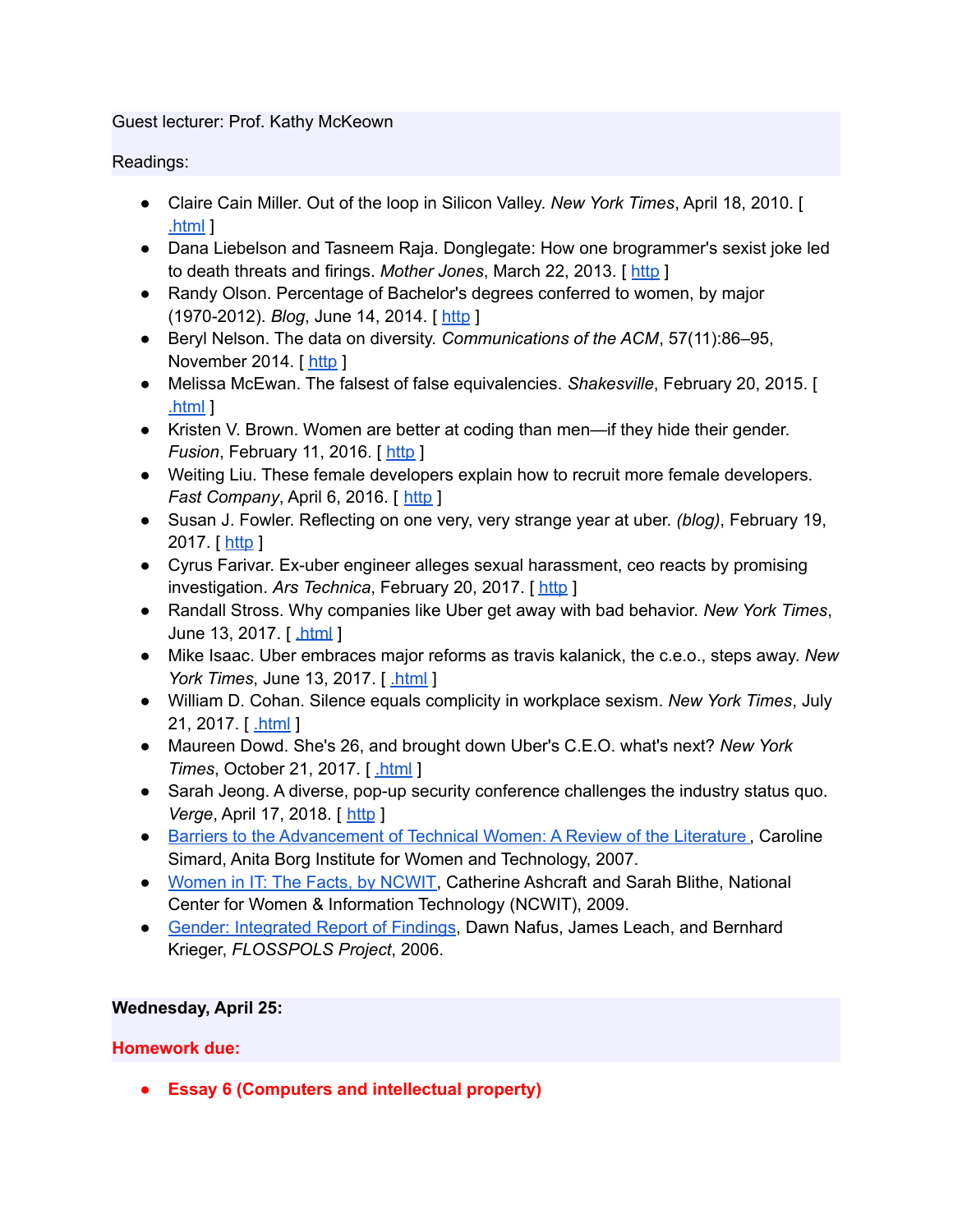#### **Computers and the Media**

Guest lecturer: John Schwartz, *New York Times*

#### Readings:

- Ravi Somaiya and John Herrman. Mashable announces personnel shifts and job cuts. *New York Times*, April 7, 2016. [ [.html](http://www.nytimes.com/2016/04/08/business/media/mashable-announces-personnel-shifts-and-job-cuts.html) ]
- Dylan Byers. Buzzfeed buzzkill: Its stunning revenue miss goes viral. *CNN Money*, April 12, 2016. [ [.html](http://money.cnn.com/2016/04/12/media/buzzfeed-missed-projections/index.html) ]
- Jim Rutenberg. For news outlets squeezed from the middle, it's bend or bust. *New York Times*, April 17, 2016. [ [.html](http://www.nytimes.com/2016/04/18/business/media/for-news-outlets-squeezed-from-the-middle-its-bend-or-bust.html) ]
- John Herrman. Media websites battle faltering ad revenue and traffic. *New York Times*, April 17, 2016. [ [.html](http://www.nytimes.com/2016/04/18/business/media-websites-battle-falteringad-revenue-and-traffic.html) ]
- Matthew Karnitschnig and Chris Spillane. Plan to make Google pay for news hits rocks. *Politico*, February 5, 2017. [[http](https://www.politico.eu/article/plan-to-make-google-pay-for-news-hits-rocks-copyright-reform-european-commission/) ]
- Megan McArdle. A farewell to free journalism. *Washington Post*, April 26, 2018. [ [http](https://www.washingtonpost.com/blogs/post-partisan/wp/2018/04/26/a-farewell-to-free-journalism/) ]
- Megan McArdle, [Twitter](https://twitter.com/asymmetricinfo/status/989609519465553920) thread on the need for paid journalism, April 26, 2018.

#### **Monday, April 30: Wrapup**

#### **Wednesday, May 09:**

#### **Homework due:**

**● Essay 7 (Computers and employment)**